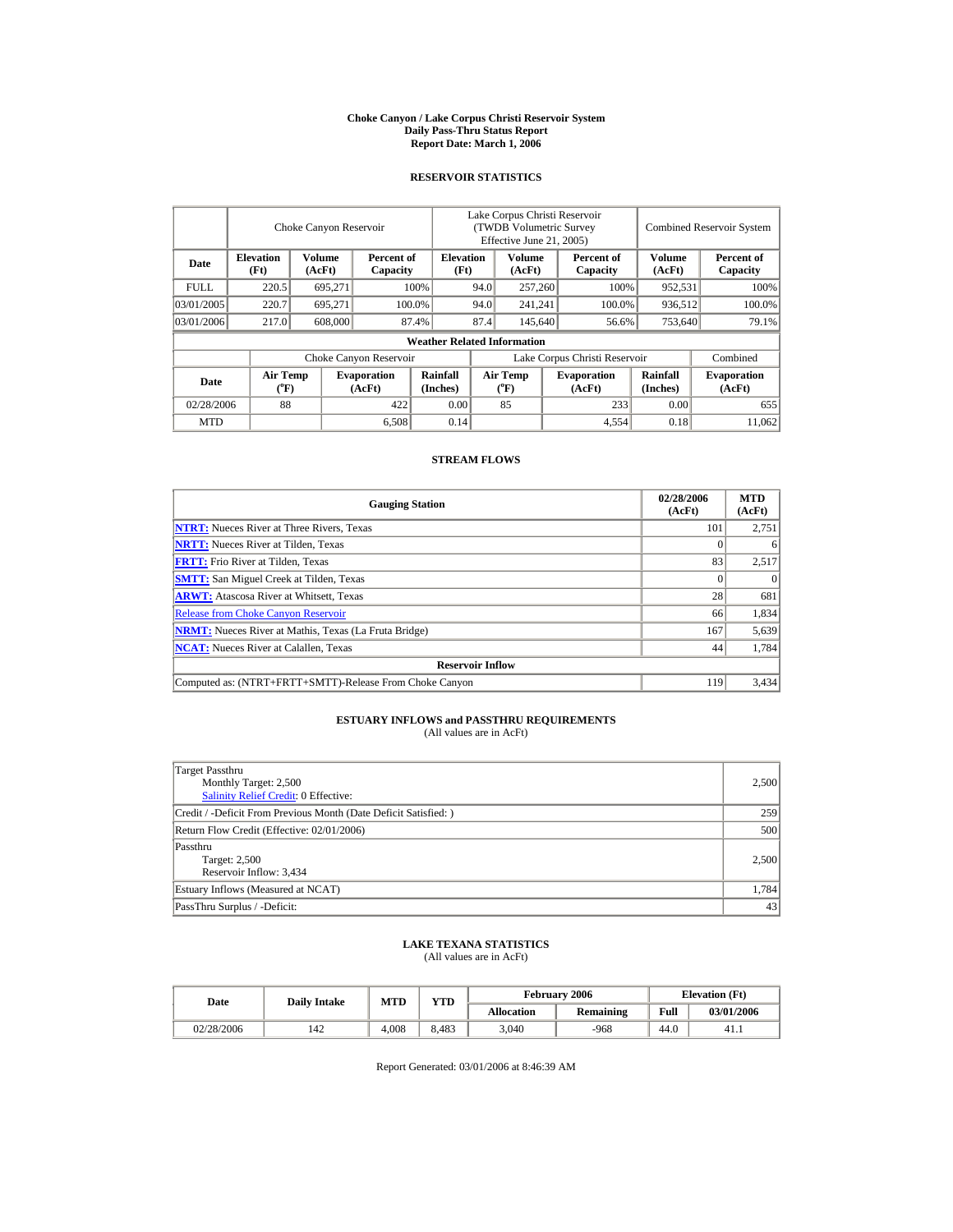#### **Choke Canyon / Lake Corpus Christi Reservoir System Daily Pass-Thru Status Report Report Date: March 2, 2006**

## **RESERVOIR STATISTICS**

|             |                                | Choke Canyon Reservoir |                              |                                    | Lake Corpus Christi Reservoir<br>(TWDB Volumetric Survey<br>Effective June 21, 2005) |                                    |         |                              |                         | <b>Combined Reservoir System</b> |
|-------------|--------------------------------|------------------------|------------------------------|------------------------------------|--------------------------------------------------------------------------------------|------------------------------------|---------|------------------------------|-------------------------|----------------------------------|
| Date        | <b>Elevation</b><br>(Ft)       | Volume<br>(AcFt)       | Percent of<br>Capacity       | <b>Elevation</b>                   | Volume<br>(AcFt)<br>(Ft)                                                             |                                    |         | Percent of<br>Capacity       | <b>Volume</b><br>(AcFt) | Percent of<br>Capacity           |
| <b>FULL</b> | 220.5                          | 695.271                |                              | 100%<br>94.0                       |                                                                                      | 257,260                            |         | 100%                         | 952.531                 | 100%                             |
| 03/02/2005  | 220.6                          | 695.271                |                              | 100.0%                             | 94.0                                                                                 | 241.241                            |         | 100.0%                       | 936.512                 | 100.0%                           |
| 03/02/2006  | 217.0                          | 608,241                |                              | 87.5%                              | 87.4                                                                                 |                                    | 145,343 | 56.5%                        | 753,584                 | 79.1%                            |
|             |                                |                        |                              | <b>Weather Related Information</b> |                                                                                      |                                    |         |                              |                         |                                  |
|             |                                |                        | Choke Canyon Reservoir       |                                    | Lake Corpus Christi Reservoir                                                        |                                    |         |                              |                         | Combined                         |
| Date        | Air Temp<br>$({}^o\mathrm{F})$ |                        | <b>Evaporation</b><br>(AcFt) | Rainfall<br>(Inches)               |                                                                                      | Air Temp<br>$({}^{\circ}\text{F})$ |         | <b>Evaporation</b><br>(AcFt) | Rainfall<br>(Inches)    | <b>Evaporation</b><br>(AcFt)     |
| 03/01/2006  | 91                             |                        | 379                          | 0.00                               |                                                                                      | 88                                 |         | 199                          | 0.00                    | 578                              |
| <b>MTD</b>  |                                |                        | 379                          | 0.00                               |                                                                                      |                                    |         | 199                          | 0.00                    | 578                              |

## **STREAM FLOWS**

| <b>Gauging Station</b>                                       | 03/01/2006<br>(AcFt) | <b>MTD</b><br>(AcFt) |
|--------------------------------------------------------------|----------------------|----------------------|
| <b>NTRT:</b> Nueces River at Three Rivers, Texas             | 101                  | 101                  |
| <b>NRTT:</b> Nueces River at Tilden, Texas                   |                      |                      |
| <b>FRTT:</b> Frio River at Tilden, Texas                     | 83                   | 83                   |
| <b>SMTT:</b> San Miguel Creek at Tilden, Texas               |                      | $\Omega$             |
| <b>ARWT:</b> Atascosa River at Whitsett, Texas               | 28                   | 28                   |
| <b>Release from Choke Canyon Reservoir</b>                   | 66                   | 66                   |
| <b>NRMT:</b> Nueces River at Mathis, Texas (La Fruta Bridge) | 220                  | 220                  |
| <b>NCAT:</b> Nueces River at Calallen, Texas                 | 8                    |                      |
| <b>Reservoir Inflow</b>                                      |                      |                      |
| Computed as: (NTRT+FRTT+SMTT)-Release From Choke Canyon      | 119                  | 119                  |

# **ESTUARY INFLOWS and PASSTHRU REQUIREMENTS**<br>(All values are in AcFt)

| Target Passthru<br>Monthly Target: 3,500<br><b>Salinity Relief Credit: 0 Effective:</b> | 3,500 |
|-----------------------------------------------------------------------------------------|-------|
| Credit / -Deficit From Previous Month (Date Deficit Satisfied:)                         | 43    |
| Return Flow Credit (Effective: 03/01/2006)                                              | 500   |
| Passthru<br>Target: 3,500<br>Reservoir Inflow: 119                                      | 119   |
| Estuary Inflows (Measured at NCAT)                                                      | 8     |
| PassThru Surplus / -Deficit:                                                            | 0     |

## **LAKE TEXANA STATISTICS** (All values are in AcFt)

| Date       | <b>Daily Intake</b> | MTD | <b>YTD</b> |            | <b>March 2006</b> | <b>Elevation</b> (Ft) |            |
|------------|---------------------|-----|------------|------------|-------------------|-----------------------|------------|
|            |                     |     |            | Allocation | <b>Remaining</b>  | Full                  | 03/02/2006 |
| 03/01/2006 | 142                 | 142 | 8.625      | 3.050      | 2.908             | 44.0                  | 41.1       |

Report Generated: 03/02/2006 at 10:06:24 AM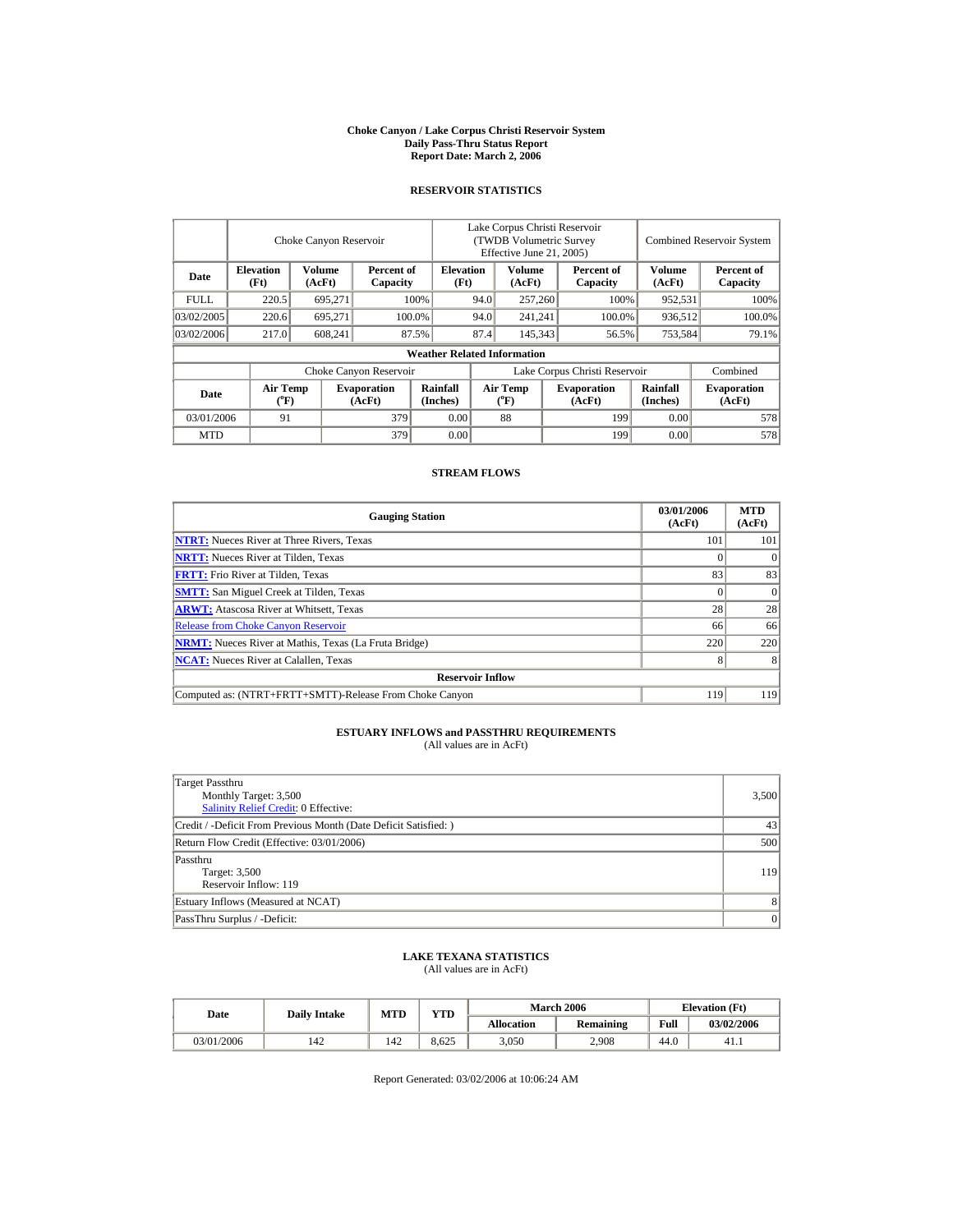#### **Choke Canyon / Lake Corpus Christi Reservoir System Daily Pass-Thru Status Report Report Date: March 3, 2006**

#### **RESERVOIR STATISTICS**

|            |                                             | Choke Canyon Reservoir |                              |                                                    | Lake Corpus Christi Reservoir<br>(TWDB Volumetric Survey<br>Effective June 21, 2005) |                                             |  |                              | <b>Combined Reservoir System</b> |                              |
|------------|---------------------------------------------|------------------------|------------------------------|----------------------------------------------------|--------------------------------------------------------------------------------------|---------------------------------------------|--|------------------------------|----------------------------------|------------------------------|
| Date       | <b>Elevation</b><br>(Ft)                    | Volume<br>(AcFt)       |                              | <b>Elevation</b><br>Percent of<br>(Ft)<br>Capacity |                                                                                      | Volume<br>(AcFt)                            |  | Percent of<br>Capacity       | Volume<br>(AcFt)                 | Percent of<br>Capacity       |
| FULL.      | 220.5                                       | 695,271                |                              | 100%                                               | 94.0                                                                                 | 257,260                                     |  | 100%                         | 952,531                          | 100%                         |
| 03/03/2005 | 220.6                                       | 695.271                |                              | 100.0%                                             | 94.0<br>241,241                                                                      |                                             |  | 100.0%                       | 936,512                          | 100.0%                       |
| 03/03/2006 | 217.0                                       | 608,000                |                              | 87.4%                                              | 87.3                                                                                 | 144,899                                     |  | 56.3%                        | 752,899                          | 79.0%                        |
|            |                                             |                        |                              | <b>Weather Related Information</b>                 |                                                                                      |                                             |  |                              |                                  |                              |
|            |                                             |                        | Choke Canyon Reservoir       |                                                    | Lake Corpus Christi Reservoir                                                        |                                             |  |                              |                                  | Combined                     |
| Date       | <b>Air Temp</b><br>$({}^{\circ}\mathrm{F})$ |                        | <b>Evaporation</b><br>(AcFt) | Rainfall<br>(Inches)                               |                                                                                      | <b>Air Temp</b><br>$({}^{\circ}\mathbf{F})$ |  | <b>Evaporation</b><br>(AcFt) | Rainfall<br>(Inches)             | <b>Evaporation</b><br>(AcFt) |
| 03/02/2006 | 89                                          |                        | 351                          | 0.00                                               |                                                                                      | 88                                          |  | 241                          | 0.00                             | 592                          |
| <b>MTD</b> |                                             |                        | 730                          | 0.00                                               |                                                                                      |                                             |  | 440                          | 0.00                             | 1.170                        |

#### **STREAM FLOWS**

| <b>Gauging Station</b>                                       | 03/02/2006<br>(AcFt) | <b>MTD</b><br>(AcFt) |
|--------------------------------------------------------------|----------------------|----------------------|
| <b>NTRT:</b> Nueces River at Three Rivers, Texas             | 99                   | 200                  |
| <b>NRTT:</b> Nueces River at Tilden, Texas                   |                      |                      |
| <b>FRTT:</b> Frio River at Tilden, Texas                     | 77                   | 161                  |
| <b>SMTT:</b> San Miguel Creek at Tilden, Texas               |                      | $\Omega$             |
| <b>ARWT:</b> Atascosa River at Whitsett, Texas               | 28                   | 56                   |
| <b>Release from Choke Canyon Reservoir</b>                   | 66                   | 131                  |
| <b>NRMT:</b> Nueces River at Mathis, Texas (La Fruta Bridge) | 258                  | 478                  |
| <b>NCAT:</b> Nueces River at Calallen, Texas                 |                      |                      |
| <b>Reservoir Inflow</b>                                      |                      |                      |
| Computed as: (NTRT+FRTT+SMTT)-Release From Choke Canyon      | 111                  | 230                  |

# **ESTUARY INFLOWS and PASSTHRU REQUIREMENTS**<br>(All values are in AcFt)

| Target Passthru<br>Monthly Target: 3,500<br>Salinity Relief Credit: 0 Effective: | 3,500   |
|----------------------------------------------------------------------------------|---------|
| Credit / -Deficit From Previous Month (Date Deficit Satisfied:)                  | 43      |
| Return Flow Credit (Effective: 03/01/2006)                                       | 500     |
| Passthru<br>Target: 3,500<br>Reservoir Inflow: 230                               | 230     |
| Estuary Inflows (Measured at NCAT)                                               |         |
| PassThru Surplus / -Deficit:                                                     | $\vert$ |

## **LAKE TEXANA STATISTICS**

(All values are in AcFt)

| Date       | <b>Daily Intake</b> | <b>MTD</b> | VTD   |                   | <b>March 2006</b> | <b>Elevation</b> (Ft) |            |
|------------|---------------------|------------|-------|-------------------|-------------------|-----------------------|------------|
|            |                     |            |       | <b>Allocation</b> | Remaining         | Full                  | 03/03/2006 |
| 03/02/2006 | 141                 | 283        | 8.765 | 3,050             | 2.767             | 44.0                  | 41.1       |

Report Generated: 03/03/2006 at 8:31:49 AM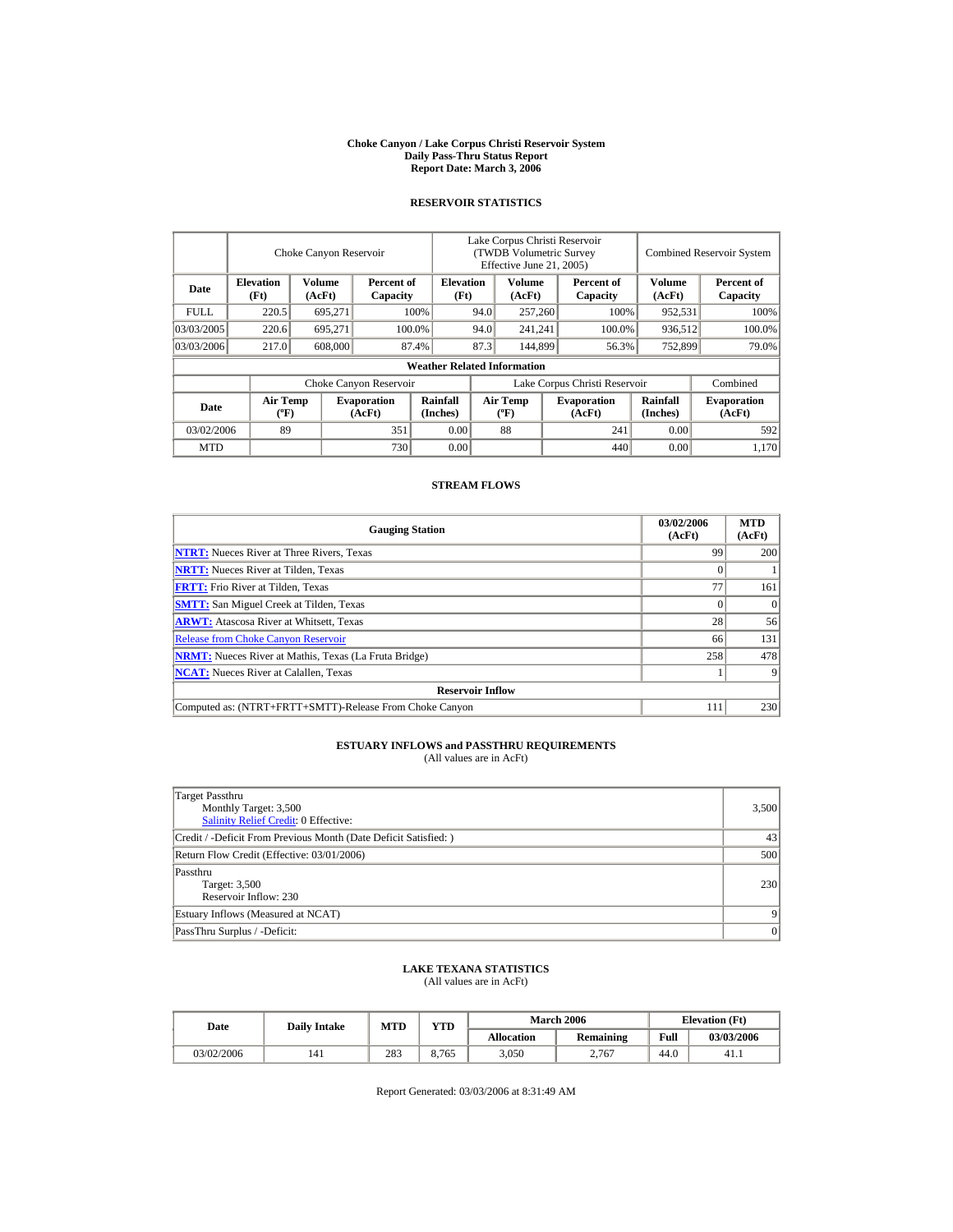#### **Choke Canyon / Lake Corpus Christi Reservoir System Daily Pass-Thru Status Report Report Date: March 4, 2006**

## **RESERVOIR STATISTICS**

|             |                                | Choke Canyon Reservoir  |                              |                                    | Lake Corpus Christi Reservoir<br>(TWDB Volumetric Survey<br>Effective June 21, 2005) |                                    |                  |                              |                         | <b>Combined Reservoir System</b> |
|-------------|--------------------------------|-------------------------|------------------------------|------------------------------------|--------------------------------------------------------------------------------------|------------------------------------|------------------|------------------------------|-------------------------|----------------------------------|
| Date        | <b>Elevation</b><br>(Ft)       | <b>Volume</b><br>(AcFt) | Percent of<br>Capacity       | <b>Elevation</b><br>(Ft)           |                                                                                      | <b>Volume</b><br>(AcFt)            |                  | Percent of<br>Capacity       | <b>Volume</b><br>(AcFt) | Percent of<br>Capacity           |
| <b>FULL</b> | 220.5                          | 695.271                 |                              | 100%<br>94.0                       |                                                                                      | 257,260                            |                  | 100%                         | 952.531                 | 100%                             |
| 03/04/2005  | 220.6                          | 695.271                 |                              | 100.0%                             | 94.0                                                                                 | 241.241                            | 100.0%           |                              | 936.512                 | 100.0%                           |
| 03/04/2006  | 217.0                          | 608,241                 |                              | 87.5%                              | 87.3                                                                                 |                                    | 144,606<br>56.2% |                              | 752,847                 | 79.0%                            |
|             |                                |                         |                              | <b>Weather Related Information</b> |                                                                                      |                                    |                  |                              |                         |                                  |
|             |                                |                         | Choke Canyon Reservoir       |                                    | Lake Corpus Christi Reservoir                                                        |                                    |                  |                              |                         | Combined                         |
| Date        | Air Temp<br>$({}^o\mathrm{F})$ |                         | <b>Evaporation</b><br>(AcFt) | Rainfall<br>(Inches)               |                                                                                      | Air Temp<br>$({}^{\circ}\text{F})$ |                  | <b>Evaporation</b><br>(AcFt) | Rainfall<br>(Inches)    | <b>Evaporation</b><br>(AcFt)     |
| 03/03/2006  | 83                             |                         | 323                          | 0.00                               |                                                                                      | 83                                 |                  | 203                          | 0.00                    | 526                              |
| <b>MTD</b>  |                                |                         | 1.053                        | 0.00                               |                                                                                      |                                    |                  | 643                          | 0.00                    | 1,696                            |

## **STREAM FLOWS**

| <b>Gauging Station</b>                                       | 03/03/2006<br>(AcFt) | <b>MTD</b><br>(AcFt) |
|--------------------------------------------------------------|----------------------|----------------------|
| <b>NTRT:</b> Nueces River at Three Rivers, Texas             | 99                   | 300                  |
| <b>NRTT:</b> Nueces River at Tilden, Texas                   |                      |                      |
| <b>FRTT:</b> Frio River at Tilden, Texas                     | 71                   | 232                  |
| <b>SMTT:</b> San Miguel Creek at Tilden, Texas               |                      | $\Omega$             |
| <b>ARWT:</b> Atascosa River at Whitsett, Texas               | 26                   | 81                   |
| <b>Release from Choke Canyon Reservoir</b>                   | 66                   | 197                  |
| <b>NRMT:</b> Nueces River at Mathis, Texas (La Fruta Bridge) | 260                  | 738                  |
| <b>NCAT:</b> Nueces River at Calallen, Texas                 | 77                   | 87                   |
| <b>Reservoir Inflow</b>                                      |                      |                      |
| Computed as: (NTRT+FRTT+SMTT)-Release From Choke Canyon      | 105                  | 335                  |

# **ESTUARY INFLOWS and PASSTHRU REQUIREMENTS**<br>(All values are in AcFt)

| Target Passthru<br>Monthly Target: 3,500<br><b>Salinity Relief Credit: 0 Effective:</b> | 3,500 |
|-----------------------------------------------------------------------------------------|-------|
| Credit / -Deficit From Previous Month (Date Deficit Satisfied:)                         | 43    |
| Return Flow Credit (Effective: 03/01/2006)                                              | 500   |
| Passthru<br>Target: 3,500<br>Reservoir Inflow: 335                                      | 335   |
| Estuary Inflows (Measured at NCAT)                                                      | 87    |
| PassThru Surplus / -Deficit:                                                            | 0     |

## **LAKE TEXANA STATISTICS** (All values are in AcFt)

| Date       |     | <b>YTD</b><br>MTD<br><b>Daily Intake</b> |       |            | <b>March 2006</b> | <b>Elevation</b> (Ft) |            |
|------------|-----|------------------------------------------|-------|------------|-------------------|-----------------------|------------|
|            |     |                                          |       | Allocation | <b>Remaining</b>  | Full                  | 03/04/2006 |
| 03/03/2006 | 139 | 422                                      | 8.905 | 3,050      | 2.628             | 44.0                  | 41.1       |

Report Generated: 03/04/2006 at 8:32:35 AM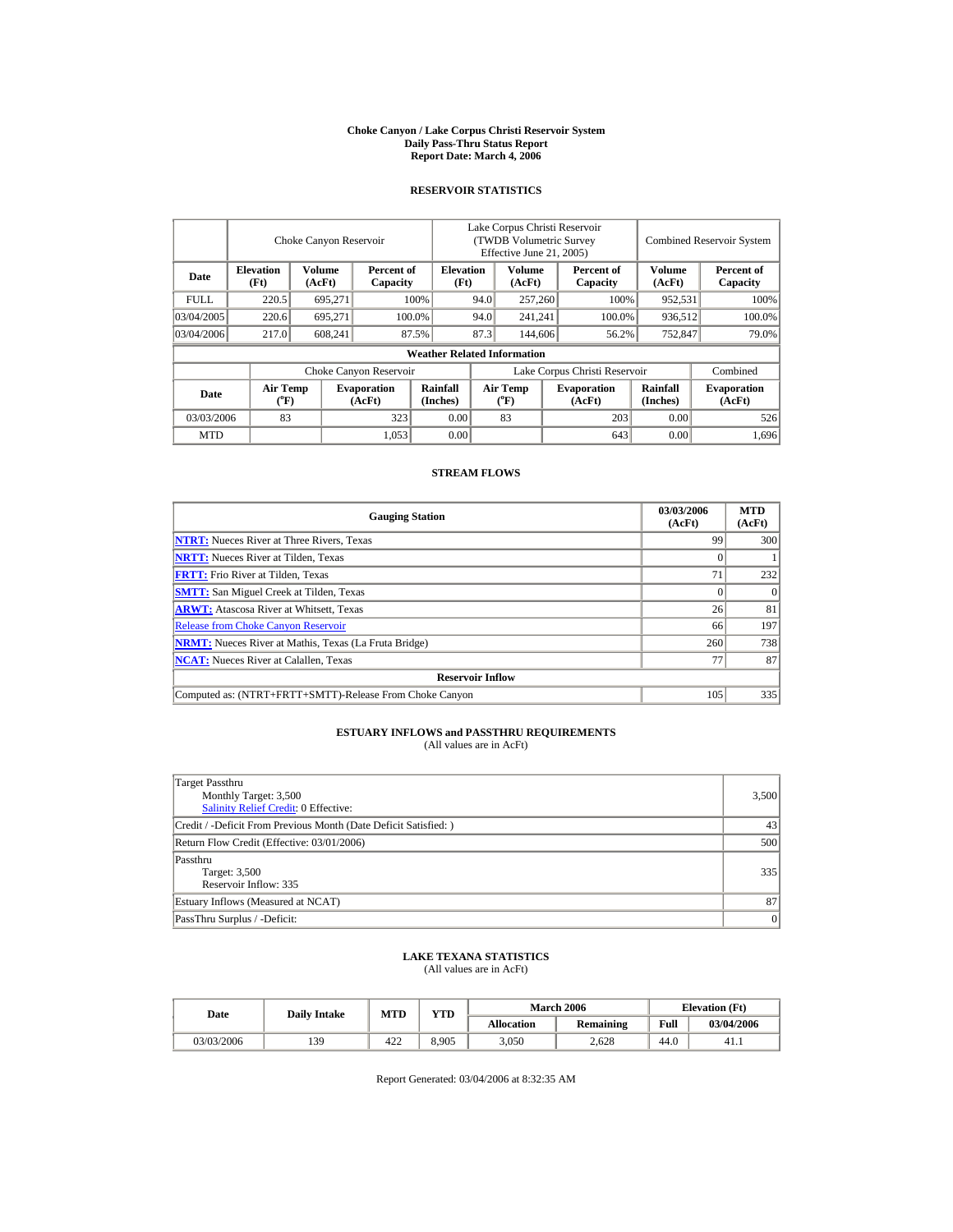#### **Choke Canyon / Lake Corpus Christi Reservoir System Daily Pass-Thru Status Report Report Date: March 5, 2006**

#### **RESERVOIR STATISTICS**

|             |                                       | Choke Canyon Reservoir |                              |                                    | Lake Corpus Christi Reservoir<br>(TWDB Volumetric Survey<br>Effective June 21, 2005) |                                          |  |                              |                             | <b>Combined Reservoir System</b> |
|-------------|---------------------------------------|------------------------|------------------------------|------------------------------------|--------------------------------------------------------------------------------------|------------------------------------------|--|------------------------------|-----------------------------|----------------------------------|
| Date        | <b>Elevation</b><br>(Ft)              | Volume<br>(AcFt)       | Percent of<br>Capacity       | <b>Elevation</b><br>(Ft)           |                                                                                      | Volume<br>(AcFt)                         |  | Percent of<br>Capacity       | <b>Volume</b><br>(AcFt)     | Percent of<br>Capacity           |
| <b>FULL</b> | 220.5                                 | 695,271                |                              | 100%                               | 94.0                                                                                 | 257,260                                  |  | 100%                         | 952,531                     | 100%                             |
| 03/05/2005  | 220.6                                 | 695.271                |                              | 100.0%                             | 94.0                                                                                 | 241,241                                  |  | 100.0%                       | 936,512                     | 100.0%                           |
| 03/05/2006  | 217.0                                 | 608,000                |                              | 87.4%                              | 87.3                                                                                 | 144,170                                  |  | 56.0%                        | 752,170                     | 79.0%                            |
|             |                                       |                        |                              | <b>Weather Related Information</b> |                                                                                      |                                          |  |                              |                             |                                  |
|             |                                       |                        | Choke Canyon Reservoir       |                                    | Lake Corpus Christi Reservoir                                                        |                                          |  |                              | Combined                    |                                  |
| Date        | <b>Air Temp</b><br>$({}^o\mathrm{F})$ |                        | <b>Evaporation</b><br>(AcFt) | <b>Rainfall</b><br>(Inches)        |                                                                                      | <b>Air Temp</b><br>$({}^{\circ}{\rm F})$ |  | <b>Evaporation</b><br>(AcFt) | <b>Rainfall</b><br>(Inches) | <b>Evaporation</b><br>(AcFt)     |
| 03/04/2006  | 82                                    |                        | 281                          | 0.00                               |                                                                                      | 80                                       |  | 127                          | 0.00                        | 408                              |
| <b>MTD</b>  |                                       |                        | 1,334                        | 0.00                               |                                                                                      |                                          |  | 770                          | 0.00                        | 2.104                            |

#### **STREAM FLOWS**

| <b>Gauging Station</b>                                       | 03/04/2006<br>(AcFt) | <b>MTD</b><br>(AcFt) |
|--------------------------------------------------------------|----------------------|----------------------|
| <b>NTRT:</b> Nueces River at Three Rivers, Texas             | 99                   | 399                  |
| <b>NRTT:</b> Nueces River at Tilden, Texas                   |                      |                      |
| <b>FRTT:</b> Frio River at Tilden, Texas                     | 69                   | 302                  |
| <b>SMTT:</b> San Miguel Creek at Tilden, Texas               |                      | $\Omega$             |
| <b>ARWT:</b> Atascosa River at Whitsett, Texas               | 26                   | 107                  |
| <b>Release from Choke Canyon Reservoir</b>                   | 66                   | 262                  |
| <b>NRMT:</b> Nueces River at Mathis, Texas (La Fruta Bridge) | 216                  | 955                  |
| <b>NCAT:</b> Nueces River at Calallen. Texas                 | 89                   | 176                  |
| <b>Reservoir Inflow</b>                                      |                      |                      |
| Computed as: (NTRT+FRTT+SMTT)-Release From Choke Canyon      | 103                  | 439                  |

# **ESTUARY INFLOWS and PASSTHRU REQUIREMENTS**<br>(All values are in AcFt)

| Target Passthru<br>Monthly Target: 3,500<br><b>Salinity Relief Credit: 0 Effective:</b> | 3,500 |
|-----------------------------------------------------------------------------------------|-------|
| Credit / -Deficit From Previous Month (Date Deficit Satisfied:)                         | 43    |
| Return Flow Credit (Effective: 03/01/2006)                                              | 500   |
| Passthru<br>Target: 3,500<br>Reservoir Inflow: 439                                      | 439   |
| Estuary Inflows (Measured at NCAT)                                                      | 176   |
| PassThru Surplus / -Deficit:                                                            | 0     |

## **LAKE TEXANA STATISTICS**

(All values are in AcFt)

| Date       | <b>Daily Intake</b> | MTD | <b>YTD</b> |                   | <b>March 2006</b> | <b>Elevation</b> (Ft) |            |
|------------|---------------------|-----|------------|-------------------|-------------------|-----------------------|------------|
|            |                     |     |            | <b>Allocation</b> | Remaining         | Full                  | 03/05/2006 |
| 03/04/2006 | 139                 | 561 | 9.044      | 3,050             | 2.489             | 44.0                  | 41.1       |

Report Generated: 03/05/2006 at 8:24:07 AM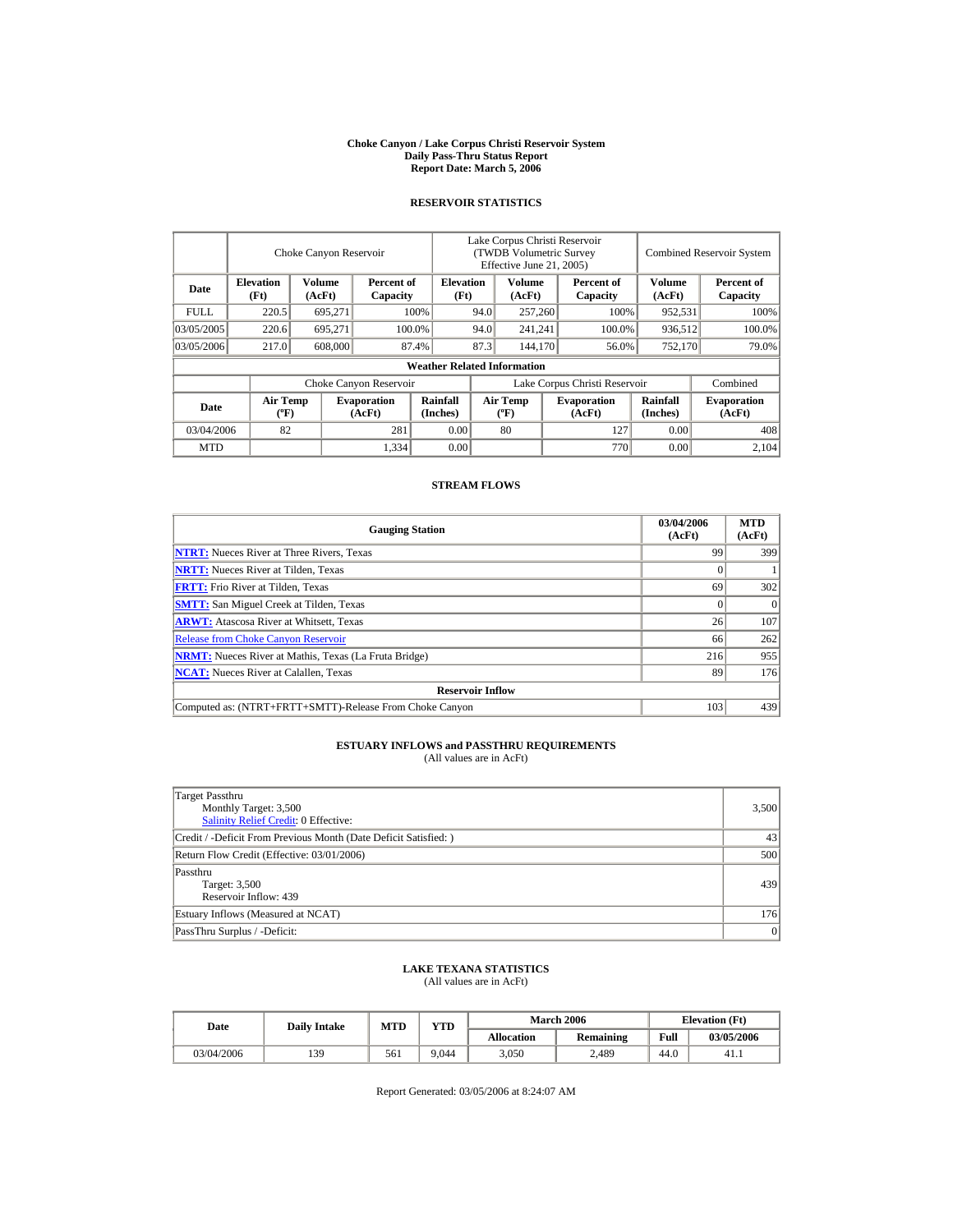#### **Choke Canyon / Lake Corpus Christi Reservoir System Daily Pass-Thru Status Report Report Date: March 6, 2006**

## **RESERVOIR STATISTICS**

|             |                                       | Choke Canyon Reservoir |                              |                                    | Lake Corpus Christi Reservoir<br>(TWDB Volumetric Survey<br>Effective June 21, 2005) |                                          |  |                              |                             | <b>Combined Reservoir System</b> |
|-------------|---------------------------------------|------------------------|------------------------------|------------------------------------|--------------------------------------------------------------------------------------|------------------------------------------|--|------------------------------|-----------------------------|----------------------------------|
| Date        | <b>Elevation</b><br>(Ft)              | Volume<br>(AcFt)       | Percent of<br>Capacity       | <b>Elevation</b><br>(Ft)           |                                                                                      | Volume<br>(AcFt)                         |  | Percent of<br>Capacity       | <b>Volume</b><br>(AcFt)     | Percent of<br>Capacity           |
| <b>FULL</b> | 220.5                                 | 695,271                |                              | 100%                               | 94.0                                                                                 | 257,260                                  |  | 100%                         | 952,531                     | 100%                             |
| 03/06/2005  | 220.6                                 | 695.271                |                              | 100.0%                             | 94.0                                                                                 | 241,241                                  |  | 100.0%                       | 936,512                     | 100.0%                           |
| 03/06/2006  | 217.0                                 | 607.759                |                              | 87.4%                              | 87.3                                                                                 | 143,880                                  |  | 55.9%                        | 751,639                     | 78.9%                            |
|             |                                       |                        |                              | <b>Weather Related Information</b> |                                                                                      |                                          |  |                              |                             |                                  |
|             |                                       |                        | Choke Canyon Reservoir       |                                    | Lake Corpus Christi Reservoir                                                        |                                          |  |                              |                             | Combined                         |
| Date        | <b>Air Temp</b><br>$({}^o\mathrm{F})$ |                        | <b>Evaporation</b><br>(AcFt) | <b>Rainfall</b><br>(Inches)        |                                                                                      | <b>Air Temp</b><br>$({}^{\circ}{\rm F})$ |  | <b>Evaporation</b><br>(AcFt) | <b>Rainfall</b><br>(Inches) | <b>Evaporation</b><br>(AcFt)     |
| 03/05/2006  | 90                                    |                        | 393                          | 0.00                               |                                                                                      | 88                                       |  | 236                          | 0.00                        | 629                              |
| <b>MTD</b>  |                                       |                        | 1.727                        | 0.00                               |                                                                                      |                                          |  | 1.006                        | 0.00                        | 2.733                            |

#### **STREAM FLOWS**

| <b>Gauging Station</b>                                       | 03/05/2006<br>(AcFt) | <b>MTD</b><br>(AcFt) |
|--------------------------------------------------------------|----------------------|----------------------|
| <b>NTRT:</b> Nueces River at Three Rivers, Texas             | 99                   | 498                  |
| <b>NRTT:</b> Nueces River at Tilden, Texas                   |                      |                      |
| <b>FRTT:</b> Frio River at Tilden, Texas                     | 69                   | 371                  |
| <b>SMTT:</b> San Miguel Creek at Tilden, Texas               |                      | $\Omega$             |
| <b>ARWT:</b> Atascosa River at Whitsett, Texas               | 26                   | 133                  |
| <b>Release from Choke Canyon Reservoir</b>                   | 66                   | 328                  |
| <b>NRMT:</b> Nueces River at Mathis, Texas (La Fruta Bridge) | 212                  | 1,167                |
| <b>NCAT:</b> Nueces River at Calallen. Texas                 | 44                   | 220                  |
| <b>Reservoir Inflow</b>                                      |                      |                      |
| Computed as: (NTRT+FRTT+SMTT)-Release From Choke Canyon      | 103                  | 542                  |

# **ESTUARY INFLOWS and PASSTHRU REQUIREMENTS**<br>(All values are in AcFt)

| Target Passthru<br>Monthly Target: 3,500<br>Salinity Relief Credit: 0 Effective: | 3,500 |
|----------------------------------------------------------------------------------|-------|
| Credit / -Deficit From Previous Month (Date Deficit Satisfied:)                  | 43    |
| Return Flow Credit (Effective: 03/01/2006)                                       | 500   |
| Passthru<br>Target: 3,500<br>Reservoir Inflow: 542                               | 542   |
| Estuary Inflows (Measured at NCAT)                                               | 220   |
| PassThru Surplus / -Deficit:                                                     | 0     |

## **LAKE TEXANA STATISTICS**

(All values are in AcFt)

| Date       | <b>Daily Intake</b> | <b>MTD</b> | VTD   |                   | <b>March 2006</b> |      | <b>Elevation</b> (Ft) |
|------------|---------------------|------------|-------|-------------------|-------------------|------|-----------------------|
|            |                     |            |       | <b>Allocation</b> | Remaining         | Full | 03/06/2006            |
| 03/05/2006 | 139                 | 700        | 9.183 | 3,050             | 2.350             | 44.0 | 41.1                  |

Report Generated: 03/06/2006 at 8:40:06 AM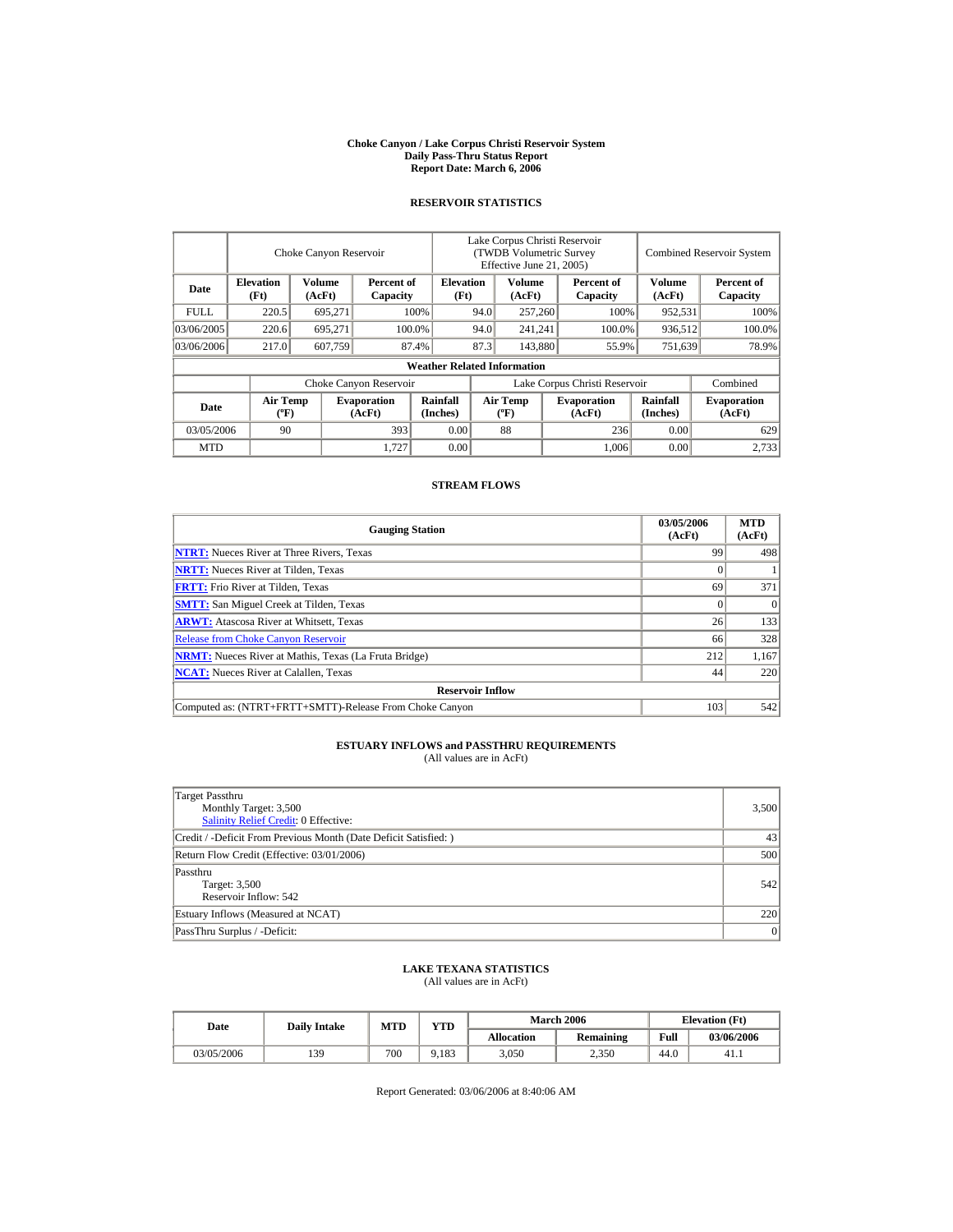#### **Choke Canyon / Lake Corpus Christi Reservoir System Daily Pass-Thru Status Report Report Date: March 7, 2006**

#### **RESERVOIR STATISTICS**

|            | Choke Canyon Reservoir                      |                  |                              |                                    | Lake Corpus Christi Reservoir<br>(TWDB Volumetric Survey<br>Effective June 21, 2005) |                                             |         |                              | <b>Combined Reservoir System</b> |                              |  |
|------------|---------------------------------------------|------------------|------------------------------|------------------------------------|--------------------------------------------------------------------------------------|---------------------------------------------|---------|------------------------------|----------------------------------|------------------------------|--|
| Date       | <b>Elevation</b><br>(Ft)                    | Volume<br>(AcFt) | Percent of<br>Capacity       | <b>Elevation</b><br>(Ft)           |                                                                                      | Volume<br>(AcFt)                            |         | Percent of<br>Capacity       | Volume<br>(AcFt)                 | Percent of<br>Capacity       |  |
| FULL.      | 220.5                                       | 695,271          |                              | 100%                               | 94.0                                                                                 | 257,260                                     |         | 100%                         | 952,531                          | 100%                         |  |
| 03/07/2005 | 220.7                                       | 695.271          |                              | 100.0%                             | 94.0                                                                                 |                                             | 241,241 | 100.0%                       | 936,512                          | 100.0%                       |  |
| 03/07/2006 | 217.0                                       | 607.759          |                              | 87.4%                              | 87.2                                                                                 | 143,590                                     |         | 55.8%                        | 751,349                          | 78.9%                        |  |
|            |                                             |                  |                              | <b>Weather Related Information</b> |                                                                                      |                                             |         |                              |                                  |                              |  |
|            |                                             |                  | Choke Canyon Reservoir       |                                    | Lake Corpus Christi Reservoir                                                        |                                             |         |                              |                                  | Combined                     |  |
| Date       | <b>Air Temp</b><br>$({}^{\circ}\mathrm{F})$ |                  | <b>Evaporation</b><br>(AcFt) | Rainfall<br>(Inches)               |                                                                                      | <b>Air Temp</b><br>$({}^{\circ}\mathbf{F})$ |         | <b>Evaporation</b><br>(AcFt) | Rainfall<br>(Inches)             | <b>Evaporation</b><br>(AcFt) |  |
| 03/06/2006 | 87                                          |                  | 281                          | 0.00                               |                                                                                      | 86                                          |         | 177                          | 0.00                             | 458                          |  |
| <b>MTD</b> |                                             |                  | 2.008                        | 0.00                               |                                                                                      |                                             |         | 1,183                        | 0.00                             | 3.191                        |  |

#### **STREAM FLOWS**

| <b>Gauging Station</b>                                       | 03/06/2006<br>(AcFt) | <b>MTD</b><br>(AcFt) |
|--------------------------------------------------------------|----------------------|----------------------|
| <b>NTRT:</b> Nueces River at Three Rivers, Texas             | 97                   | 596                  |
| <b>NRTT:</b> Nueces River at Tilden, Texas                   |                      |                      |
| <b>FRTT:</b> Frio River at Tilden, Texas                     | 67                   | 439                  |
| <b>SMTT:</b> San Miguel Creek at Tilden, Texas               |                      | $\Omega$             |
| <b>ARWT:</b> Atascosa River at Whitsett, Texas               | 26                   | 159                  |
| <b>Release from Choke Canyon Reservoir</b>                   | 66                   | 393                  |
| <b>NRMT:</b> Nueces River at Mathis, Texas (La Fruta Bridge) | 214                  | 1,382                |
| <b>NCAT:</b> Nueces River at Calallen, Texas                 | 28                   | 247                  |
| <b>Reservoir Inflow</b>                                      |                      |                      |
| Computed as: (NTRT+FRTT+SMTT)-Release From Choke Canyon      | 99                   | 641                  |

# **ESTUARY INFLOWS and PASSTHRU REQUIREMENTS**<br>(All values are in AcFt)

| Target Passthru<br>Monthly Target: 3,500<br>Salinity Relief Credit: 0 Effective: | 3,500 |
|----------------------------------------------------------------------------------|-------|
| Credit / -Deficit From Previous Month (Date Deficit Satisfied:)                  | 43    |
| Return Flow Credit (Effective: 03/01/2006)                                       | 500   |
| Passthru<br>Target: 3,500<br>Reservoir Inflow: 641                               | 641   |
| Estuary Inflows (Measured at NCAT)                                               | 247   |
| PassThru Surplus / -Deficit:                                                     | 149   |

## **LAKE TEXANA STATISTICS**

(All values are in AcFt)

| Date       | <b>Daily Intake</b> | <b>MTD</b> | <b>VTD</b> |                   | <b>March 2006</b> | <b>Elevation</b> (Ft) |            |
|------------|---------------------|------------|------------|-------------------|-------------------|-----------------------|------------|
|            |                     |            |            | <b>Allocation</b> | Remaining         | Full                  | 03/07/2006 |
| 03/06/2006 | 139                 | 839        | 9.322      | 3,050             | າ າ 1<br>4.41     | 44.0                  | 41.0       |

Report Generated: 03/07/2006 at 9:28:17 AM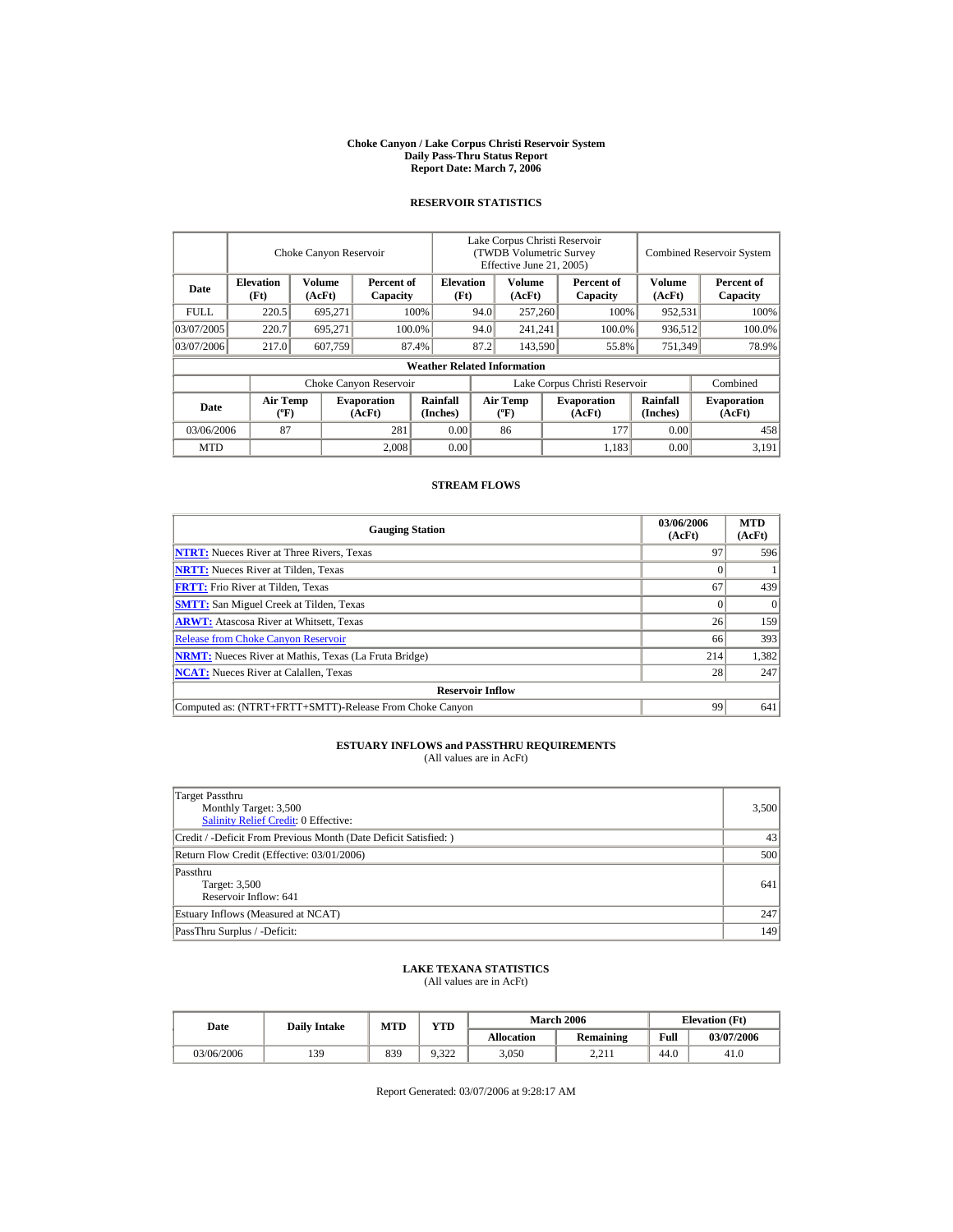#### **Choke Canyon / Lake Corpus Christi Reservoir System Daily Pass-Thru Status Report Report Date: March 8, 2006**

## **RESERVOIR STATISTICS**

|             | Choke Canyon Reservoir                      |                  |                              |                                    | Lake Corpus Christi Reservoir<br>(TWDB Volumetric Survey<br>Effective June 21, 2005) |                                             |                  |                              | <b>Combined Reservoir System</b> |                              |  |
|-------------|---------------------------------------------|------------------|------------------------------|------------------------------------|--------------------------------------------------------------------------------------|---------------------------------------------|------------------|------------------------------|----------------------------------|------------------------------|--|
| Date        | <b>Elevation</b><br>(Ft)                    | Volume<br>(AcFt) | Percent of<br>Capacity       | <b>Elevation</b><br>(Ft)           |                                                                                      | Volume<br>(AcFt)                            |                  | Percent of<br>Capacity       | Volume<br>(AcFt)                 | Percent of<br>Capacity       |  |
| <b>FULL</b> | 220.5                                       | 695,271          |                              | 100%                               | 94.0                                                                                 | 257,260                                     |                  | 100%                         | 952,531                          | 100%                         |  |
| 03/08/2005  | 220.7                                       | 695.271          |                              | 100.0%                             | 94.0                                                                                 | 241,241                                     |                  | 100.0%                       | 936,512                          | 100.0%                       |  |
| 03/08/2006  | 217.0                                       | 607.759          |                              | 87.4%                              | 87.1                                                                                 |                                             | 142.148<br>55.3% |                              | 749,907                          | 78.7%                        |  |
|             |                                             |                  |                              | <b>Weather Related Information</b> |                                                                                      |                                             |                  |                              |                                  |                              |  |
|             |                                             |                  | Choke Canyon Reservoir       |                                    | Lake Corpus Christi Reservoir                                                        |                                             |                  |                              |                                  | Combined                     |  |
| Date        | <b>Air Temp</b><br>$({}^{\circ}\mathrm{F})$ |                  | <b>Evaporation</b><br>(AcFt) | Rainfall<br>(Inches)               |                                                                                      | <b>Air Temp</b><br>$({}^{\circ}\mathbf{F})$ |                  | <b>Evaporation</b><br>(AcFt) | <b>Rainfall</b><br>(Inches)      | <b>Evaporation</b><br>(AcFt) |  |
| 03/07/2006  | 87                                          |                  | 421                          | 0.00                               |                                                                                      | 84                                          |                  | 243                          | 0.00                             | 664                          |  |
| <b>MTD</b>  |                                             |                  | 2.429                        | 0.00                               |                                                                                      |                                             |                  | 1,426                        | 0.00                             | 3,855                        |  |

#### **STREAM FLOWS**

| <b>Gauging Station</b>                                       | 03/07/2006<br>(AcFt) | <b>MTD</b><br>(AcFt) |
|--------------------------------------------------------------|----------------------|----------------------|
| <b>NTRT:</b> Nueces River at Three Rivers, Texas             | 97                   | 693                  |
| <b>NRTT:</b> Nueces River at Tilden, Texas                   |                      |                      |
| <b>FRTT:</b> Frio River at Tilden, Texas                     | 67                   | 506                  |
| <b>SMTT:</b> San Miguel Creek at Tilden, Texas               |                      | $\Omega$             |
| <b>ARWT:</b> Atascosa River at Whitsett, Texas               | 26                   | 185                  |
| <b>Release from Choke Canyon Reservoir</b>                   | 66                   | 459                  |
| <b>NRMT:</b> Nueces River at Mathis, Texas (La Fruta Bridge) | 218                  | 1,600                |
| <b>NCAT:</b> Nueces River at Calallen. Texas                 | 40                   | 287                  |
| <b>Reservoir Inflow</b>                                      |                      |                      |
| Computed as: (NTRT+FRTT+SMTT)-Release From Choke Canyon      | 99                   | 740                  |

# **ESTUARY INFLOWS and PASSTHRU REQUIREMENTS**<br>(All values are in AcFt)

| Target Passthru<br>Monthly Target: 3,500<br><b>Salinity Relief Credit: 0 Effective:</b> | 3,500            |
|-----------------------------------------------------------------------------------------|------------------|
| Credit / -Deficit From Previous Month (Date Deficit Satisfied:)                         | 43               |
| Return Flow Credit (Effective: 03/01/2006)                                              | 500              |
| Passthru<br>Target: 3,500<br>Reservoir Inflow: 740                                      | 740 <sup> </sup> |
| Estuary Inflows (Measured at NCAT)                                                      | 287              |
| PassThru Surplus / -Deficit:                                                            | 90               |

## **LAKE TEXANA STATISTICS**

(All values are in AcFt)

| Date       | <b>Daily Intake</b> | <b>MTD</b> | VTD   |                   | <b>March 2006</b> | <b>Elevation</b> (Ft) |            |
|------------|---------------------|------------|-------|-------------------|-------------------|-----------------------|------------|
|            |                     |            |       | <b>Allocation</b> | Remaining         | Full                  | 03/08/2006 |
| 03/07/2006 | 40                  | 980        | 9.462 | 3,050             | 2.070             | 44.0                  | 41.0       |

Report Generated: 03/08/2006 at 8:29:34 AM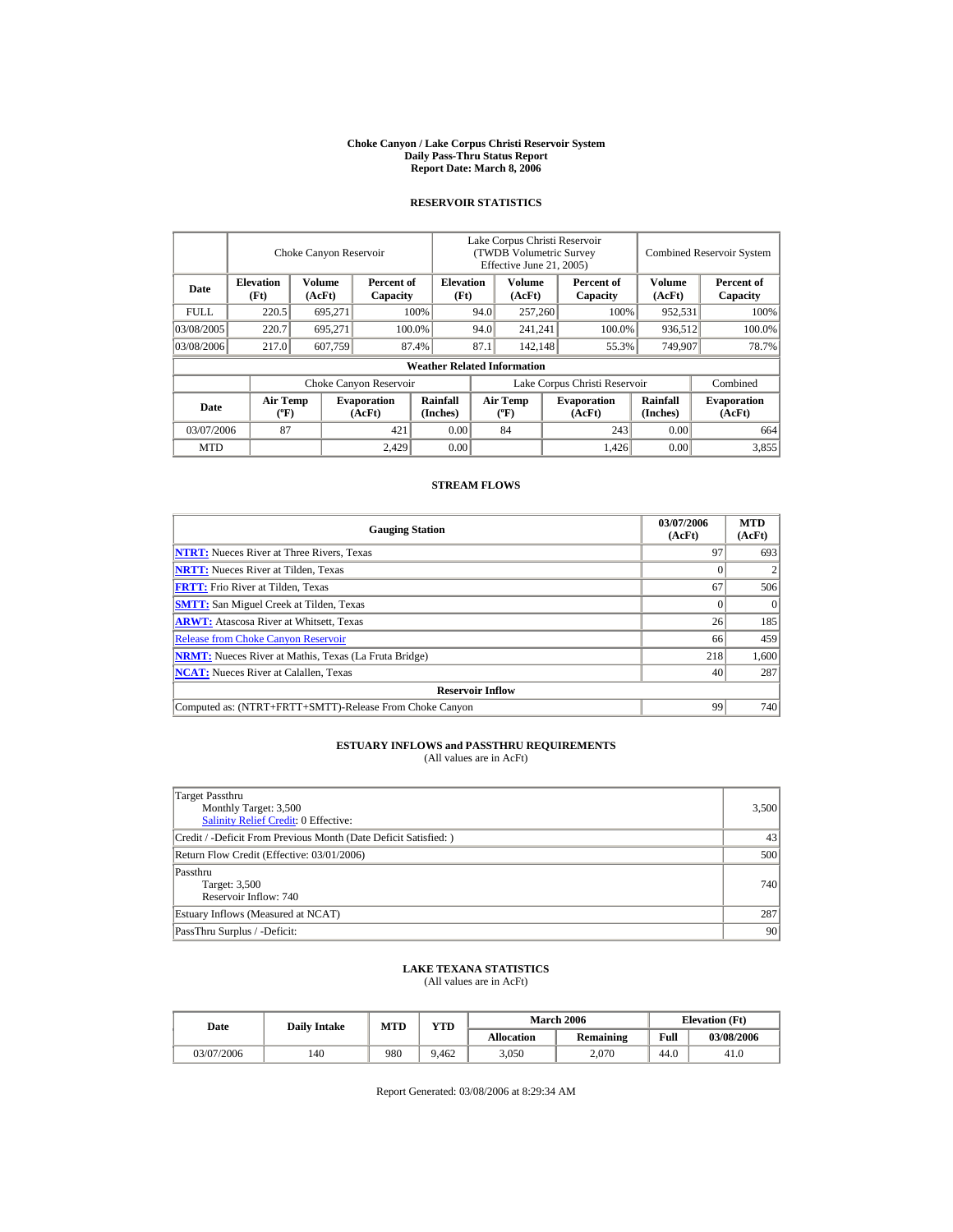#### **Choke Canyon / Lake Corpus Christi Reservoir System Daily Pass-Thru Status Report Report Date: March 9, 2006**

## **RESERVOIR STATISTICS**

|             |                                             | Choke Canyon Reservoir  |                              |                                    | Lake Corpus Christi Reservoir<br><b>(TWDB Volumetric Survey)</b><br>Effective June 21, 2005) |                                          |  |                              |                             | <b>Combined Reservoir System</b> |
|-------------|---------------------------------------------|-------------------------|------------------------------|------------------------------------|----------------------------------------------------------------------------------------------|------------------------------------------|--|------------------------------|-----------------------------|----------------------------------|
| Date        | <b>Elevation</b><br>(Ft)                    | <b>Volume</b><br>(AcFt) | Percent of<br>Capacity       | <b>Elevation</b><br>(Ft)           |                                                                                              | Volume<br>(AcFt)                         |  | Percent of<br>Capacity       | <b>Volume</b><br>(AcFt)     | Percent of<br>Capacity           |
| <b>FULL</b> | 220.5                                       | 695,271                 |                              | 100%                               | 94.0                                                                                         | 257,260                                  |  | 100%                         | 952,531                     | 100%                             |
| 03/09/2005  | 220.7                                       | 695.271                 |                              | 100.0%<br>94.0                     |                                                                                              | 241,241                                  |  | 100.0%                       | 936,512                     | 100.0%                           |
| 03/09/2006  | 217.0                                       | 607,518                 |                              | 87.4%                              | 87.2                                                                                         | 142,868                                  |  | 55.5%                        | 750,386                     | 78.8%                            |
|             |                                             |                         |                              | <b>Weather Related Information</b> |                                                                                              |                                          |  |                              |                             |                                  |
|             |                                             |                         | Choke Canyon Reservoir       |                                    | Lake Corpus Christi Reservoir                                                                |                                          |  |                              |                             | Combined                         |
| Date        | <b>Air Temp</b><br>$({}^{\circ}\mathrm{F})$ |                         | <b>Evaporation</b><br>(AcFt) | <b>Rainfall</b><br>(Inches)        |                                                                                              | <b>Air Temp</b><br>$({}^{\circ}{\rm F})$ |  | <b>Evaporation</b><br>(AcFt) | <b>Rainfall</b><br>(Inches) | <b>Evaporation</b><br>(AcFt)     |
| 03/08/2006  | 96                                          |                         | 506                          | 0.00                               |                                                                                              | 92                                       |  | 319                          | 0.00                        | 825                              |
| <b>MTD</b>  |                                             |                         | 2,935                        | 0.00                               |                                                                                              |                                          |  | 1,745                        | 0.00                        | 4,680                            |

#### **STREAM FLOWS**

| <b>Gauging Station</b>                                       | 03/08/2006<br>(AcFt) | <b>MTD</b><br>(AcFt) |
|--------------------------------------------------------------|----------------------|----------------------|
| <b>NTRT:</b> Nueces River at Three Rivers, Texas             | 95                   | 788                  |
| <b>NRTT:</b> Nueces River at Tilden, Texas                   |                      |                      |
| <b>FRTT:</b> Frio River at Tilden, Texas                     | 64                   | 570                  |
| <b>SMTT:</b> San Miguel Creek at Tilden, Texas               |                      | $\Omega$             |
| <b>ARWT:</b> Atascosa River at Whitsett, Texas               | 26                   | 210                  |
| <b>Release from Choke Canyon Reservoir</b>                   | 66                   | 524                  |
| <b>NRMT:</b> Nueces River at Mathis, Texas (La Fruta Bridge) | 218                  | 1,818                |
| <b>NCAT:</b> Nueces River at Calallen, Texas                 | 42                   | 329                  |
| <b>Reservoir Inflow</b>                                      |                      |                      |
| Computed as: (NTRT+FRTT+SMTT)-Release From Choke Canyon      | 93                   | 834                  |

# **ESTUARY INFLOWS and PASSTHRU REQUIREMENTS**<br>(All values are in AcFt)

| Target Passthru<br>Monthly Target: 3,500<br><b>Salinity Relief Credit: 0 Effective:</b> | 3,500 |
|-----------------------------------------------------------------------------------------|-------|
| Credit / -Deficit From Previous Month (Date Deficit Satisfied:)                         | 43    |
| Return Flow Credit (Effective: 03/01/2006)                                              | 500   |
| Passthru<br>Target: 3,500<br>Reservoir Inflow: 834                                      | 834   |
| Estuary Inflows (Measured at NCAT)                                                      | 329   |
| PassThru Surplus / -Deficit:                                                            | 38    |

## **LAKE TEXANA STATISTICS**

(All values are in AcFt)

| Date       | <b>Daily Intake</b> | <b>MTD</b>     | <b>VTD</b> |                   | <b>March 2006</b> | <b>Elevation</b> (Ft) |            |
|------------|---------------------|----------------|------------|-------------------|-------------------|-----------------------|------------|
|            |                     |                |            | <b>Allocation</b> | Remaining         | Full                  | 03/09/2006 |
| 03/08/2006 | 142                 | 122<br>$-1120$ | 9.604      | 3,050             | 1.928             | 44.0                  | 40.9       |

Report Generated: 03/09/2006 at 8:24:34 AM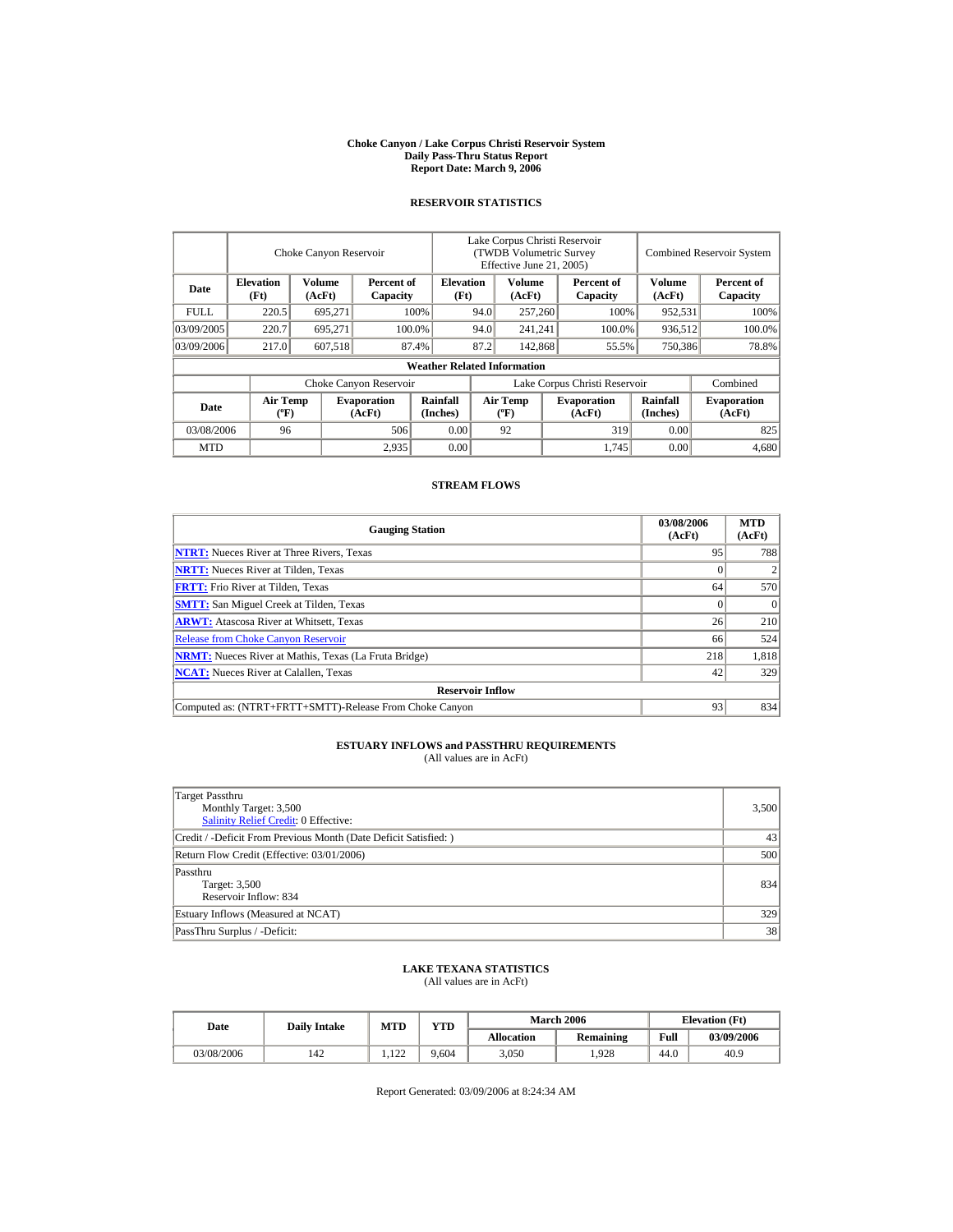#### **Choke Canyon / Lake Corpus Christi Reservoir System Daily Pass-Thru Status Report Report Date: March 10, 2006**

#### **RESERVOIR STATISTICS**

|             |                                       | Choke Canyon Reservoir |                              |                                    | Lake Corpus Christi Reservoir<br>(TWDB Volumetric Survey<br>Effective June 21, 2005) |                                          |  |                              | <b>Combined Reservoir System</b> |                              |
|-------------|---------------------------------------|------------------------|------------------------------|------------------------------------|--------------------------------------------------------------------------------------|------------------------------------------|--|------------------------------|----------------------------------|------------------------------|
| Date        | <b>Elevation</b><br>(Ft)              | Volume<br>(AcFt)       | Percent of<br>Capacity       | <b>Elevation</b><br>(Ft)           |                                                                                      | Volume<br>(AcFt)                         |  | Percent of<br>Capacity       | Volume<br>(AcFt)                 | Percent of<br>Capacity       |
| <b>FULL</b> | 220.5                                 | 695,271                |                              | 100%                               | 94.0                                                                                 | 257,260                                  |  | 100%                         | 952,531                          | 100%                         |
| 03/10/2005  | 220.6                                 | 695,271                |                              | 100.0%                             | 94.0                                                                                 | 241,241                                  |  | 100.0%                       | 936,512                          | 100.0%                       |
| 03/10/2006  | 217.0                                 | 607.277                |                              | 87.3%                              | 87.1                                                                                 | 142,005                                  |  | 55.2%                        | 749,282                          | 78.7%                        |
|             |                                       |                        |                              | <b>Weather Related Information</b> |                                                                                      |                                          |  |                              |                                  |                              |
|             |                                       |                        | Choke Canyon Reservoir       |                                    | Lake Corpus Christi Reservoir                                                        |                                          |  |                              |                                  | Combined                     |
| Date        | <b>Air Temp</b><br>$({}^o\mathrm{F})$ |                        | <b>Evaporation</b><br>(AcFt) | <b>Rainfall</b><br>(Inches)        |                                                                                      | <b>Air Temp</b><br>$({}^{\circ}{\rm F})$ |  | <b>Evaporation</b><br>(AcFt) | <b>Rainfall</b><br>(Inches)      | <b>Evaporation</b><br>(AcFt) |
| 03/09/2006  | 84                                    |                        | 492                          | 0.00                               |                                                                                      | 88                                       |  | 301                          | 0.00                             | 793                          |
| <b>MTD</b>  |                                       |                        | 3,427                        | 0.00                               |                                                                                      |                                          |  | 2.046                        | 0.00                             | 5,473                        |

#### **STREAM FLOWS**

| <b>Gauging Station</b>                                       | 03/09/2006<br>(AcFt) | <b>MTD</b><br>(AcFt) |
|--------------------------------------------------------------|----------------------|----------------------|
| <b>NTRT:</b> Nueces River at Three Rivers, Texas             | 95                   | 883                  |
| <b>NRTT:</b> Nueces River at Tilden, Texas                   |                      |                      |
| <b>FRTT:</b> Frio River at Tilden, Texas                     | 62                   | 631                  |
| <b>SMTT:</b> San Miguel Creek at Tilden, Texas               |                      | $\Omega$             |
| <b>ARWT:</b> Atascosa River at Whitsett, Texas               | 26                   | 236                  |
| <b>Release from Choke Canyon Reservoir</b>                   | 66                   | 590                  |
| <b>NRMT:</b> Nueces River at Mathis, Texas (La Fruta Bridge) | 216                  | 2,035                |
| <b>NCAT:</b> Nueces River at Calallen, Texas                 | 36                   | 365                  |
| <b>Reservoir Inflow</b>                                      |                      |                      |
| Computed as: (NTRT+FRTT+SMTT)-Release From Choke Canyon      | 91                   | 925                  |

# **ESTUARY INFLOWS and PASSTHRU REQUIREMENTS**<br>(All values are in AcFt)

| Target Passthru<br>Monthly Target: 3,500<br><b>Salinity Relief Credit: 0 Effective:</b> | 3,500 |
|-----------------------------------------------------------------------------------------|-------|
| Credit / -Deficit From Previous Month (Date Deficit Satisfied:)                         | 43    |
| Return Flow Credit (Effective: 03/01/2006)                                              | 500   |
| Passthru<br>Target: 3,500<br>Reservoir Inflow: 925                                      | 925   |
| Estuary Inflows (Measured at NCAT)                                                      | 365   |
| PassThru Surplus / -Deficit:                                                            | $-17$ |

## **LAKE TEXANA STATISTICS**

(All values are in AcFt)

| Date       | <b>Daily Intake</b> | MTD  | <b>YTD</b> |                   | <b>March 2006</b> |      | <b>Elevation</b> (Ft) |
|------------|---------------------|------|------------|-------------------|-------------------|------|-----------------------|
|            |                     |      |            | <b>Allocation</b> | Remaining         | Full | 03/10/2006            |
| 03/09/2006 | 142                 | .264 | 9.746      | 3,050             | .786              | 44.0 | 40.9                  |

Report Generated: 03/10/2006 at 8:20:27 AM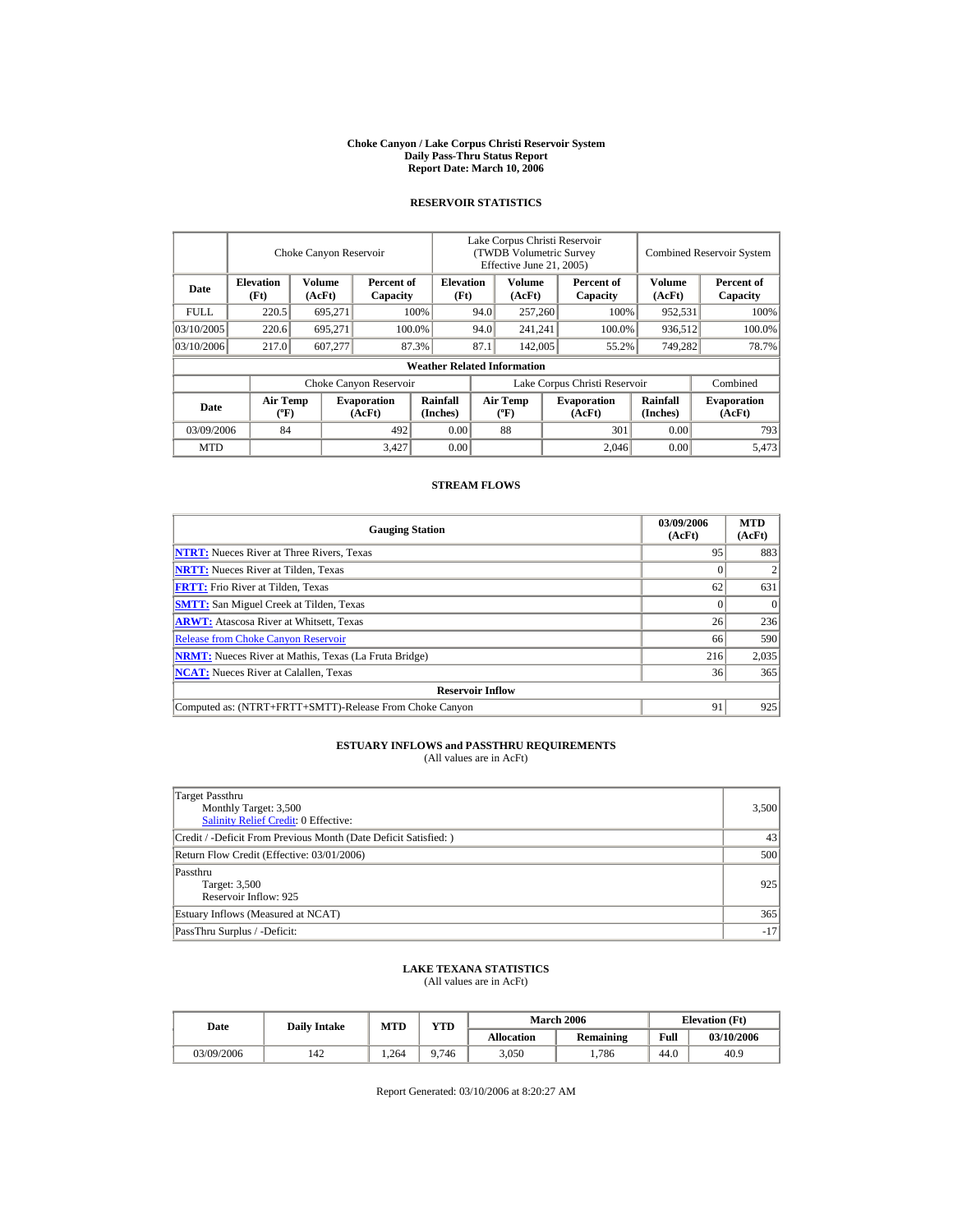#### **Choke Canyon / Lake Corpus Christi Reservoir System Daily Pass-Thru Status Report Report Date: March 11, 2006**

#### **RESERVOIR STATISTICS**

|            | Choke Canyon Reservoir                      |                  |                              |                                    | Lake Corpus Christi Reservoir<br>(TWDB Volumetric Survey<br>Effective June 21, 2005) |                                             |  |                              | <b>Combined Reservoir System</b> |                              |  |
|------------|---------------------------------------------|------------------|------------------------------|------------------------------------|--------------------------------------------------------------------------------------|---------------------------------------------|--|------------------------------|----------------------------------|------------------------------|--|
| Date       | <b>Elevation</b><br>(Ft)                    | Volume<br>(AcFt) | Percent of<br>Capacity       | <b>Elevation</b><br>(Ft)           |                                                                                      | Volume<br>(AcFt)                            |  | Percent of<br>Capacity       | Volume<br>(AcFt)                 | Percent of<br>Capacity       |  |
| FULL.      | 220.5                                       | 695,271          |                              | 100%                               | 94.0                                                                                 | 257,260                                     |  | 100%                         | 952,531                          | 100%                         |  |
| 03/11/2005 | 220.5                                       | 695.271          |                              | 100.0%                             | 94.0                                                                                 | 241,241                                     |  | 100.0%                       | 936,512                          | 100.0%                       |  |
| 03/11/2006 | 217.0                                       | 607,036          |                              | 87.3%                              | 87.1                                                                                 | 141,431                                     |  | 55.0%                        | 748,467                          | 78.6%                        |  |
|            |                                             |                  |                              | <b>Weather Related Information</b> |                                                                                      |                                             |  |                              |                                  |                              |  |
|            |                                             |                  | Choke Canyon Reservoir       |                                    | Lake Corpus Christi Reservoir                                                        |                                             |  |                              |                                  | Combined                     |  |
| Date       | <b>Air Temp</b><br>$({}^{\circ}\mathrm{F})$ |                  | <b>Evaporation</b><br>(AcFt) | Rainfall<br>(Inches)               |                                                                                      | <b>Air Temp</b><br>$({}^{\circ}\mathbf{F})$ |  | <b>Evaporation</b><br>(AcFt) | Rainfall<br>(Inches)             | <b>Evaporation</b><br>(AcFt) |  |
| 03/10/2006 | 96                                          |                  | 407                          | 0.00                               |                                                                                      | 91                                          |  | 250                          | 0.00                             | 657                          |  |
| <b>MTD</b> |                                             |                  | 3,834                        | 0.00                               |                                                                                      |                                             |  | 2,296                        | 0.00                             | 6,130                        |  |

#### **STREAM FLOWS**

| <b>Gauging Station</b>                                       | 03/10/2006<br>(AcFt) | <b>MTD</b><br>(AcFt) |
|--------------------------------------------------------------|----------------------|----------------------|
| <b>NTRT:</b> Nueces River at Three Rivers, Texas             | 95                   | 979                  |
| <b>NRTT:</b> Nueces River at Tilden, Texas                   |                      |                      |
| <b>FRTT:</b> Frio River at Tilden, Texas                     | 58                   | 689                  |
| <b>SMTT:</b> San Miguel Creek at Tilden, Texas               |                      | $\theta$             |
| <b>ARWT:</b> Atascosa River at Whitsett, Texas               | 26                   | 262                  |
| <b>Release from Choke Canyon Reservoir</b>                   | 66                   | 655                  |
| <b>NRMT:</b> Nueces River at Mathis, Texas (La Fruta Bridge) | 218                  | 2,253                |
| <b>NCAT:</b> Nueces River at Calallen, Texas                 |                      | 371                  |
| <b>Reservoir Inflow</b>                                      |                      |                      |
| Computed as: (NTRT+FRTT+SMTT)-Release From Choke Canyon      | 87                   | 1.012                |

# **ESTUARY INFLOWS and PASSTHRU REQUIREMENTS**<br>(All values are in AcFt)

| Target Passthru<br>Monthly Target: 3,500<br><b>Salinity Relief Credit: 0 Effective:</b> | 3,500 |
|-----------------------------------------------------------------------------------------|-------|
| Credit / -Deficit From Previous Month (Date Deficit Satisfied:)                         | 43    |
| Return Flow Credit (Effective: 03/01/2006)                                              | 500   |
| Passthru<br>Target: 3,500<br>Reservoir Inflow: 1,012                                    | 1.012 |
| Estuary Inflows (Measured at NCAT)                                                      | 371   |
| PassThru Surplus / -Deficit:                                                            | $-98$ |

## **LAKE TEXANA STATISTICS**

(All values are in AcFt)

| Date       | <b>Daily Intake</b> |      | <b>VTD</b><br><b>MTD</b> |                   | <b>March 2006</b> | <b>Elevation</b> (Ft) |            |
|------------|---------------------|------|--------------------------|-------------------|-------------------|-----------------------|------------|
|            |                     |      |                          | <b>Allocation</b> | Remaining         | Full                  | 03/11/2006 |
| 03/10/2006 | 142                 | .405 | 9.888                    | 3,050             | .645              | 44.0                  | 41.0       |

Report Generated: 03/11/2006 at 8:08:33 AM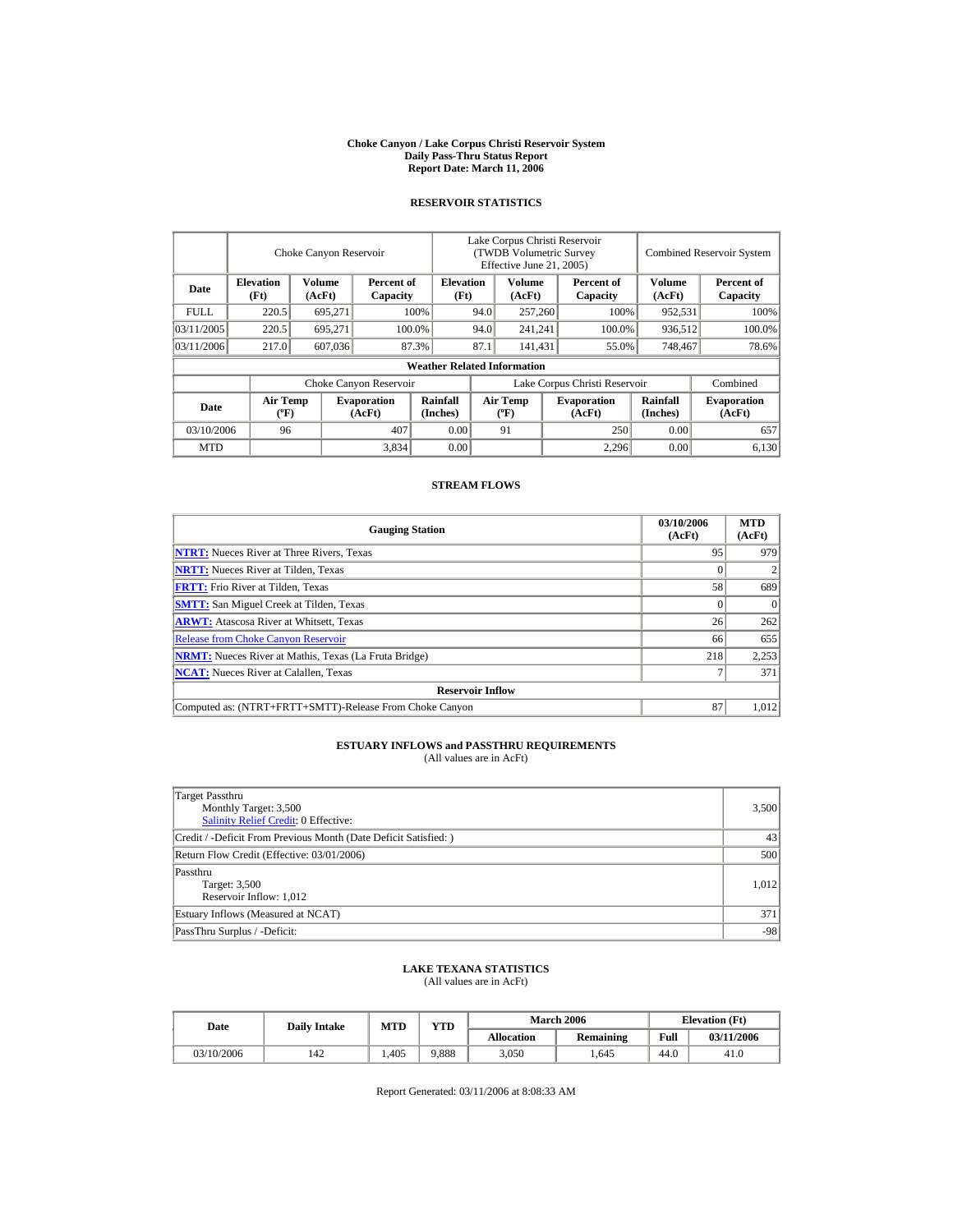#### **Choke Canyon / Lake Corpus Christi Reservoir System Daily Pass-Thru Status Report Report Date: March 12, 2006**

#### **RESERVOIR STATISTICS**

|             | Choke Canyon Reservoir                      |                  |                              |                                    | Lake Corpus Christi Reservoir<br>(TWDB Volumetric Survey<br>Effective June 21, 2005) |                                  |  |                              |                      | <b>Combined Reservoir System</b> |
|-------------|---------------------------------------------|------------------|------------------------------|------------------------------------|--------------------------------------------------------------------------------------|----------------------------------|--|------------------------------|----------------------|----------------------------------|
| Date        | <b>Elevation</b><br>(Ft)                    | Volume<br>(AcFt) | Percent of<br>Capacity       | <b>Elevation</b><br>(Ft)           |                                                                                      | Volume<br>(AcFt)                 |  | Percent of<br>Capacity       | Volume<br>(AcFt)     | Percent of<br>Capacity           |
| <b>FULL</b> | 220.5                                       | 695,271          |                              | 100%                               | 94.0                                                                                 | 257,260                          |  | 100%                         | 952,531              | 100%                             |
| 03/12/2005  | 220.6                                       | 695.271          |                              | 100.0%                             | 94.0                                                                                 | 241,241                          |  | 100.0%                       | 936,512              | 100.0%                           |
| 03/12/2006  | 217.0                                       | 607,036          |                              | 87.3%                              | 87.0                                                                                 | 140.431                          |  | 54.6%                        | 747,467              | 78.5%                            |
|             |                                             |                  |                              | <b>Weather Related Information</b> |                                                                                      |                                  |  |                              |                      |                                  |
|             |                                             |                  | Choke Canyon Reservoir       |                                    | Lake Corpus Christi Reservoir                                                        |                                  |  |                              |                      | Combined                         |
| Date        | <b>Air Temp</b><br>$({}^{\circ}\mathrm{F})$ |                  | <b>Evaporation</b><br>(AcFt) | Rainfall<br>(Inches)               |                                                                                      | <b>Air Temp</b><br>$(^{\circ}F)$ |  | <b>Evaporation</b><br>(AcFt) | Rainfall<br>(Inches) | <b>Evaporation</b><br>(AcFt)     |
| 03/11/2006  | 90                                          |                  | 379                          | 0.00                               |                                                                                      | 96                               |  | 257                          | 0.00                 | 636                              |
| <b>MTD</b>  |                                             |                  | 4.213                        | 0.00                               |                                                                                      |                                  |  | 2,553                        | 0.00                 | 6.766                            |

#### **STREAM FLOWS**

| <b>Gauging Station</b>                                       | 03/11/2006<br>(AcFt) | <b>MTD</b><br>(AcFt) |
|--------------------------------------------------------------|----------------------|----------------------|
| <b>NTRT:</b> Nueces River at Three Rivers, Texas             | 93                   | 1.072                |
| <b>NRTT:</b> Nueces River at Tilden, Texas                   |                      |                      |
| <b>FRTT:</b> Frio River at Tilden, Texas                     | 58                   | 746                  |
| <b>SMTT:</b> San Miguel Creek at Tilden, Texas               |                      | $\Omega$             |
| <b>ARWT:</b> Atascosa River at Whitsett, Texas               | 24                   | 286                  |
| <b>Release from Choke Canyon Reservoir</b>                   | 66                   | 721                  |
| <b>NRMT:</b> Nueces River at Mathis, Texas (La Fruta Bridge) | 214                  | 2,467                |
| <b>NCAT:</b> Nueces River at Calallen. Texas                 | o                    | 377                  |
| <b>Reservoir Inflow</b>                                      |                      |                      |
| Computed as: (NTRT+FRTT+SMTT)-Release From Choke Canyon      | 85                   | 1.098                |

# **ESTUARY INFLOWS and PASSTHRU REQUIREMENTS**<br>(All values are in AcFt)

| Target Passthru<br>Monthly Target: 3,500<br><b>Salinity Relief Credit: 0 Effective:</b> | 3,500  |
|-----------------------------------------------------------------------------------------|--------|
| Credit / -Deficit From Previous Month (Date Deficit Satisfied:)                         | 43     |
| Return Flow Credit (Effective: 03/01/2006)                                              | 500    |
| Passthru<br>Target: 3,500<br>Reservoir Inflow: 1,098                                    | 1.098  |
| Estuary Inflows (Measured at NCAT)                                                      | 377    |
| PassThru Surplus / -Deficit:                                                            | $-178$ |

## **LAKE TEXANA STATISTICS**

(All values are in AcFt)

| Date       | <b>Daily Intake</b> | MTD   | VTD    |                   | <b>March 2006</b> | <b>Elevation</b> (Ft) |            |
|------------|---------------------|-------|--------|-------------------|-------------------|-----------------------|------------|
|            |                     |       |        | <b>Allocation</b> | <b>Remaining</b>  | Full                  | 03/12/2006 |
| 03/11/2006 | 142                 | 1,547 | 10.030 | 3,050             | 1.503             | 44.0                  | 41.0       |

Report Generated: 03/12/2006 at 8:03:15 AM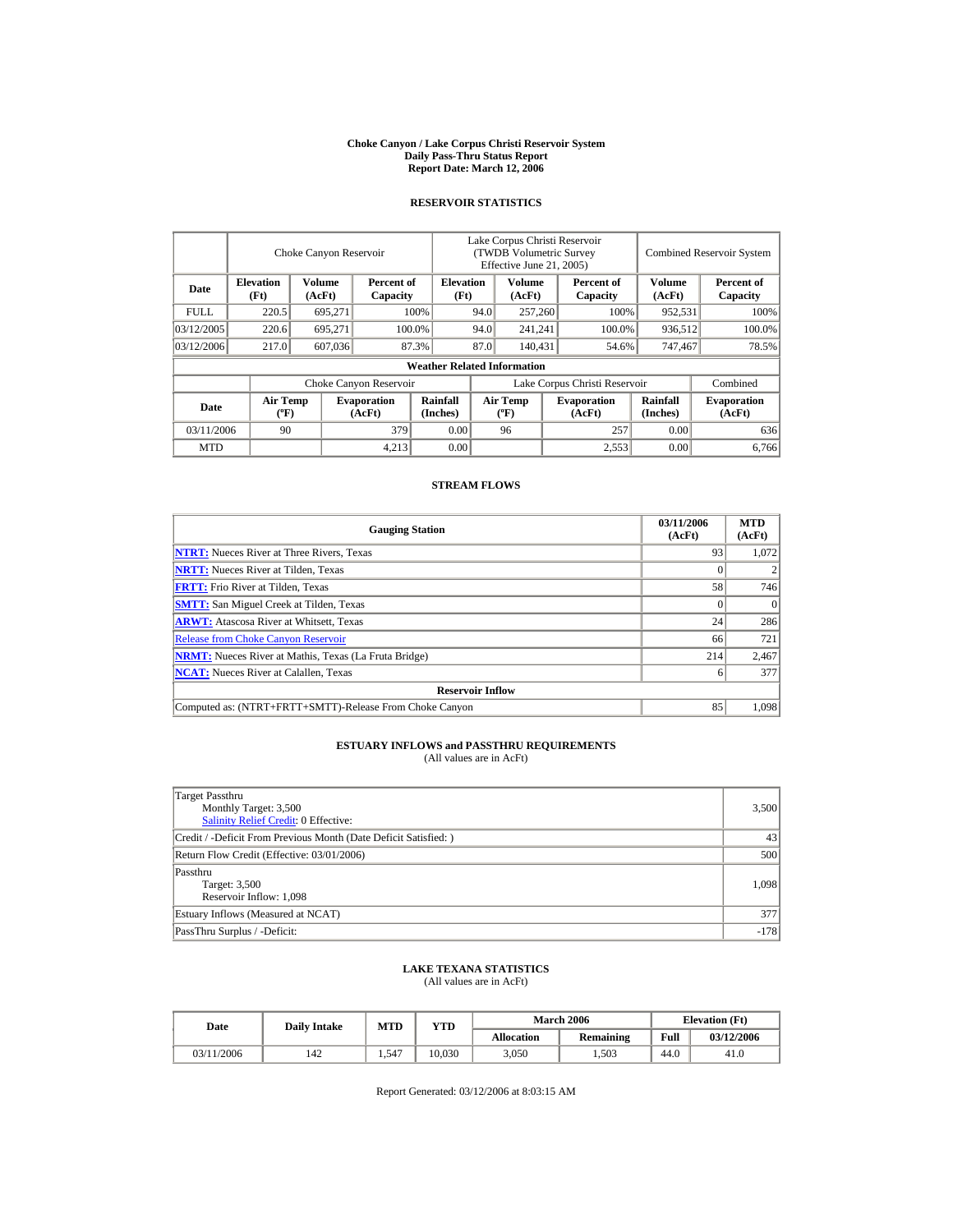#### **Choke Canyon / Lake Corpus Christi Reservoir System Daily Pass-Thru Status Report Report Date: March 13, 2006**

#### **RESERVOIR STATISTICS**

|            | Choke Canyon Reservoir                      |                  |                              |                                    | Lake Corpus Christi Reservoir<br>(TWDB Volumetric Survey<br>Effective June 21, 2005) |                                  |                  |                              |                      | <b>Combined Reservoir System</b> |  |  |
|------------|---------------------------------------------|------------------|------------------------------|------------------------------------|--------------------------------------------------------------------------------------|----------------------------------|------------------|------------------------------|----------------------|----------------------------------|--|--|
| Date       | <b>Elevation</b><br>(Ft)                    | Volume<br>(AcFt) | Percent of<br>Capacity       | <b>Elevation</b><br>(Ft)           |                                                                                      | Volume<br>(AcFt)                 |                  | Percent of<br>Capacity       | Volume<br>(AcFt)     | Percent of<br>Capacity           |  |  |
| FULL.      | 220.5                                       | 695,271          |                              | 100%                               | 94.0                                                                                 | 257,260                          |                  | 100%                         | 952,531              | 100%                             |  |  |
| 03/13/2005 | 220.5                                       | 695.271          |                              | 100.0%                             | 94.0                                                                                 | 241,241                          |                  | 100.0%                       | 936,512              | 100.0%                           |  |  |
| 03/13/2006 | 217.0                                       | 606.795          |                              | 87.3%                              | 87.1                                                                                 |                                  | 142,005<br>55.2% |                              | 748,800              | 78.6%                            |  |  |
|            |                                             |                  |                              | <b>Weather Related Information</b> |                                                                                      |                                  |                  |                              |                      |                                  |  |  |
|            |                                             |                  | Choke Canyon Reservoir       |                                    | Lake Corpus Christi Reservoir                                                        |                                  |                  |                              |                      | Combined                         |  |  |
| Date       | <b>Air Temp</b><br>$({}^{\circ}\mathrm{F})$ |                  | <b>Evaporation</b><br>(AcFt) | Rainfall<br>(Inches)               |                                                                                      | <b>Air Temp</b><br>$(^{\circ}F)$ |                  | <b>Evaporation</b><br>(AcFt) | Rainfall<br>(Inches) | <b>Evaporation</b><br>(AcFt)     |  |  |
| 03/12/2006 | 94                                          |                  | 309                          | 0.00                               |                                                                                      | 90                               |                  | 109                          | 0.00                 | 418                              |  |  |
| <b>MTD</b> |                                             |                  | 4,522                        | 0.00                               |                                                                                      |                                  |                  | 2.662                        | 0.00                 | 7.184                            |  |  |

#### **STREAM FLOWS**

| <b>Gauging Station</b>                                       | 03/12/2006<br>(AcFt) | <b>MTD</b><br>(AcFt) |
|--------------------------------------------------------------|----------------------|----------------------|
| <b>NTRT:</b> Nueces River at Three Rivers, Texas             | 93                   | 1,165                |
| <b>NRTT:</b> Nueces River at Tilden, Texas                   |                      |                      |
| <b>FRTT:</b> Frio River at Tilden, Texas                     | 56                   | 802                  |
| <b>SMTT:</b> San Miguel Creek at Tilden, Texas               |                      | $\Omega$             |
| <b>ARWT:</b> Atascosa River at Whitsett, Texas               | 22                   | 308                  |
| <b>Release from Choke Canyon Reservoir</b>                   | 66                   | 786                  |
| <b>NRMT:</b> Nueces River at Mathis, Texas (La Fruta Bridge) | 214                  | 2,682                |
| <b>NCAT:</b> Nueces River at Calallen. Texas                 | 18                   | 395                  |
| <b>Reservoir Inflow</b>                                      |                      |                      |
| Computed as: (NTRT+FRTT+SMTT)-Release From Choke Canyon      | 83                   | 1.181                |

# **ESTUARY INFLOWS and PASSTHRU REQUIREMENTS**<br>(All values are in AcFt)

| Target Passthru<br>Monthly Target: 3,500<br><b>Salinity Relief Credit: 0 Effective:</b> | 3,500  |
|-----------------------------------------------------------------------------------------|--------|
| Credit / -Deficit From Previous Month (Date Deficit Satisfied:)                         | 43     |
| Return Flow Credit (Effective: 03/01/2006)                                              | 500    |
| Passthru<br>Target: 3,500<br>Reservoir Inflow: 1,181                                    | 1.181  |
| Estuary Inflows (Measured at NCAT)                                                      | 395    |
| PassThru Surplus / -Deficit:                                                            | $-243$ |

## **LAKE TEXANA STATISTICS**

(All values are in AcFt)

| Date       | <b>Daily Intake</b> | MTD  | VTD    |                   | <b>March 2006</b> | <b>Elevation</b> (Ft) |            |
|------------|---------------------|------|--------|-------------------|-------------------|-----------------------|------------|
|            |                     |      |        | <b>Allocation</b> | <b>Remaining</b>  | Full                  | 03/13/2006 |
| 03/12/2006 | 142                 | .689 | 10.172 | 3,050             | . 361             | 44.0                  | 41.0       |

Report Generated: 03/13/2006 at 8:14:35 AM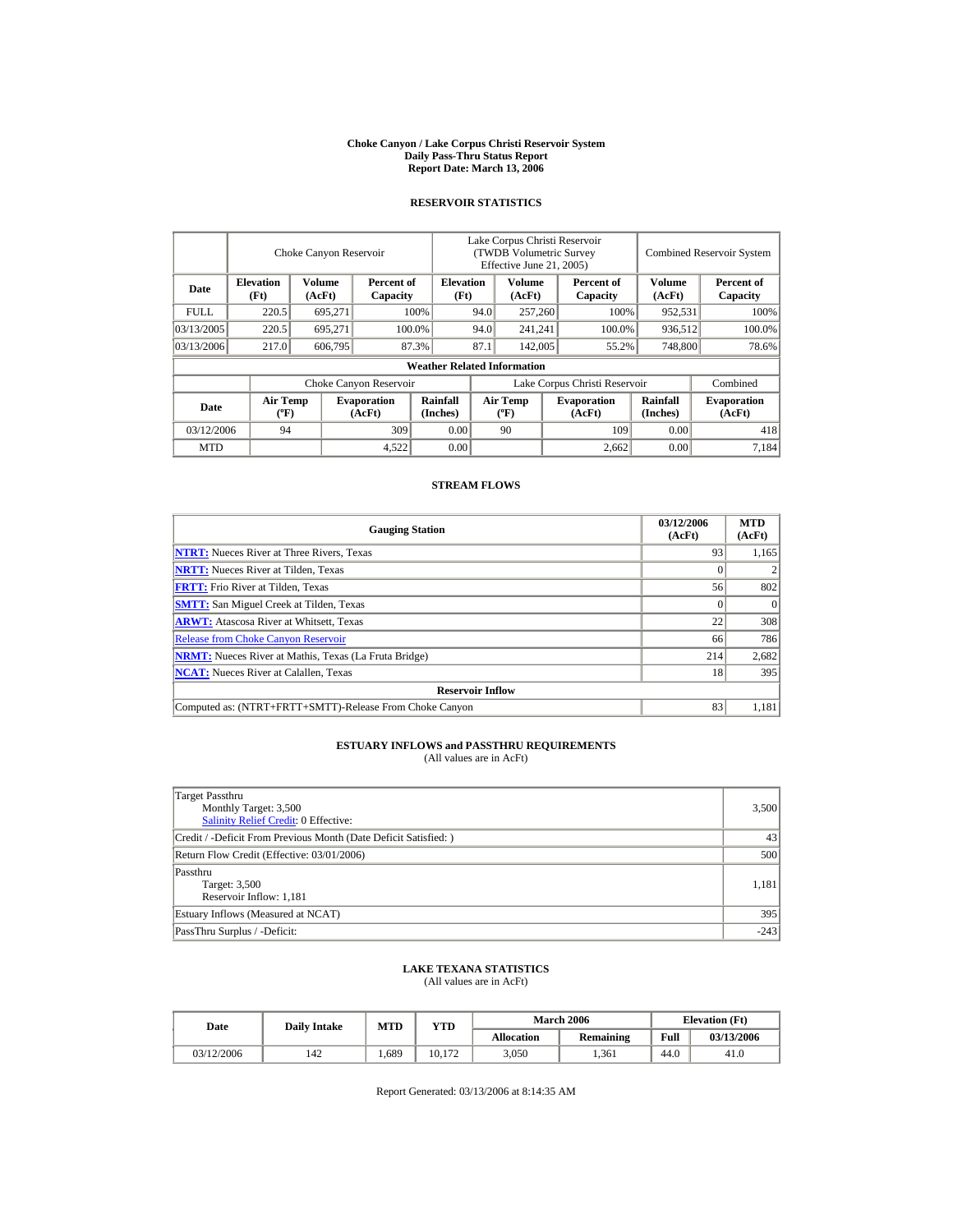#### **Choke Canyon / Lake Corpus Christi Reservoir System Daily Pass-Thru Status Report Report Date: March 14, 2006**

#### **RESERVOIR STATISTICS**

|            | Choke Canyon Reservoir                      |                  |                              |                                    | Lake Corpus Christi Reservoir<br>(TWDB Volumetric Survey<br>Effective June 21, 2005) |                                  |  |                              | <b>Combined Reservoir System</b> |                              |  |
|------------|---------------------------------------------|------------------|------------------------------|------------------------------------|--------------------------------------------------------------------------------------|----------------------------------|--|------------------------------|----------------------------------|------------------------------|--|
| Date       | <b>Elevation</b><br>(Ft)                    | Volume<br>(AcFt) | Percent of<br>Capacity       | <b>Elevation</b><br>(Ft)           |                                                                                      | <b>Volume</b><br>(AcFt)          |  | Percent of<br>Capacity       | Volume<br>(AcFt)                 | Percent of<br>Capacity       |  |
| FULL.      | 220.5                                       | 695,271          |                              | 100%                               | 94.0                                                                                 | 257,260                          |  | 100%                         | 952,531                          | 100%                         |  |
| 03/14/2005 | 220.5                                       | 695.271          |                              | 100.0%                             | 94.0                                                                                 | 241,241                          |  | 100.0%                       | 936,512                          | 100.0%                       |  |
| 03/14/2006 | 217.0                                       | 606,554          |                              | 87.2%                              | 87.1                                                                                 | 141.718                          |  | 55.1%                        | 748,272                          | 78.6%                        |  |
|            |                                             |                  |                              | <b>Weather Related Information</b> |                                                                                      |                                  |  |                              |                                  |                              |  |
|            |                                             |                  | Choke Canyon Reservoir       |                                    | Lake Corpus Christi Reservoir                                                        |                                  |  |                              |                                  | Combined                     |  |
| Date       | <b>Air Temp</b><br>$({}^{\circ}\mathrm{F})$ |                  | <b>Evaporation</b><br>(AcFt) | Rainfall<br>(Inches)               |                                                                                      | <b>Air Temp</b><br>$(^{\circ}F)$ |  | <b>Evaporation</b><br>(AcFt) | Rainfall<br>(Inches)             | <b>Evaporation</b><br>(AcFt) |  |
| 03/13/2006 | 79                                          |                  | 491                          | 0.00                               |                                                                                      | 77                               |  | 342                          | 0.00                             | 833                          |  |
| <b>MTD</b> |                                             |                  | 5,013                        | 0.00                               |                                                                                      |                                  |  | 3,004                        | 0.00                             | 8.017                        |  |

#### **STREAM FLOWS**

| <b>Gauging Station</b>                                       | 03/13/2006<br>(AcFt) | <b>MTD</b><br>(AcFt) |
|--------------------------------------------------------------|----------------------|----------------------|
| <b>NTRT:</b> Nueces River at Three Rivers, Texas             | 95                   | 1,260                |
| <b>NRTT:</b> Nueces River at Tilden, Texas                   |                      |                      |
| <b>FRTT:</b> Frio River at Tilden, Texas                     | 52                   | 854                  |
| <b>SMTT:</b> San Miguel Creek at Tilden, Texas               |                      | $\Omega$             |
| <b>ARWT:</b> Atascosa River at Whitsett, Texas               | 18                   | 326                  |
| <b>Release from Choke Canyon Reservoir</b>                   | 66                   | 852                  |
| <b>NRMT:</b> Nueces River at Mathis, Texas (La Fruta Bridge) | 216                  | 2,898                |
| <b>NCAT:</b> Nueces River at Calallen, Texas                 | 34                   | 429                  |
| <b>Reservoir Inflow</b>                                      |                      |                      |
| Computed as: (NTRT+FRTT+SMTT)-Release From Choke Canyon      | 81                   | 1,262                |

# **ESTUARY INFLOWS and PASSTHRU REQUIREMENTS**<br>(All values are in AcFt)

| Target Passthru<br>Monthly Target: 3,500<br><b>Salinity Relief Credit: 0 Effective:</b> | 3,500  |
|-----------------------------------------------------------------------------------------|--------|
| Credit / -Deficit From Previous Month (Date Deficit Satisfied:)                         | 43     |
| Return Flow Credit (Effective: 03/01/2006)                                              | 500    |
| Passthru<br>Target: 3,500<br>Reservoir Inflow: 1,262                                    | 1,262  |
| Estuary Inflows (Measured at NCAT)                                                      | 429    |
| PassThru Surplus / -Deficit:                                                            | $-291$ |

## **LAKE TEXANA STATISTICS**

(All values are in AcFt)

| Date       | <b>Daily Intake</b> | MTD   | VTD    |                   | <b>March 2006</b> | <b>Elevation</b> (Ft) |            |
|------------|---------------------|-------|--------|-------------------|-------------------|-----------------------|------------|
|            |                     |       |        | <b>Allocation</b> | <b>Remaining</b>  | Full                  | 03/14/2006 |
| 03/13/2006 | 142                 | 1.831 | 10.313 | 3,050             | 1.219             | 44.0                  | 40.9       |

Report Generated: 03/14/2006 at 8:39:58 AM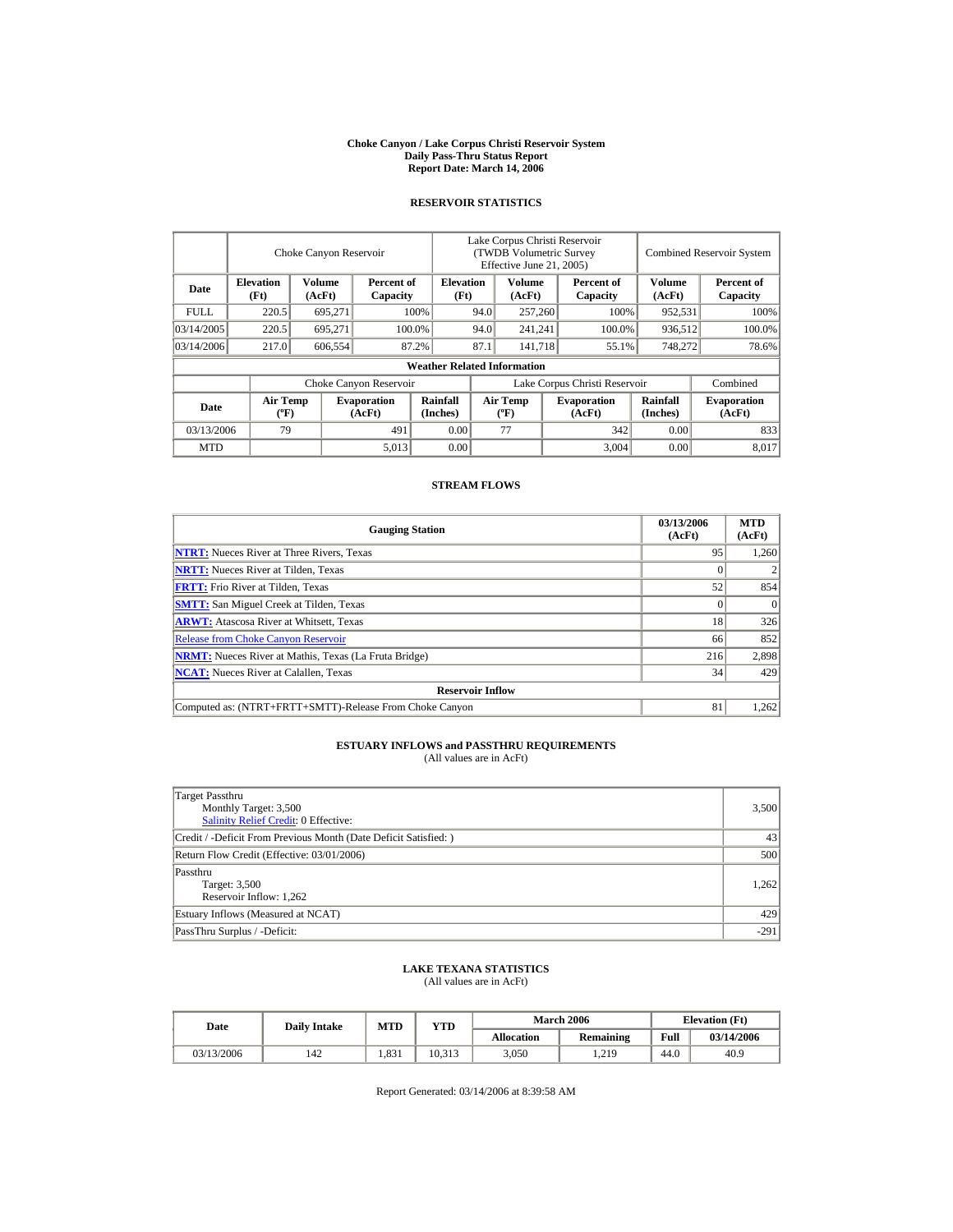#### **Choke Canyon / Lake Corpus Christi Reservoir System Daily Pass-Thru Status Report Report Date: March 15, 2006**

#### **RESERVOIR STATISTICS**

|            | Choke Canyon Reservoir                      |                  |                              |                                    | Lake Corpus Christi Reservoir<br>(TWDB Volumetric Survey<br>Effective June 21, 2005) |                                  |         |                              |                      | <b>Combined Reservoir System</b> |  |
|------------|---------------------------------------------|------------------|------------------------------|------------------------------------|--------------------------------------------------------------------------------------|----------------------------------|---------|------------------------------|----------------------|----------------------------------|--|
| Date       | <b>Elevation</b><br>(Ft)                    | Volume<br>(AcFt) | Percent of<br>Capacity       | <b>Elevation</b><br>(Ft)           |                                                                                      | <b>Volume</b><br>(AcFt)          |         | Percent of<br>Capacity       | Volume<br>(AcFt)     | Percent of<br>Capacity           |  |
| FULL.      | 220.5                                       | 695,271          |                              | 100%                               | 94.0                                                                                 | 257,260                          |         | 100%                         | 952,531              | 100%                             |  |
| 03/15/2005 | 220.5                                       | 695.271          |                              | 100.0%                             | 94.0                                                                                 |                                  | 241,241 | 100.0%                       | 936,512              | 100.0%                           |  |
| 03/15/2006 | 216.9                                       | 605,831          |                              | 87.1%                              | 87.0                                                                                 |                                  | 140,574 | 54.6%                        | 746,405              | 78.4%                            |  |
|            |                                             |                  |                              | <b>Weather Related Information</b> |                                                                                      |                                  |         |                              |                      |                                  |  |
|            |                                             |                  | Choke Canyon Reservoir       |                                    | Lake Corpus Christi Reservoir                                                        |                                  |         |                              |                      | Combined                         |  |
| Date       | <b>Air Temp</b><br>$({}^{\circ}\mathrm{F})$ |                  | <b>Evaporation</b><br>(AcFt) | Rainfall<br>(Inches)               |                                                                                      | <b>Air Temp</b><br>$(^{\circ}F)$ |         | <b>Evaporation</b><br>(AcFt) | Rainfall<br>(Inches) | <b>Evaporation</b><br>(AcFt)     |  |
| 03/14/2006 | 81                                          |                  | 533                          | 0.00                               |                                                                                      | 81                               |         | 282                          | 0.00                 | 815                              |  |
| <b>MTD</b> |                                             |                  | 5,546                        | 0.00                               |                                                                                      |                                  |         | 3,286                        | 0.00                 | 8,832                            |  |

#### **STREAM FLOWS**

| <b>Gauging Station</b>                                       | 03/14/2006<br>(AcFt) | <b>MTD</b><br>(AcFt) |
|--------------------------------------------------------------|----------------------|----------------------|
| <b>NTRT:</b> Nueces River at Three Rivers, Texas             | 95                   | 1.356                |
| <b>NRTT:</b> Nueces River at Tilden, Texas                   |                      |                      |
| <b>FRTT:</b> Frio River at Tilden, Texas                     | 50 <sub>1</sub>      | 903                  |
| <b>SMTT:</b> San Miguel Creek at Tilden, Texas               |                      | $\Omega$             |
| <b>ARWT:</b> Atascosa River at Whitsett, Texas               |                      | 334                  |
| <b>Release from Choke Canyon Reservoir</b>                   | 66                   | 917                  |
| <b>NRMT:</b> Nueces River at Mathis, Texas (La Fruta Bridge) | 252                  | 3,150                |
| <b>NCAT:</b> Nueces River at Calallen. Texas                 | 16                   | 445                  |
| <b>Reservoir Inflow</b>                                      |                      |                      |
| Computed as: (NTRT+FRTT+SMTT)-Release From Choke Canyon      | 79                   | 1.342                |

# **ESTUARY INFLOWS and PASSTHRU REQUIREMENTS**<br>(All values are in AcFt)

| Target Passthru<br>Monthly Target: 3,500<br><b>Salinity Relief Credit: 0 Effective:</b> | 3,500  |
|-----------------------------------------------------------------------------------------|--------|
| Credit / -Deficit From Previous Month (Date Deficit Satisfied:)                         | 43     |
| Return Flow Credit (Effective: 03/01/2006)                                              | 500    |
| Passthru<br>Target: 3,500<br>Reservoir Inflow: 1,342                                    | 1.342  |
| Estuary Inflows (Measured at NCAT)                                                      | 445    |
| PassThru Surplus / -Deficit:                                                            | $-354$ |

## **LAKE TEXANA STATISTICS**

(All values are in AcFt)

| Date       | <b>Daily Intake</b> | MTD   | VTD    |                   | <b>March 2006</b> | <b>Elevation</b> (Ft) |            |
|------------|---------------------|-------|--------|-------------------|-------------------|-----------------------|------------|
|            |                     |       |        | <b>Allocation</b> | <b>Remaining</b>  | Full                  | 03/15/2006 |
| 03/14/2006 | 142                 | 1.972 | 10.455 | 3,050             | .078              | 44.0                  | 41.0       |

Report Generated: 03/15/2006 at 8:25:06 AM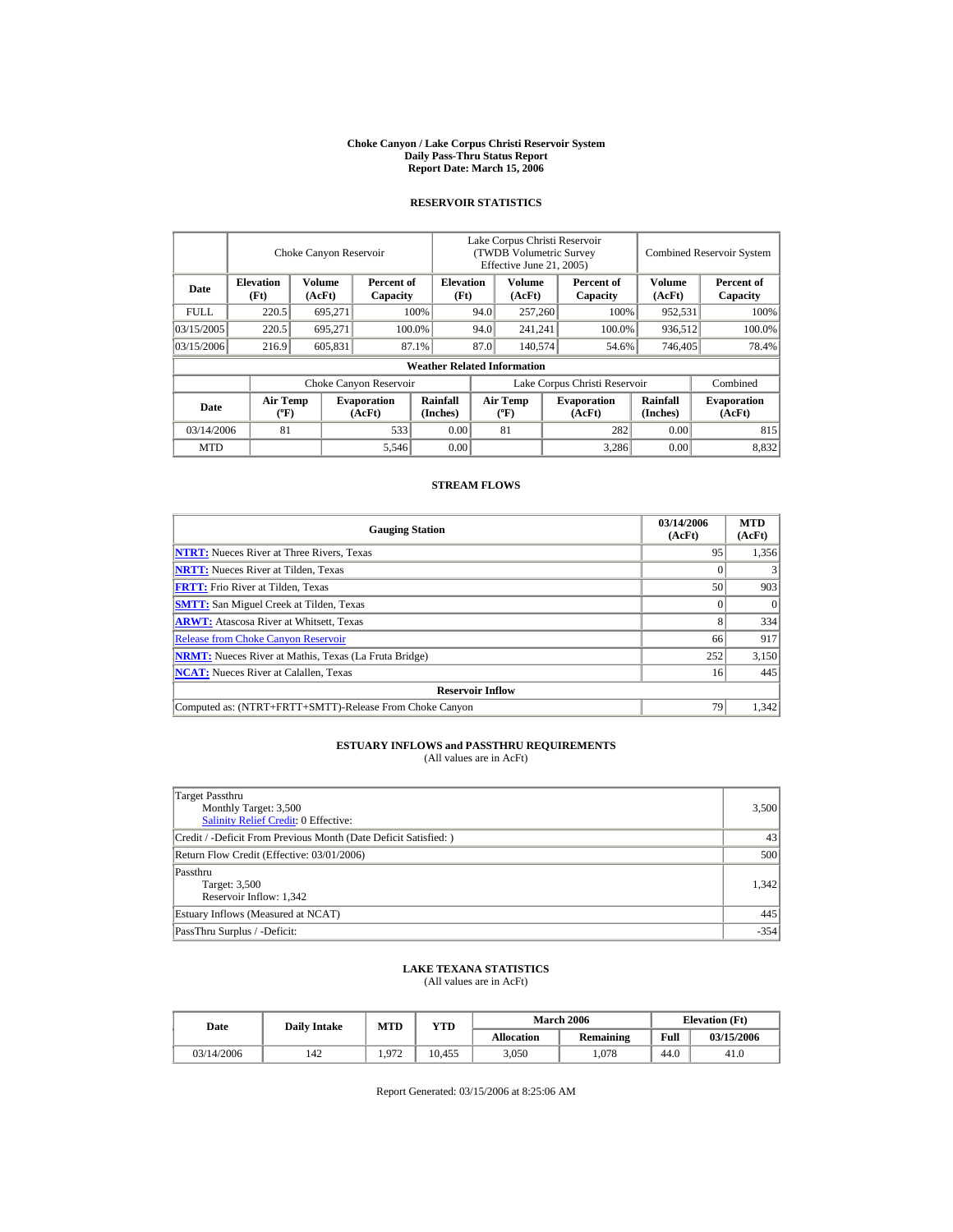#### **Choke Canyon / Lake Corpus Christi Reservoir System Daily Pass-Thru Status Report Report Date: March 16, 2006**

#### **RESERVOIR STATISTICS**

|             | Choke Canyon Reservoir                      |                  |                              |                                    | Lake Corpus Christi Reservoir<br>(TWDB Volumetric Survey<br>Effective June 21, 2005) |                                  |                  |                              | <b>Combined Reservoir System</b> |                              |  |
|-------------|---------------------------------------------|------------------|------------------------------|------------------------------------|--------------------------------------------------------------------------------------|----------------------------------|------------------|------------------------------|----------------------------------|------------------------------|--|
| Date        | <b>Elevation</b><br>(Ft)                    | Volume<br>(AcFt) | Percent of<br>Capacity       | <b>Elevation</b><br>(Ft)           |                                                                                      | Volume<br>(AcFt)                 |                  | Percent of<br>Capacity       | Volume<br>(AcFt)                 | Percent of<br>Capacity       |  |
| <b>FULL</b> | 220.5                                       | 695,271          |                              | 100%                               | 94.0                                                                                 | 257,260                          |                  | 100%<br>952,531              |                                  | 100%                         |  |
| 03/16/2005  | 220.6                                       | 695.271          |                              | 94.0<br>100.0%                     |                                                                                      | 241,241                          |                  | 100.0%                       | 936,512                          | 100.0%                       |  |
| 03/16/2006  | 216.9                                       | 605,349          |                              | 87.1%                              | 87.0                                                                                 |                                  | 140,146<br>54.5% |                              | 745,495                          | 78.3%                        |  |
|             |                                             |                  |                              | <b>Weather Related Information</b> |                                                                                      |                                  |                  |                              |                                  |                              |  |
|             |                                             |                  | Choke Canyon Reservoir       |                                    | Lake Corpus Christi Reservoir                                                        |                                  |                  |                              |                                  | Combined                     |  |
| Date        | <b>Air Temp</b><br>$({}^{\circ}\mathrm{F})$ |                  | <b>Evaporation</b><br>(AcFt) | Rainfall<br>(Inches)               |                                                                                      | <b>Air Temp</b><br>$(^{\circ}F)$ |                  | <b>Evaporation</b><br>(AcFt) | <b>Rainfall</b><br>(Inches)      | <b>Evaporation</b><br>(AcFt) |  |
| 03/15/2006  | 75                                          |                  | 140                          | 0.03                               |                                                                                      | 74                               |                  | 174                          | 0.00                             | 314                          |  |
| <b>MTD</b>  |                                             |                  | 5,686                        | 0.03                               |                                                                                      |                                  |                  | 3,460                        | 0.00                             | 9.146                        |  |

#### **STREAM FLOWS**

| <b>Gauging Station</b>                                       | 03/15/2006<br>(AcFt) | <b>MTD</b><br>(AcFt) |  |  |  |  |
|--------------------------------------------------------------|----------------------|----------------------|--|--|--|--|
| <b>NTRT:</b> Nueces River at Three Rivers, Texas             | 91                   | 1,447                |  |  |  |  |
| <b>NRTT:</b> Nueces River at Tilden, Texas                   |                      |                      |  |  |  |  |
| <b>FRTT:</b> Frio River at Tilden, Texas                     | 48                   | 951                  |  |  |  |  |
| <b>SMTT:</b> San Miguel Creek at Tilden, Texas               |                      | $\Omega$             |  |  |  |  |
| <b>ARWT:</b> Atascosa River at Whitsett, Texas               |                      | 340                  |  |  |  |  |
| <b>Release from Choke Canyon Reservoir</b>                   | 66                   | 983                  |  |  |  |  |
| <b>NRMT:</b> Nueces River at Mathis, Texas (La Fruta Bridge) | 252                  | 3,402                |  |  |  |  |
| <b>NCAT:</b> Nueces River at Calallen. Texas                 | 40                   | 485                  |  |  |  |  |
| <b>Reservoir Inflow</b>                                      |                      |                      |  |  |  |  |
| Computed as: (NTRT+FRTT+SMTT)-Release From Choke Canyon      | 73                   | 1.415                |  |  |  |  |

# **ESTUARY INFLOWS and PASSTHRU REQUIREMENTS**<br>(All values are in AcFt)

| Target Passthru<br>Monthly Target: 3,500<br><b>Salinity Relief Credit: 0 Effective:</b> | 3,500  |
|-----------------------------------------------------------------------------------------|--------|
| Credit / -Deficit From Previous Month (Date Deficit Satisfied:)                         | 43     |
| Return Flow Credit (Effective: 03/01/2006)                                              | 500    |
| Passthru<br>Target: 3,500<br>Reservoir Inflow: 1,415                                    | 1,415  |
| Estuary Inflows (Measured at NCAT)                                                      | 485    |
| PassThru Surplus / -Deficit:                                                            | $-387$ |

## **LAKE TEXANA STATISTICS**

(All values are in AcFt)

| Date       | <b>Daily Intake</b> | MTD   | YTD    |                   | <b>March 2006</b> | <b>Elevation</b> (Ft) |            |
|------------|---------------------|-------|--------|-------------------|-------------------|-----------------------|------------|
|            |                     |       |        | <b>Allocation</b> | <b>Remaining</b>  | Full                  | 03/16/2006 |
| 03/15/2006 | 142                 | 2.114 | 10.597 | 3.050             | 936               | 44.0                  | 40.9       |

Report Generated: 03/16/2006 at 8:23:47 AM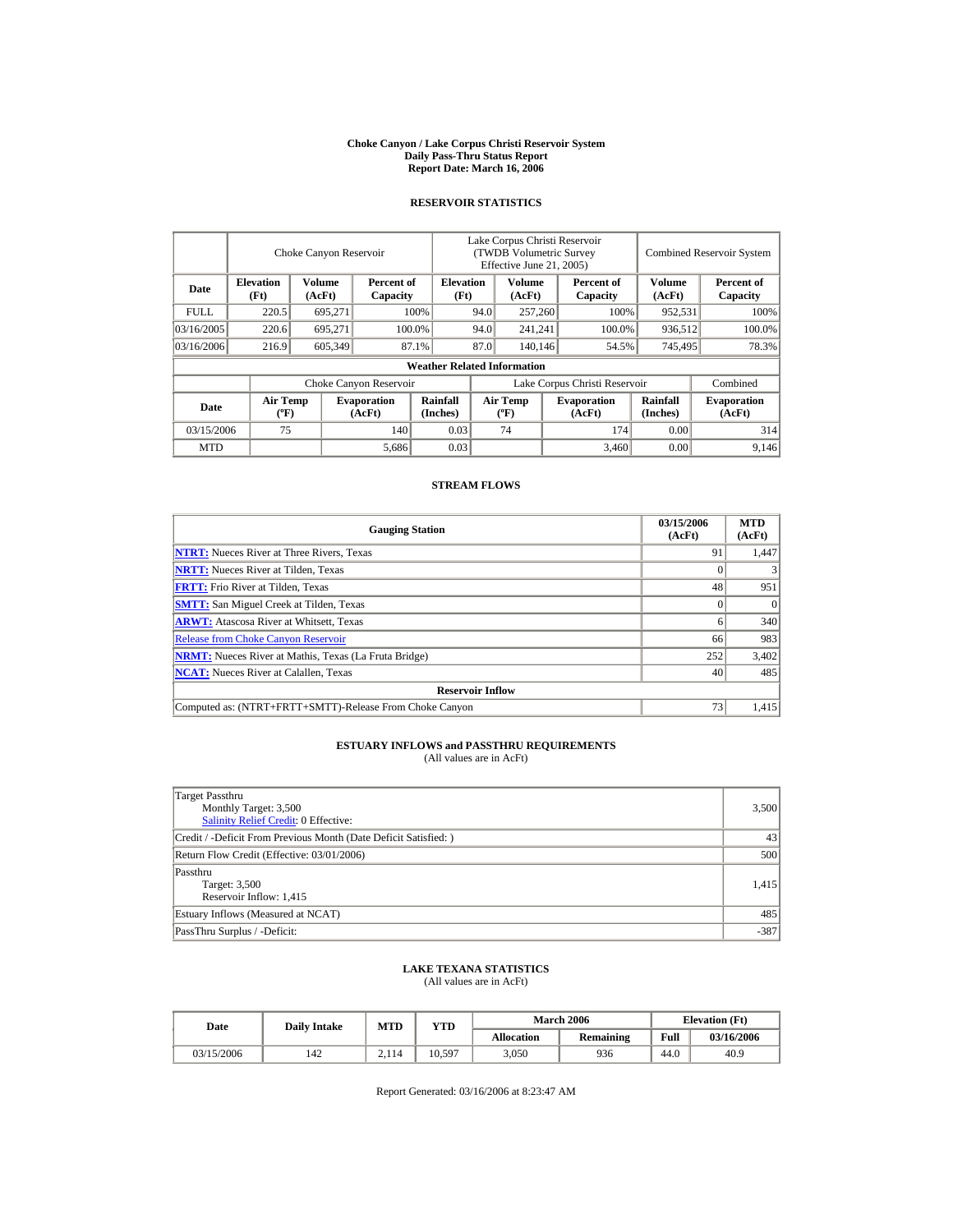#### **Choke Canyon / Lake Corpus Christi Reservoir System Daily Pass-Thru Status Report Report Date: March 17, 2006**

#### **RESERVOIR STATISTICS**

|             | Choke Canyon Reservoir                      |                  |                              |                                    | Lake Corpus Christi Reservoir<br>(TWDB Volumetric Survey<br>Effective June 21, 2005) |                                  |  |                              |                      | <b>Combined Reservoir System</b> |  |  |
|-------------|---------------------------------------------|------------------|------------------------------|------------------------------------|--------------------------------------------------------------------------------------|----------------------------------|--|------------------------------|----------------------|----------------------------------|--|--|
| Date        | <b>Elevation</b><br>(Ft)                    | Volume<br>(AcFt) | Percent of<br>Capacity       | <b>Elevation</b><br>(Ft)           |                                                                                      | Volume<br>(AcFt)                 |  | Percent of<br>Capacity       | Volume<br>(AcFt)     | Percent of<br>Capacity           |  |  |
| <b>FULL</b> | 220.5                                       | 695,271          |                              | 100%                               | 94.0                                                                                 | 257,260                          |  | 100%                         | 952,531              | 100%                             |  |  |
| 03/17/2005  | 220.6                                       | 695.271          |                              | 100.0%                             | 94.0                                                                                 | 241,241                          |  | 100.0%                       | 936,512              | 100.0%                           |  |  |
| 03/17/2006  | 216.9                                       | 605,105          |                              | 87.0%                              | 87.0                                                                                 | 140.289                          |  | 54.5%                        | 745,394              | 78.3%                            |  |  |
|             |                                             |                  |                              | <b>Weather Related Information</b> |                                                                                      |                                  |  |                              |                      |                                  |  |  |
|             |                                             |                  | Choke Canyon Reservoir       |                                    | Lake Corpus Christi Reservoir                                                        |                                  |  |                              |                      | Combined                         |  |  |
| Date        | <b>Air Temp</b><br>$({}^{\circ}\mathrm{F})$ |                  | <b>Evaporation</b><br>(AcFt) | Rainfall<br>(Inches)               |                                                                                      | <b>Air Temp</b><br>$(^{\circ}F)$ |  | <b>Evaporation</b><br>(AcFt) | Rainfall<br>(Inches) | <b>Evaporation</b><br>(AcFt)     |  |  |
| 03/16/2006  | 88                                          |                  | 280                          | 0.00                               |                                                                                      | 87                               |  | 158                          | 0.00                 | 438                              |  |  |
| <b>MTD</b>  |                                             |                  | 5,966                        | 0.03                               |                                                                                      |                                  |  | 3,618                        | 0.00                 | 9,584                            |  |  |

#### **STREAM FLOWS**

| <b>Gauging Station</b>                                       | 03/16/2006<br>(AcFt) | <b>MTD</b><br>(AcFt) |  |  |  |  |
|--------------------------------------------------------------|----------------------|----------------------|--|--|--|--|
| <b>NTRT:</b> Nueces River at Three Rivers, Texas             | 89                   | 1,536                |  |  |  |  |
| <b>NRTT:</b> Nueces River at Tilden, Texas                   |                      |                      |  |  |  |  |
| <b>FRTT:</b> Frio River at Tilden, Texas                     | 46                   | 996                  |  |  |  |  |
| <b>SMTT:</b> San Miguel Creek at Tilden, Texas               |                      | $\Omega$             |  |  |  |  |
| <b>ARWT:</b> Atascosa River at Whitsett, Texas               |                      | 346                  |  |  |  |  |
| <b>Release from Choke Canyon Reservoir</b>                   | 66                   | 1,048                |  |  |  |  |
| <b>NRMT:</b> Nueces River at Mathis, Texas (La Fruta Bridge) | 250                  | 3,652                |  |  |  |  |
| <b>NCAT:</b> Nueces River at Calallen, Texas                 | 50                   | 534                  |  |  |  |  |
| <b>Reservoir Inflow</b>                                      |                      |                      |  |  |  |  |
| Computed as: (NTRT+FRTT+SMTT)-Release From Choke Canyon      | 69                   | 1.485                |  |  |  |  |

# **ESTUARY INFLOWS and PASSTHRU REQUIREMENTS**<br>(All values are in AcFt)

| Target Passthru<br>Monthly Target: 3,500<br><b>Salinity Relief Credit: 0 Effective:</b> | 3,500  |
|-----------------------------------------------------------------------------------------|--------|
| Credit / -Deficit From Previous Month (Date Deficit Satisfied:)                         | 43     |
| Return Flow Credit (Effective: 03/01/2006)                                              | 500    |
| Passthru<br>Target: 3,500<br>Reservoir Inflow: 1,485                                    | 1,485  |
| Estuary Inflows (Measured at NCAT)                                                      | 534    |
| PassThru Surplus / -Deficit:                                                            | $-407$ |

## **LAKE TEXANA STATISTICS**

(All values are in AcFt)

| Date       | <b>Daily Intake</b> | <b>MTD</b> | VTD    |            | <b>March 2006</b> | <b>Elevation</b> (Ft) |            |
|------------|---------------------|------------|--------|------------|-------------------|-----------------------|------------|
|            |                     |            |        | Allocation | <b>Remaining</b>  | Full                  | 03/17/2006 |
| 03/16/2006 | 142                 | 2.256      | 10.739 | 3,050      | 794               | 44.0                  | 40.7       |

Report Generated: 03/17/2006 at 8:23:27 AM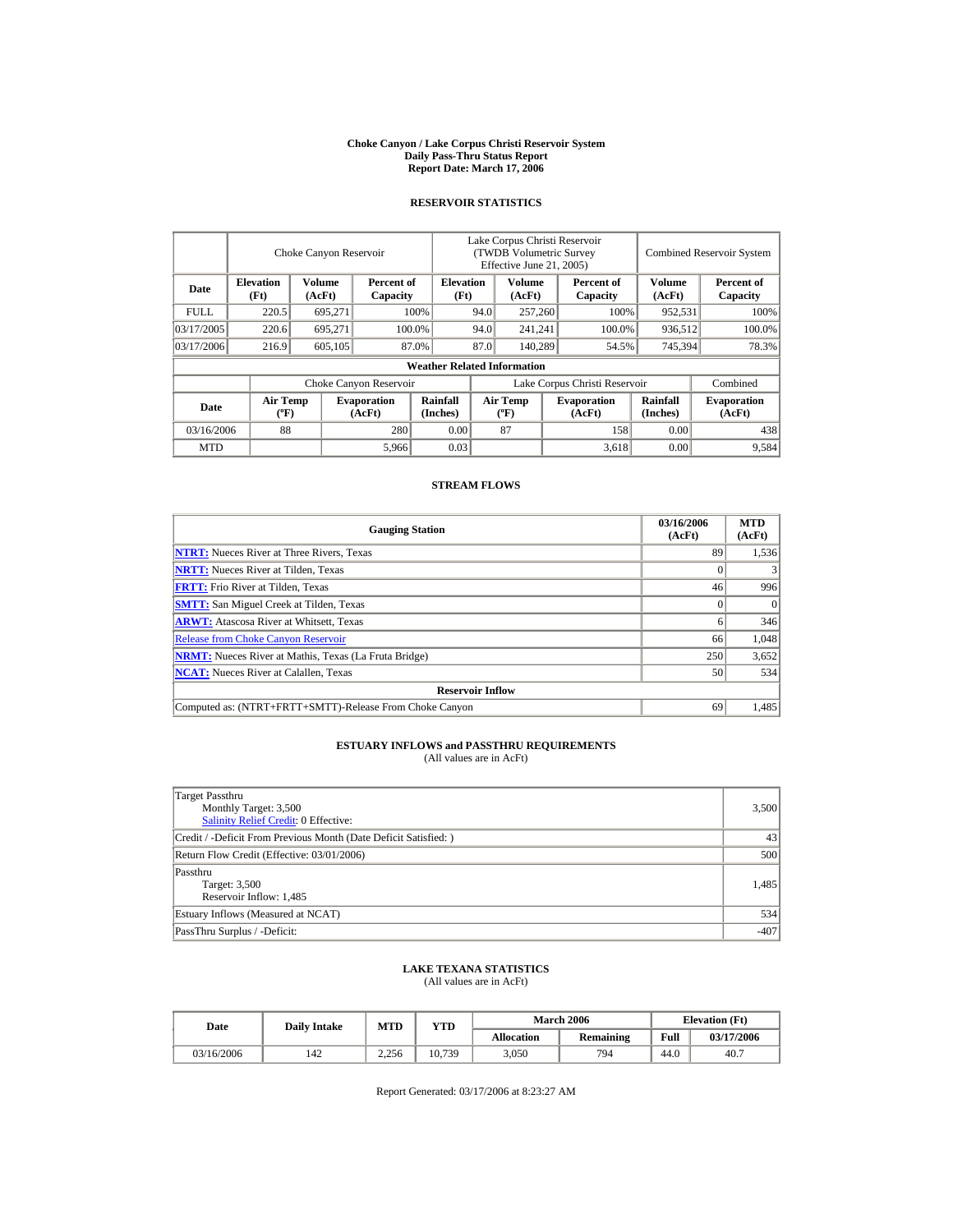#### **Choke Canyon / Lake Corpus Christi Reservoir System Daily Pass-Thru Status Report Report Date: March 18, 2006**

## **RESERVOIR STATISTICS**

|            | Choke Canyon Reservoir                      |                  |                              |                                    | Lake Corpus Christi Reservoir<br>(TWDB Volumetric Survey<br>Effective June 21, 2005) |                                             |         |                              |                      | <b>Combined Reservoir System</b> |  |
|------------|---------------------------------------------|------------------|------------------------------|------------------------------------|--------------------------------------------------------------------------------------|---------------------------------------------|---------|------------------------------|----------------------|----------------------------------|--|
| Date       | <b>Elevation</b><br>(Ft)                    | Volume<br>(AcFt) | Percent of<br>Capacity       | <b>Elevation</b><br>(Ft)           |                                                                                      | Volume<br>(AcFt)                            |         | Percent of<br>Capacity       | Volume<br>(AcFt)     | Percent of<br>Capacity           |  |
| FULL.      | 220.5                                       | 695,271          |                              | 100%                               | 94.0                                                                                 | 257,260                                     |         | 100%                         | 952,531              | 100%                             |  |
| 03/18/2005 | 220.6                                       | 695.271          |                              | 94.0<br>100.0%                     |                                                                                      | 241,241                                     |         | 100.0%                       | 936,512              | 100.0%                           |  |
| 03/18/2006 | 216.9                                       | 604,867          |                              | 87.0%                              | 87.0                                                                                 |                                             | 139,436 | 54.2%                        | 744,303              | 78.1%                            |  |
|            |                                             |                  |                              | <b>Weather Related Information</b> |                                                                                      |                                             |         |                              |                      |                                  |  |
|            |                                             |                  | Choke Canyon Reservoir       |                                    | Lake Corpus Christi Reservoir                                                        |                                             |         |                              |                      | Combined                         |  |
| Date       | <b>Air Temp</b><br>$({}^{\circ}\mathrm{F})$ |                  | <b>Evaporation</b><br>(AcFt) | Rainfall<br>(Inches)               |                                                                                      | <b>Air Temp</b><br>$({}^{\circ}\mathbf{F})$ |         | <b>Evaporation</b><br>(AcFt) | Rainfall<br>(Inches) | <b>Evaporation</b><br>(AcFt)     |  |
| 03/17/2006 | 81                                          |                  | 210                          | 0.00                               |                                                                                      | 84                                          |         | 190                          | 0.00                 | 400                              |  |
| <b>MTD</b> |                                             |                  | 6,176                        | 0.03                               |                                                                                      |                                             |         | 3.808                        | 0.00                 | 9.984                            |  |

#### **STREAM FLOWS**

| <b>Gauging Station</b>                                       | 03/17/2006<br>(AcFt) | <b>MTD</b><br>(AcFt) |  |  |  |  |  |
|--------------------------------------------------------------|----------------------|----------------------|--|--|--|--|--|
| <b>NTRT:</b> Nueces River at Three Rivers, Texas             | 87                   | 1.624                |  |  |  |  |  |
| <b>NRTT:</b> Nueces River at Tilden, Texas                   |                      |                      |  |  |  |  |  |
| <b>FRTT:</b> Frio River at Tilden, Texas                     | 48                   | 1,044                |  |  |  |  |  |
| <b>SMTT:</b> San Miguel Creek at Tilden, Texas               |                      | $\Omega$             |  |  |  |  |  |
| <b>ARWT:</b> Atascosa River at Whitsett, Texas               |                      | 351                  |  |  |  |  |  |
| <b>Release from Choke Canyon Reservoir</b>                   | 66                   | 1.114                |  |  |  |  |  |
| <b>NRMT:</b> Nueces River at Mathis, Texas (La Fruta Bridge) | 250                  | 3,903                |  |  |  |  |  |
| <b>NCAT:</b> Nueces River at Calallen. Texas                 | 52                   | 586                  |  |  |  |  |  |
| <b>Reservoir Inflow</b>                                      |                      |                      |  |  |  |  |  |
| Computed as: (NTRT+FRTT+SMTT)-Release From Choke Canyon      | 69                   | 1.554                |  |  |  |  |  |

# **ESTUARY INFLOWS and PASSTHRU REQUIREMENTS**<br>(All values are in AcFt)

| Target Passthru<br>Monthly Target: 3,500<br><b>Salinity Relief Credit: 0 Effective:</b> | 3,500  |
|-----------------------------------------------------------------------------------------|--------|
| Credit / -Deficit From Previous Month (Date Deficit Satisfied:)                         | 43     |
| Return Flow Credit (Effective: 03/01/2006)                                              | 500    |
| Passthru<br>Target: 3,500<br>Reservoir Inflow: 1,554                                    | 1.554  |
| Estuary Inflows (Measured at NCAT)                                                      | 586    |
| PassThru Surplus / -Deficit:                                                            | $-425$ |

## **LAKE TEXANA STATISTICS**

(All values are in AcFt)

| Date       | <b>Daily Intake</b> | MTD   | VTD    |                   | <b>March 2006</b> | <b>Elevation</b> (Ft) |            |
|------------|---------------------|-------|--------|-------------------|-------------------|-----------------------|------------|
|            |                     |       |        | <b>Allocation</b> | <b>Remaining</b>  | Full                  | 03/18/2006 |
| 03/17/2006 | 142                 | 2,399 | 10.881 | 3,050             | 651               | 44.0                  | 40.8       |

Report Generated: 03/18/2006 at 8:16:36 AM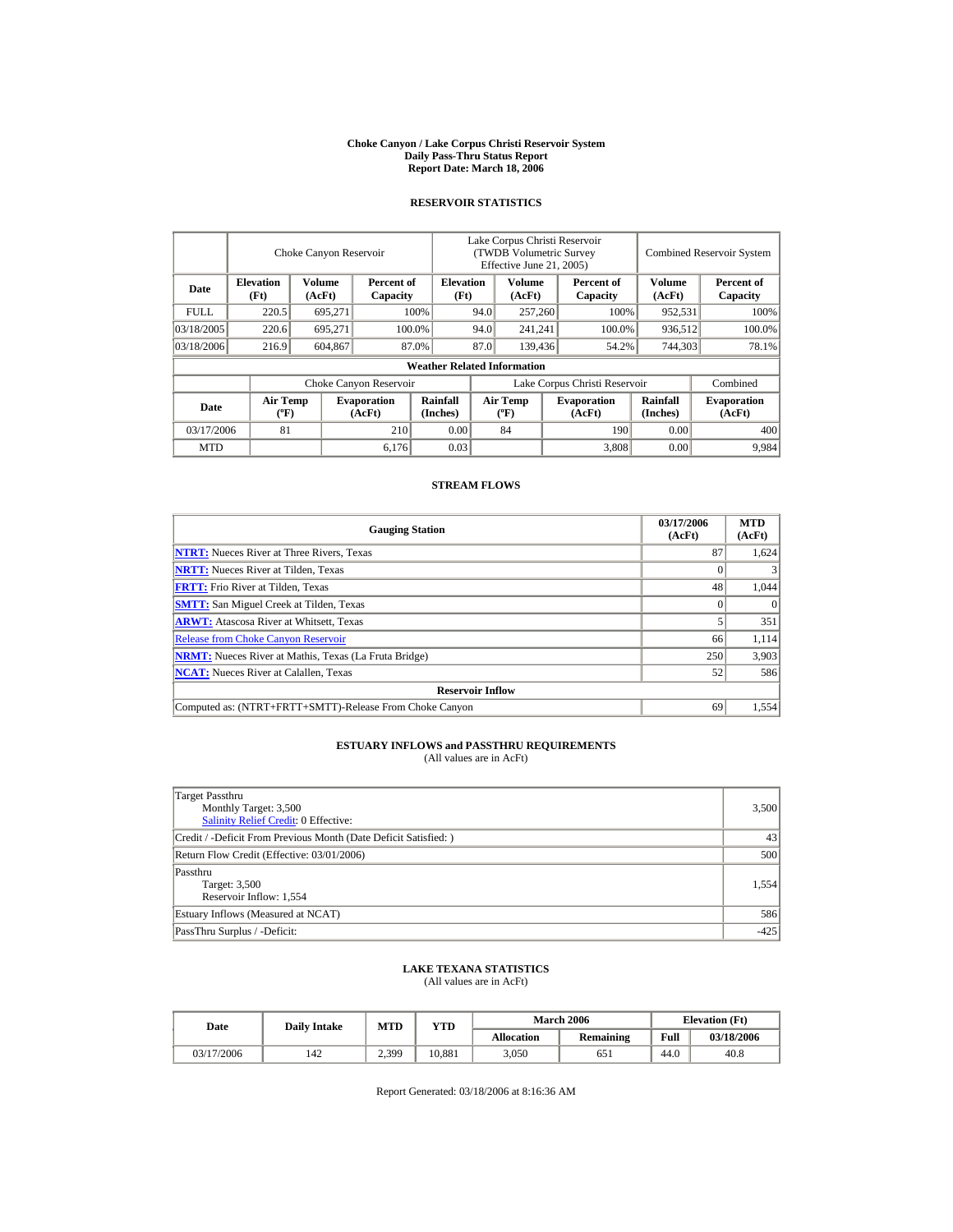#### **Choke Canyon / Lake Corpus Christi Reservoir System Daily Pass-Thru Status Report Report Date: March 19, 2006**

#### **RESERVOIR STATISTICS**

|             |                                             | Choke Canyon Reservoir |                              | Lake Corpus Christi Reservoir<br>(TWDB Volumetric Survey<br>Effective June 21, 2005) |                               |                                             |  |                              | <b>Combined Reservoir System</b> |                              |
|-------------|---------------------------------------------|------------------------|------------------------------|--------------------------------------------------------------------------------------|-------------------------------|---------------------------------------------|--|------------------------------|----------------------------------|------------------------------|
| Date        | <b>Elevation</b><br>(Ft)                    | Volume<br>(AcFt)       | Percent of<br>Capacity       | <b>Elevation</b><br>(Ft)                                                             |                               | Volume<br>(AcFt)                            |  | Percent of<br>Capacity       | Volume<br>(AcFt)                 | Percent of<br>Capacity       |
| <b>FULL</b> | 220.5                                       | 695,271                |                              | 100%                                                                                 | 94.0                          | 257,260                                     |  | 100%                         | 952,531                          | 100%                         |
| 03/19/2005  | 220.6                                       | 695.271                |                              | 100.0%                                                                               | 94.0                          | 241,241                                     |  | 100.0%                       | 936,512                          | 100.0%                       |
| 03/19/2006  | 216.9                                       | 604.626                |                              | 87.0%                                                                                | 86.9                          | 138,445                                     |  | 53.8%                        | 743,071                          | 78.0%                        |
|             |                                             |                        |                              | <b>Weather Related Information</b>                                                   |                               |                                             |  |                              |                                  |                              |
|             |                                             |                        | Choke Canyon Reservoir       |                                                                                      | Lake Corpus Christi Reservoir |                                             |  |                              | Combined                         |                              |
| Date        | <b>Air Temp</b><br>$({}^{\circ}\mathrm{F})$ |                        | <b>Evaporation</b><br>(AcFt) | Rainfall<br>(Inches)                                                                 |                               | <b>Air Temp</b><br>$({}^{\circ}\mathbf{F})$ |  | <b>Evaporation</b><br>(AcFt) | Rainfall<br>(Inches)             | <b>Evaporation</b><br>(AcFt) |
| 03/18/2006  | 86                                          |                        | 420                          | 0.00                                                                                 |                               | 86                                          |  | 239                          | 0.00                             | 659                          |
| <b>MTD</b>  |                                             |                        | 6,596                        | 0.03                                                                                 |                               |                                             |  | 4,047                        | 0.00                             | 10.643                       |

#### **STREAM FLOWS**

| <b>Gauging Station</b>                                       | 03/18/2006<br>(AcFt) | <b>MTD</b><br>(AcFt) |
|--------------------------------------------------------------|----------------------|----------------------|
| <b>NTRT:</b> Nueces River at Three Rivers, Texas             | 85                   | 1.709                |
| <b>NRTT:</b> Nueces River at Tilden, Texas                   |                      |                      |
| <b>FRTT:</b> Frio River at Tilden, Texas                     | 48                   | 1,092                |
| <b>SMTT:</b> San Miguel Creek at Tilden, Texas               |                      | $\Omega$             |
| <b>ARWT:</b> Atascosa River at Whitsett, Texas               |                      | 355                  |
| <b>Release from Choke Canyon Reservoir</b>                   | 66                   | 1,179                |
| <b>NRMT:</b> Nueces River at Mathis, Texas (La Fruta Bridge) | 250                  | 4,153                |
| <b>NCAT:</b> Nueces River at Calallen. Texas                 | 42                   | 628                  |
| <b>Reservoir Inflow</b>                                      |                      |                      |
| Computed as: (NTRT+FRTT+SMTT)-Release From Choke Canyon      | 67                   | 1.622                |

# **ESTUARY INFLOWS and PASSTHRU REQUIREMENTS**<br>(All values are in AcFt)

| Target Passthru<br>Monthly Target: 3,500<br><b>Salinity Relief Credit: 0 Effective:</b> | 3,500  |
|-----------------------------------------------------------------------------------------|--------|
| Credit / -Deficit From Previous Month (Date Deficit Satisfied:)                         | 43     |
| Return Flow Credit (Effective: 03/01/2006)                                              | 500    |
| Passthru<br>Target: 3,500<br>Reservoir Inflow: 1,622                                    | 1.622  |
| Estuary Inflows (Measured at NCAT)                                                      | 628    |
| PassThru Surplus / -Deficit:                                                            | $-451$ |

## **LAKE TEXANA STATISTICS**

(All values are in AcFt)

| Date       | <b>Daily Intake</b> | MTD   | VTD  |                   | <b>March 2006</b> | <b>Elevation</b> (Ft) |            |
|------------|---------------------|-------|------|-------------------|-------------------|-----------------------|------------|
|            |                     |       |      | <b>Allocation</b> | <b>Remaining</b>  | Full                  | 03/19/2006 |
| 03/18/2006 | 142                 | 2.541 | .023 | 3,050             | 509               | 44.0                  | 40.8       |

Report Generated: 03/19/2006 at 8:19:22 AM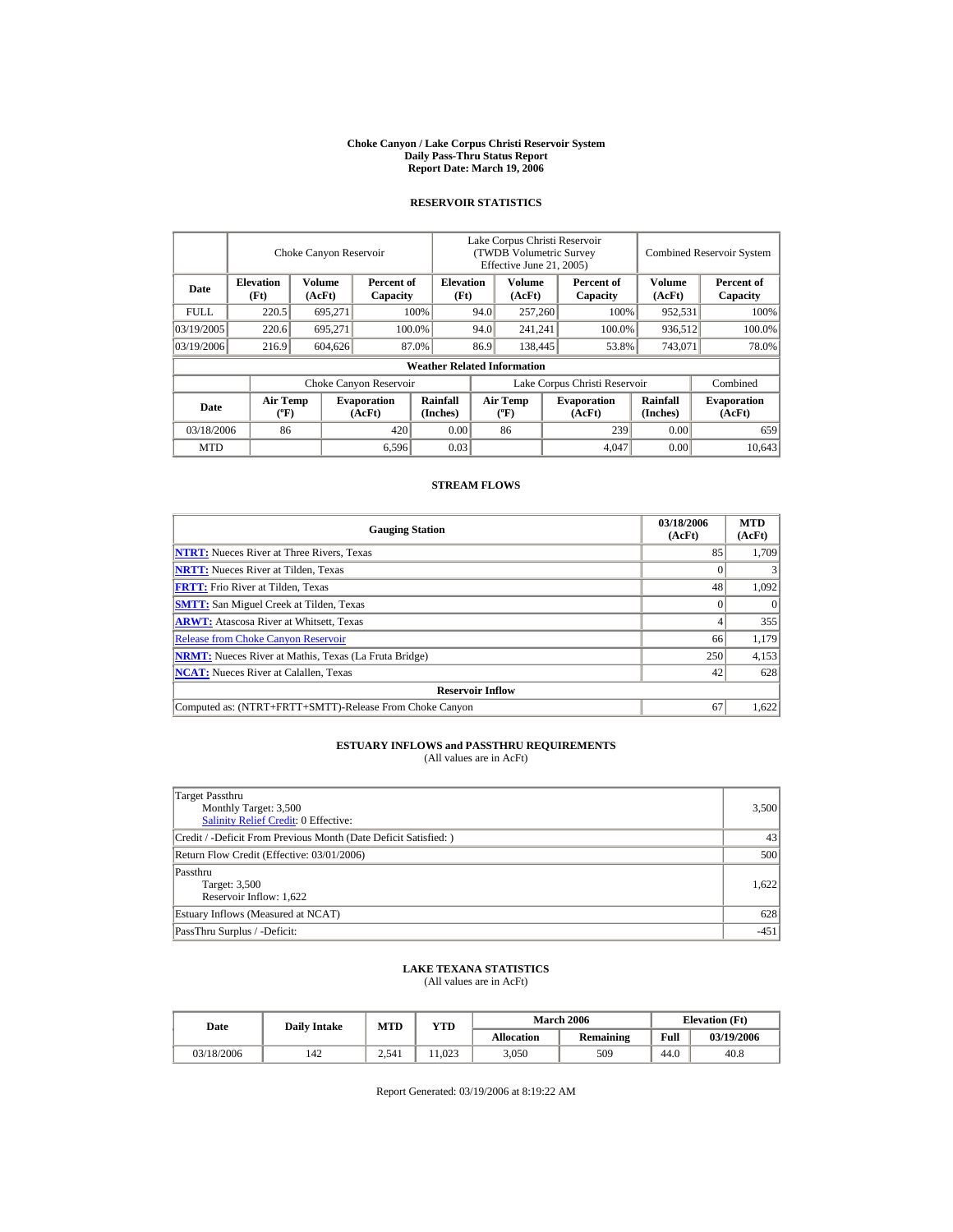#### **Choke Canyon / Lake Corpus Christi Reservoir System Daily Pass-Thru Status Report Report Date: March 20, 2006**

#### **RESERVOIR STATISTICS**

|            |                             | Choke Canyon Reservoir |                              |                                    | Lake Corpus Christi Reservoir<br>(TWDB Volumetric Survey<br>Effective June 21, 2005) |                                      |  |                              |                      | <b>Combined Reservoir System</b> |
|------------|-----------------------------|------------------------|------------------------------|------------------------------------|--------------------------------------------------------------------------------------|--------------------------------------|--|------------------------------|----------------------|----------------------------------|
| Date       | <b>Elevation</b><br>(Ft)    | Volume<br>(AcFt)       | Percent of<br>Capacity       | <b>Elevation</b><br>(Ft)           |                                                                                      | Volume<br>(AcFt)                     |  | Percent of<br>Capacity       | Volume<br>(AcFt)     | Percent of<br>Capacity           |
| FULL.      | 220.5                       | 695,271                |                              | 100%                               | 94.0                                                                                 | 257,260                              |  | 100%                         | 952,531              | 100%                             |
| 03/20/2005 | 220.6                       | 695,271                |                              | 100.0%                             | 94.0                                                                                 | 241,241                              |  | 100.0%                       | 936,512              | 100.0%                           |
| 03/20/2006 | 217.0                       | 606,554                |                              | 87.2%                              | 86.9                                                                                 | 139.294                              |  | 54.1%                        | 745,848              | 78.3%                            |
|            |                             |                        |                              | <b>Weather Related Information</b> |                                                                                      |                                      |  |                              |                      |                                  |
|            |                             |                        | Choke Canyon Reservoir       |                                    | Lake Corpus Christi Reservoir                                                        |                                      |  |                              |                      | Combined                         |
| Date       | Air Temp<br>$({}^{\circ}F)$ |                        | <b>Evaporation</b><br>(AcFt) | Rainfall<br>(Inches)               |                                                                                      | Air Temp<br>$({}^{\circ}\mathrm{F})$ |  | <b>Evaporation</b><br>(AcFt) | Rainfall<br>(Inches) | <b>Evaporation</b><br>(AcFt)     |
| 03/19/2006 | 86                          |                        | 253                          | 0.14                               |                                                                                      | 85                                   |  | 190                          | 0.00                 | 443                              |
| <b>MTD</b> |                             |                        | 6,849                        | 0.17                               |                                                                                      |                                      |  | 4.237                        | 0.00                 | 11.086                           |

#### **STREAM FLOWS**

| <b>Gauging Station</b>                                       | 03/19/2006<br>(AcFt) | <b>MTD</b><br>(AcFt) |
|--------------------------------------------------------------|----------------------|----------------------|
| <b>NTRT:</b> Nueces River at Three Rivers, Texas             | 85                   | 1.794                |
| <b>NRTT:</b> Nueces River at Tilden, Texas                   |                      |                      |
| <b>FRTT:</b> Frio River at Tilden, Texas                     | 48                   | 1,139                |
| <b>SMTT:</b> San Miguel Creek at Tilden, Texas               |                      | $\Omega$             |
| <b>ARWT:</b> Atascosa River at Whitsett, Texas               | 16                   | 371                  |
| <b>Release from Choke Canyon Reservoir</b>                   | 66                   | 1.245                |
| <b>NRMT:</b> Nueces River at Mathis, Texas (La Fruta Bridge) | 252                  | 4,405                |
| <b>NCAT:</b> Nueces River at Calallen. Texas                 | 50                   | 677                  |
| <b>Reservoir Inflow</b>                                      |                      |                      |
| Computed as: (NTRT+FRTT+SMTT)-Release From Choke Canyon      | 67                   | 1.689                |

# **ESTUARY INFLOWS and PASSTHRU REQUIREMENTS**<br>(All values are in AcFt)

| Target Passthru<br>Monthly Target: 3,500<br><b>Salinity Relief Credit: 0 Effective:</b> | 3,500  |
|-----------------------------------------------------------------------------------------|--------|
| Credit / -Deficit From Previous Month (Date Deficit Satisfied:)                         | 43     |
| Return Flow Credit (Effective: 03/01/2006)                                              | 500    |
| Passthru<br>Target: 3,500<br>Reservoir Inflow: 1,689                                    | 1,689  |
| Estuary Inflows (Measured at NCAT)                                                      | 677    |
| PassThru Surplus / -Deficit:                                                            | $-469$ |

## **LAKE TEXANA STATISTICS**

(All values are in AcFt)

| Date       | <b>Daily Intake</b> | <b>MTD</b> | VTD   |            | <b>March 2006</b> | <b>Elevation</b> (Ft) |            |
|------------|---------------------|------------|-------|------------|-------------------|-----------------------|------------|
|            |                     |            |       | Allocation | <b>Remaining</b>  | Full                  | 03/20/2006 |
| 03/19/2006 | 142                 | 2.682      | 1.165 | 3,050      | 368               | 44.0                  | 40.8       |

Report Generated: 03/20/2006 at 8:22:04 AM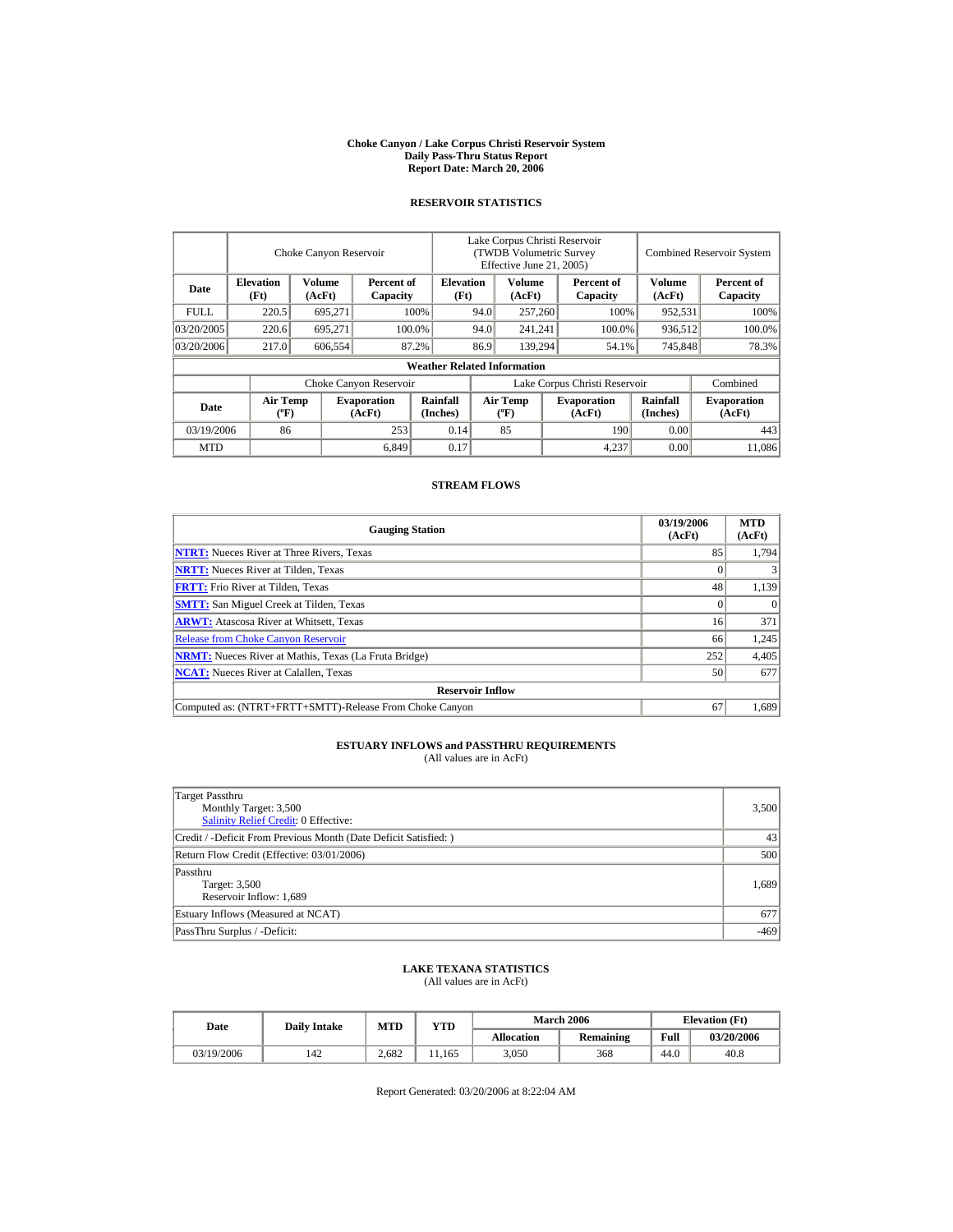#### **Choke Canyon / Lake Corpus Christi Reservoir System Daily Pass-Thru Status Report Report Date: March 21, 2006**

#### **RESERVOIR STATISTICS**

|            |                                             | Choke Canyon Reservoir |                              |                                    |                               | Lake Corpus Christi Reservoir<br>(TWDB Volumetric Survey<br>Effective June 21, 2005) |  |                              |                      | <b>Combined Reservoir System</b> |  |  |
|------------|---------------------------------------------|------------------------|------------------------------|------------------------------------|-------------------------------|--------------------------------------------------------------------------------------|--|------------------------------|----------------------|----------------------------------|--|--|
| Date       | <b>Elevation</b><br>(Ft)                    | Volume<br>(AcFt)       | Percent of<br>Capacity       | <b>Elevation</b><br>(Ft)           |                               | Volume<br>(AcFt)                                                                     |  | Percent of<br>Capacity       | Volume<br>(AcFt)     | Percent of<br>Capacity           |  |  |
| FULL.      | 220.5                                       | 695,271                |                              | 100%                               | 94.0                          | 257,260                                                                              |  | 100%                         | 952,531              | 100%                             |  |  |
| 03/21/2005 | 220.6                                       | 695.271                |                              | 100.0%                             | 94.0                          | 241,241                                                                              |  | 100.0%                       | 936,512              | 100.0%                           |  |  |
| 03/21/2006 | 216.9                                       | 604,867                |                              | 87.0%                              | 87.0                          | 139,720                                                                              |  | 54.3%                        | 744,587              | 78.2%                            |  |  |
|            |                                             |                        |                              | <b>Weather Related Information</b> |                               |                                                                                      |  |                              |                      |                                  |  |  |
|            |                                             |                        | Choke Canyon Reservoir       |                                    | Lake Corpus Christi Reservoir |                                                                                      |  |                              |                      | Combined                         |  |  |
| Date       | <b>Air Temp</b><br>$({}^{\circ}\mathrm{F})$ |                        | <b>Evaporation</b><br>(AcFt) | Rainfall<br>(Inches)               |                               | <b>Air Temp</b><br>$({}^{\circ}\mathbf{F})$                                          |  | <b>Evaporation</b><br>(AcFt) | Rainfall<br>(Inches) | <b>Evaporation</b><br>(AcFt)     |  |  |
| 03/20/2006 | 86                                          |                        | 491                          | 0.00                               |                               | 84                                                                                   |  | 290                          | 0.00                 | 781                              |  |  |
| <b>MTD</b> |                                             |                        | 7,340                        | 0.17                               |                               |                                                                                      |  | 4,527                        | 0.00                 | 11.867                           |  |  |

#### **STREAM FLOWS**

| <b>Gauging Station</b>                                       | 03/20/2006<br>(AcFt) | <b>MTD</b><br>(AcFt) |
|--------------------------------------------------------------|----------------------|----------------------|
| <b>NTRT:</b> Nueces River at Three Rivers, Texas             | 87                   | 1.882                |
| <b>NRTT:</b> Nueces River at Tilden, Texas                   |                      |                      |
| <b>FRTT:</b> Frio River at Tilden, Texas                     | 48                   | 1,187                |
| <b>SMTT:</b> San Miguel Creek at Tilden, Texas               |                      | $\Omega$             |
| <b>ARWT:</b> Atascosa River at Whitsett, Texas               | 17                   | 388                  |
| <b>Release from Choke Canyon Reservoir</b>                   | 66                   | 1.310                |
| <b>NRMT:</b> Nueces River at Mathis, Texas (La Fruta Bridge) | 250                  | 4,655                |
| <b>NCAT:</b> Nueces River at Calallen. Texas                 | 56                   | 733                  |
| <b>Reservoir Inflow</b>                                      |                      |                      |
| Computed as: (NTRT+FRTT+SMTT)-Release From Choke Canyon      | 69                   | 1.759                |

# **ESTUARY INFLOWS and PASSTHRU REQUIREMENTS**<br>(All values are in AcFt)

| Target Passthru<br>Monthly Target: 3,500<br><b>Salinity Relief Credit: 0 Effective:</b> | 3,500  |
|-----------------------------------------------------------------------------------------|--------|
| Credit / -Deficit From Previous Month (Date Deficit Satisfied:)                         | 43     |
| Return Flow Credit (Effective: 03/01/2006)                                              | 500    |
| Passthru<br>Target: 3,500<br>Reservoir Inflow: 1,759                                    | 1.759  |
| Estuary Inflows (Measured at NCAT)                                                      | 733    |
| PassThru Surplus / -Deficit:                                                            | $-483$ |

## **LAKE TEXANA STATISTICS**

(All values are in AcFt)

| Date       | <b>Daily Intake</b> | MTD   | VTD   |                   | <b>March 2006</b> | <b>Elevation</b> (Ft) |            |
|------------|---------------------|-------|-------|-------------------|-------------------|-----------------------|------------|
|            |                     |       |       | <b>Allocation</b> | <b>Remaining</b>  | Full                  | 03/21/2006 |
| 03/20/2006 | 139                 | 2.821 | 1.304 | 3,050             | 229               | 44.0                  | 40.7       |

Report Generated: 03/21/2006 at 8:43:12 AM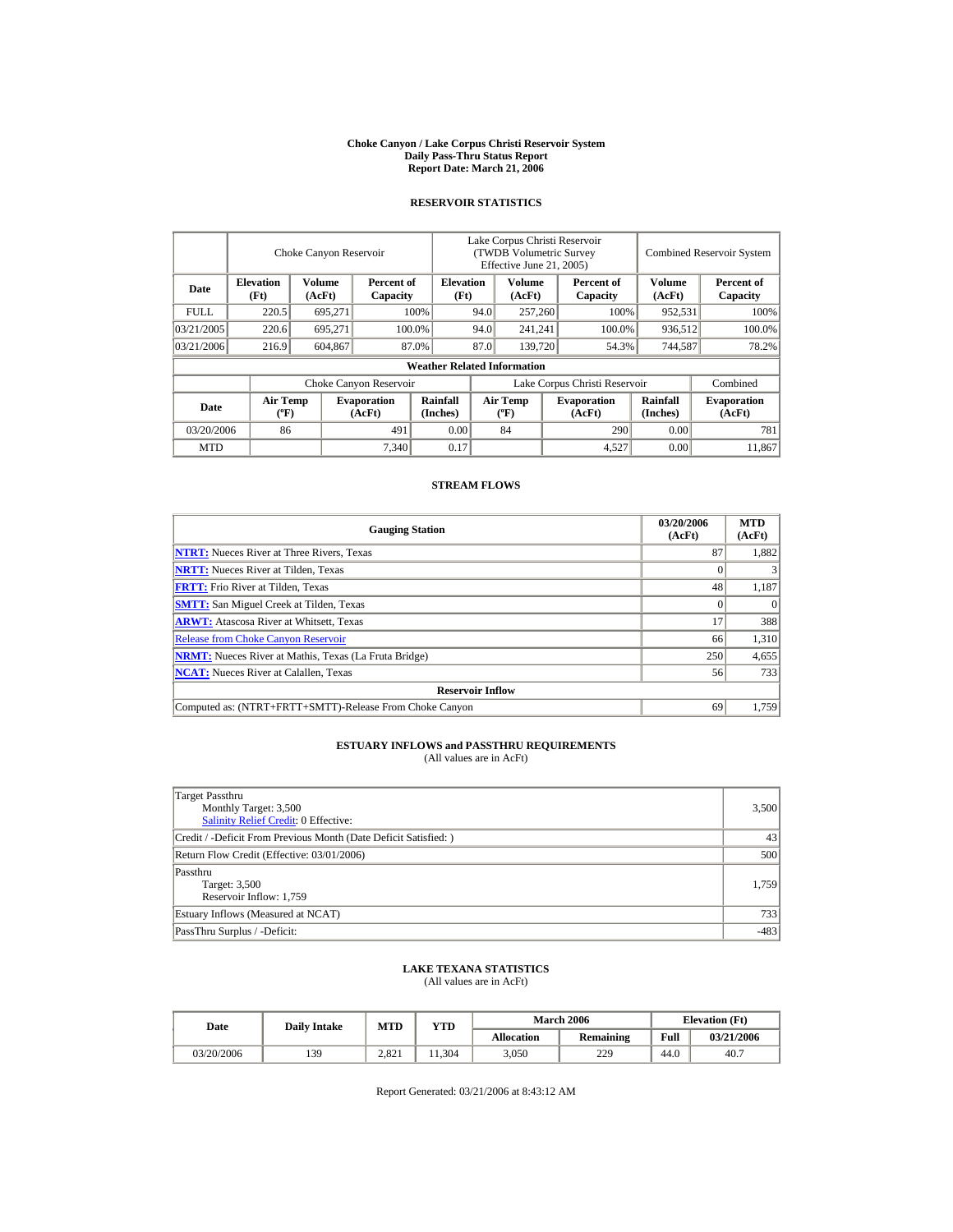**Choke Canyon / Lake Corpus Christi Reservoir System Daily Pass-Thru Status Report Report Date: March 22, 2006** 

# MISSING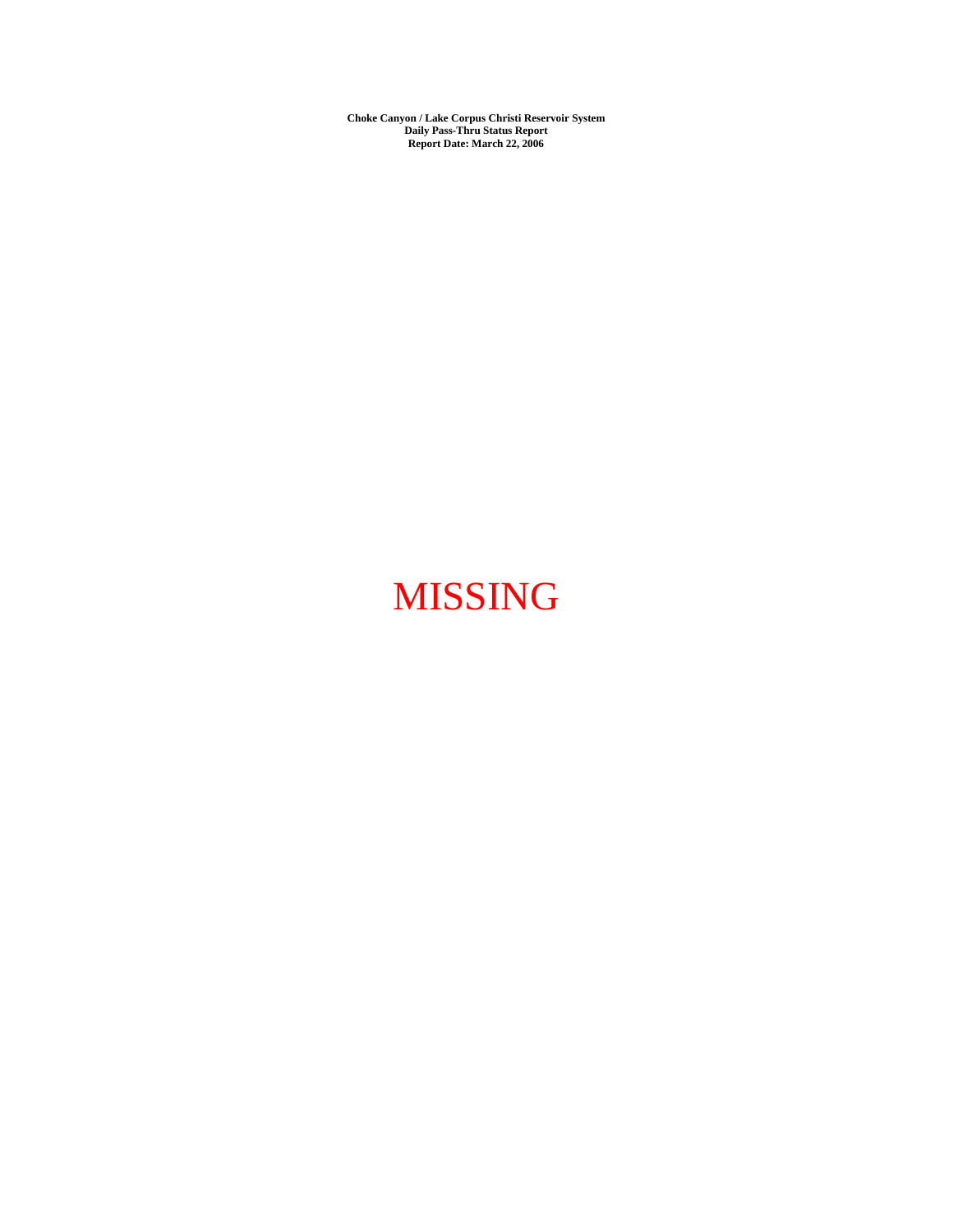#### **Choke Canyon / Lake Corpus Christi Reservoir System Daily Pass-Thru Status Report Report Date: March 23, 2006**

#### **RESERVOIR STATISTICS**

|             | Choke Canyon Reservoir                |                         |                              |                                    | Lake Corpus Christi Reservoir<br>(TWDB Volumetric Survey<br>Effective June 21, 2005) |                                |         |                              | <b>Combined Reservoir System</b> |                              |  |
|-------------|---------------------------------------|-------------------------|------------------------------|------------------------------------|--------------------------------------------------------------------------------------|--------------------------------|---------|------------------------------|----------------------------------|------------------------------|--|
| Date        | <b>Elevation</b><br>(Ft)              | <b>Volume</b><br>(AcFt) | Percent of<br>Capacity       | <b>Elevation</b><br>(Ft)           |                                                                                      | Volume<br>(AcFt)               |         | Percent of<br>Capacity       | Volume<br>(AcFt)                 | Percent of<br>Capacity       |  |
| <b>FULL</b> | 220.5                                 | 695.271                 |                              | 100%                               | 94.0                                                                                 | 257,260                        |         | 100%                         | 952,531                          | 100%                         |  |
| 03/23/2005  | 220.5                                 | 695,271                 |                              | 100.0%                             | 94.0                                                                                 |                                | 241,241 | 100.0%                       | 936,512                          | 100.0%                       |  |
| 03/23/2006  | 216.8                                 | 602,457                 |                              | 86.7%                              | 86.9                                                                                 | 138,727                        |         | 53.9%                        | 741,184                          | 77.8%                        |  |
|             |                                       |                         |                              | <b>Weather Related Information</b> |                                                                                      |                                |         |                              |                                  |                              |  |
|             |                                       |                         | Choke Canyon Reservoir       |                                    | Lake Corpus Christi Reservoir                                                        |                                |         |                              |                                  | Combined                     |  |
| Date        | <b>Air Temp</b><br>$({}^o\mathbf{F})$ |                         | <b>Evaporation</b><br>(AcFt) | Rainfall<br>(Inches)               |                                                                                      | <b>Air Temp</b><br>$({}^o\!F)$ |         | <b>Evaporation</b><br>(AcFt) | Rainfall<br>(Inches)             | <b>Evaporation</b><br>(AcFt) |  |
| 03/22/2006  | 64                                    |                         | 196                          | 0.08                               |                                                                                      | 61                             |         | 132                          | 0.18                             | 328                          |  |
| <b>MTD</b>  |                                       |                         | 8,054                        | 0.25                               |                                                                                      |                                |         | 4,989                        | 0.18                             | 13,043                       |  |

#### **STREAM FLOWS**

| <b>Gauging Station</b>                                       | 03/22/2006<br>(AcFt) | <b>MTD</b><br>(AcFt) |
|--------------------------------------------------------------|----------------------|----------------------|
| <b>NTRT:</b> Nueces River at Three Rivers, Texas             | 89                   | 2,056                |
| <b>NRTT:</b> Nueces River at Tilden, Texas                   |                      |                      |
| <b>FRTT:</b> Frio River at Tilden, Texas                     | 46                   | 1,278                |
| <b>SMTT:</b> San Miguel Creek at Tilden, Texas               |                      | $\Omega$             |
| <b>ARWT:</b> Atascosa River at Whitsett, Texas               | 17                   | 422                  |
| <b>Release from Choke Canyon Reservoir</b>                   | 66                   | 1,441                |
| <b>NRMT:</b> Nueces River at Mathis, Texas (La Fruta Bridge) | 292                  | 5,215                |
| <b>NCAT:</b> Nueces River at Calallen, Texas                 | 50                   | 806                  |
| <b>Reservoir Inflow</b>                                      |                      |                      |
| Computed as: (NTRT+FRTT+SMTT)-Release From Choke Canyon      | 69                   | 1.894                |

## **ESTUARY INFLOWS and PASSTHRU REQUIREMENTS**<br>(All values are in AcFt)

| Target Passthru                                                 |        |
|-----------------------------------------------------------------|--------|
| Monthly Target: 3,500                                           | 3,500  |
| Salinity Relief Credit: 0 Effective:                            |        |
| Credit / -Deficit From Previous Month (Date Deficit Satisfied:) | 43     |
| Return Flow Credit (Effective: 03/01/2006)                      | 500    |
| Passthru                                                        |        |
| Target: 3,500                                                   | 1,894  |
| Reservoir Inflow: 1,894                                         |        |
| Estuary Inflows (Measured at NCAT)                              | 806    |
| PassThru Surplus / -Deficit:                                    | $-544$ |

# **LAKE TEXANA STATISTICS** (All values are in AcFt)

| Date       | <b>Daily Intake</b> | MTD   | <b>YTD</b> |            | <b>March 2006</b> | <b>Elevation</b> (Ft) |            |
|------------|---------------------|-------|------------|------------|-------------------|-----------------------|------------|
|            |                     |       |            | Allocation | Remaining         | Full                  | 03/23/2006 |
| 03/22/2006 | 142                 | 3.105 | 1.588      | 3.050      | -55               | 44.0                  | 40.6       |

Report Generated: 03/23/2006 at 8:33:20 AM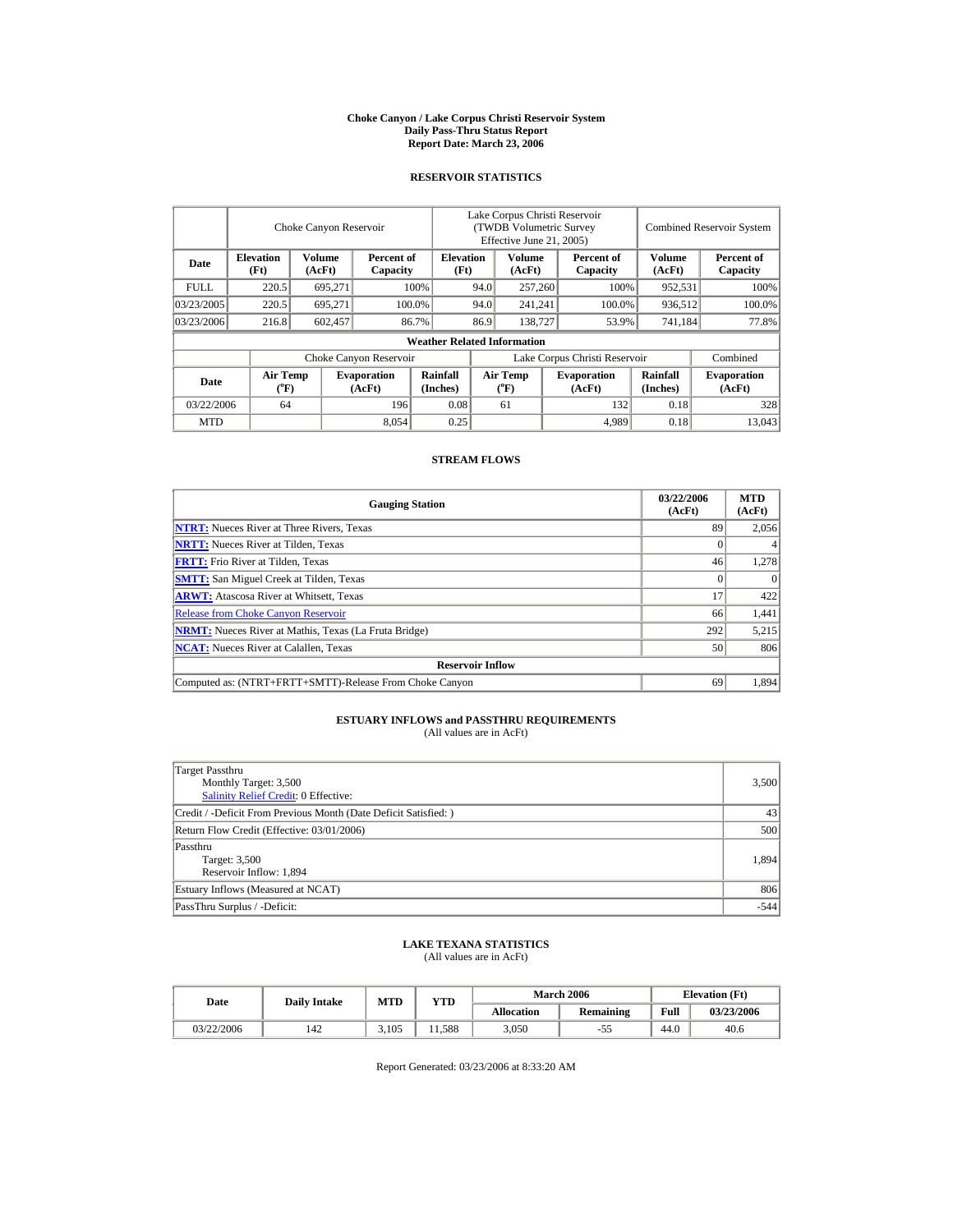#### **Choke Canyon / Lake Corpus Christi Reservoir System Daily Pass-Thru Status Report Report Date: March 24, 2006**

#### **RESERVOIR STATISTICS**

|             | Choke Canyon Reservoir                |                  |                              |                                    | Lake Corpus Christi Reservoir<br>(TWDB Volumetric Survey<br>Effective June 21, 2005) |                                             |  |                              |                      | <b>Combined Reservoir System</b> |  |
|-------------|---------------------------------------|------------------|------------------------------|------------------------------------|--------------------------------------------------------------------------------------|---------------------------------------------|--|------------------------------|----------------------|----------------------------------|--|
| Date        | <b>Elevation</b><br>(Ft)              | Volume<br>(AcFt) | Percent of<br>Capacity       | <b>Elevation</b><br>(Ft)           |                                                                                      | Volume<br>(AcFt)                            |  | Percent of<br>Capacity       | Volume<br>(AcFt)     | Percent of<br>Capacity           |  |
| <b>FULL</b> | 220.5                                 | 695.271          |                              | 100%                               | 94.0                                                                                 | 257,260                                     |  | 100%                         | 952,531              | 100%                             |  |
| 03/24/2005  | 220.5                                 | 695.271          |                              | 100.0%                             | 94.0                                                                                 | 241.241                                     |  | 100.0%                       | 936.512              | 100.0%                           |  |
| 03/24/2006  | 216.8                                 | 601,975          |                              | 86.6%                              | 86.8                                                                                 | 137,599                                     |  | 53.5%                        | 739,574              | 77.6%                            |  |
|             |                                       |                  |                              | <b>Weather Related Information</b> |                                                                                      |                                             |  |                              |                      |                                  |  |
|             |                                       |                  | Choke Canyon Reservoir       |                                    | Lake Corpus Christi Reservoir                                                        |                                             |  |                              |                      | Combined                         |  |
| Date        | <b>Air Temp</b><br>$({}^o\mathbf{F})$ |                  | <b>Evaporation</b><br>(AcFt) | Rainfall<br>(Inches)               |                                                                                      | <b>Air Temp</b><br>$({}^{\circ}\mathrm{F})$ |  | <b>Evaporation</b><br>(AcFt) | Rainfall<br>(Inches) | <b>Evaporation</b><br>(AcFt)     |  |
| 03/23/2006  | 61                                    |                  | 308                          | 0.00                               |                                                                                      | 60                                          |  | 148                          | 0.01                 | 456                              |  |
| <b>MTD</b>  |                                       |                  | 8,362                        | 0.25                               |                                                                                      |                                             |  | 5,137                        | 0.19                 | 13,499                           |  |

#### **STREAM FLOWS**

| <b>Gauging Station</b>                                       | 03/23/2006<br>(AcFt) | <b>MTD</b><br>(AcFt) |
|--------------------------------------------------------------|----------------------|----------------------|
| <b>NTRT:</b> Nueces River at Three Rivers, Texas             | 79                   | 2,136                |
| <b>NRTT:</b> Nueces River at Tilden, Texas                   |                      |                      |
| <b>FRTT:</b> Frio River at Tilden, Texas                     | 46                   | 1,324                |
| <b>SMTT:</b> San Miguel Creek at Tilden, Texas               |                      | $\Omega$             |
| <b>ARWT:</b> Atascosa River at Whitsett, Texas               | 15 <sup>7</sup>      | 437                  |
| <b>Release from Choke Canyon Reservoir</b>                   | 66                   | 1,507                |
| <b>NRMT:</b> Nueces River at Mathis, Texas (La Fruta Bridge) | 292                  | 5,506                |
| <b>NCAT:</b> Nueces River at Calallen, Texas                 | 101                  | 908                  |
| <b>Reservoir Inflow</b>                                      |                      |                      |
| Computed as: (NTRT+FRTT+SMTT)-Release From Choke Canyon      | 60                   | 1,953                |

## **ESTUARY INFLOWS and PASSTHRU REQUIREMENTS**<br>(All values are in AcFt)

| Target Passthru                                                 |        |
|-----------------------------------------------------------------|--------|
| Monthly Target: 3,500                                           | 3,500  |
| Salinity Relief Credit: 0 Effective:                            |        |
| Credit / -Deficit From Previous Month (Date Deficit Satisfied:) | 43     |
| Return Flow Credit (Effective: 03/01/2006)                      | 500    |
| Passthru                                                        |        |
| Target: 3,500                                                   | 1,953  |
| Reservoir Inflow: 1,953                                         |        |
| Estuary Inflows (Measured at NCAT)                              | 908    |
| PassThru Surplus / -Deficit:                                    | $-503$ |

# **LAKE TEXANA STATISTICS** (All values are in AcFt)

| Date       | <b>Dailv Intake</b> | MTD   | YTD   |            | <b>March 2006</b> | <b>Elevation</b> (Ft) |            |
|------------|---------------------|-------|-------|------------|-------------------|-----------------------|------------|
|            |                     |       |       | Allocation | Remaining         | Full                  | 03/24/2006 |
| 03/23/2006 | 142                 | 3.247 | 1,730 | 3,050      | $-197$            | 44.0                  | 40.6       |

Report Generated: 03/24/2006 at 8:22:55 AM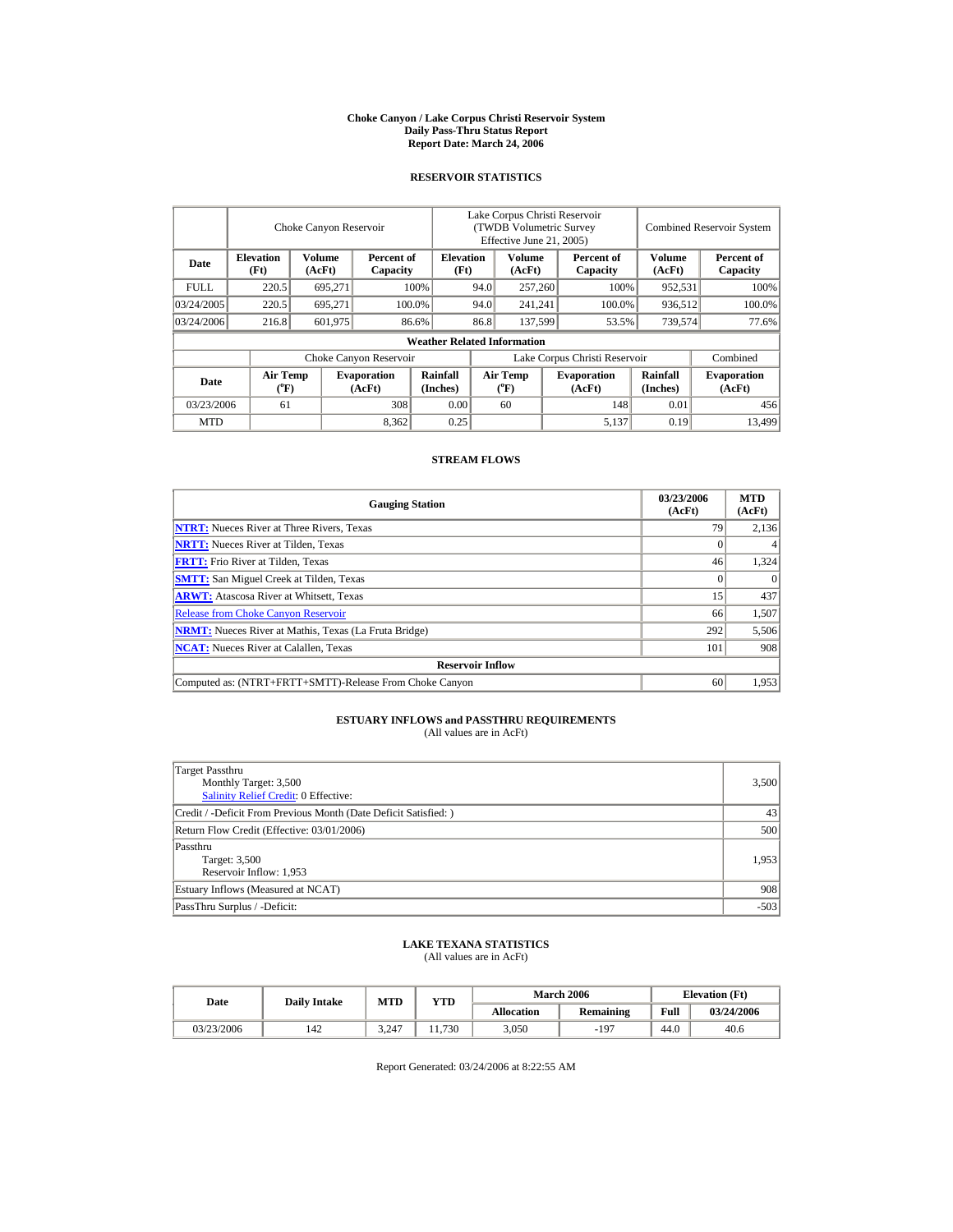#### **Choke Canyon / Lake Corpus Christi Reservoir System Daily Pass-Thru Status Report Report Date: March 25, 2006**

## **RESERVOIR STATISTICS**

i.

|             |                             | Choke Canyon Reservoir |                              |                                    | Lake Corpus Christi Reservoir<br>(TWDB Volumetric Survey)<br>Effective June 21, 2005) |                                    |                         |                              | <b>Combined Reservoir System</b> |                              |
|-------------|-----------------------------|------------------------|------------------------------|------------------------------------|---------------------------------------------------------------------------------------|------------------------------------|-------------------------|------------------------------|----------------------------------|------------------------------|
| Date        | <b>Elevation</b><br>(Ft)    | Volume<br>(AcFt)       | Percent of<br>Capacity       | <b>Elevation</b><br>(Ft)           | Volume<br>Percent of<br>(AcFt)<br>Capacity                                            |                                    | <b>Volume</b><br>(AcFt) | Percent of<br>Capacity       |                                  |                              |
| <b>FULL</b> | 220.5                       | 695.271                |                              | 100%                               | 257,260<br>94.0                                                                       |                                    |                         | 100%                         | 952,531                          | 100%                         |
| 03/25/2005  | 220.6                       | 695.271                |                              | 100.0%                             | 94.0                                                                                  | 241.241                            |                         | 100.0%                       | 936.512                          | 100.0%                       |
| 03/25/2006  | 216.7                       | 601,492                |                              | 86.5%                              | 86.8                                                                                  | 136,616                            |                         | 53.1%                        | 738,108                          | 77.5%                        |
|             |                             |                        |                              | <b>Weather Related Information</b> |                                                                                       |                                    |                         |                              |                                  |                              |
|             |                             |                        | Choke Canyon Reservoir       |                                    | Lake Corpus Christi Reservoir                                                         |                                    |                         |                              |                                  | Combined                     |
| Date        | Air Temp<br>$({}^{\circ}F)$ |                        | <b>Evaporation</b><br>(AcFt) | Rainfall<br>(Inches)               |                                                                                       | Air Temp<br>$({}^{\circ}\text{F})$ |                         | <b>Evaporation</b><br>(AcFt) | Rainfall<br>(Inches)             | <b>Evaporation</b><br>(AcFt) |
| 03/24/2006  | 64                          |                        | 279                          | 0.00                               |                                                                                       | 65                                 |                         | 229                          | 0.00                             | 508                          |
| <b>MTD</b>  |                             |                        | 8,641                        | 0.25                               |                                                                                       |                                    |                         | 5,366                        | 0.19                             | 14.007                       |

## **STREAM FLOWS**

| <b>Gauging Station</b>                                       | 03/24/2006<br>(AcFt) | <b>MTD</b><br>(AcFt) |
|--------------------------------------------------------------|----------------------|----------------------|
| <b>NTRT:</b> Nueces River at Three Rivers, Texas             | 81                   | 2,217                |
| <b>NRTT:</b> Nueces River at Tilden, Texas                   |                      |                      |
| <b>FRTT:</b> Frio River at Tilden, Texas                     | 42                   | 1,366                |
| <b>SMTT:</b> San Miguel Creek at Tilden, Texas               |                      |                      |
| <b>ARWT:</b> Atascosa River at Whitsett, Texas               | 13                   | 451                  |
| <b>Release from Choke Canyon Reservoir</b>                   | 66                   | 1,572                |
| <b>NRMT:</b> Nueces River at Mathis, Texas (La Fruta Bridge) | 292                  | 5,798                |
| <b>NCAT:</b> Nueces River at Calallen, Texas                 | 91                   | 999                  |
| <b>Reservoir Inflow</b>                                      |                      |                      |
| Computed as: (NTRT+FRTT+SMTT)-Release From Choke Canyon      | 58                   | 2,011                |

# **ESTUARY INFLOWS and PASSTHRU REQUIREMENTS**<br>(All values are in AcFt)

| Target Passthru<br>Monthly Target: 3,500<br><b>Salinity Relief Credit: 0 Effective:</b> | 3,500  |
|-----------------------------------------------------------------------------------------|--------|
| Credit / -Deficit From Previous Month (Date Deficit Satisfied:)                         | 43     |
| Return Flow Credit (Effective: 03/01/2006)                                              | 500    |
| Passthru<br>Target: 3,500<br>Reservoir Inflow: 2,011                                    | 2,011  |
| Estuary Inflows (Measured at NCAT)                                                      | 999    |
| PassThru Surplus / -Deficit:                                                            | $-469$ |

## **LAKE TEXANA STATISTICS** (All values are in AcFt)

| Date       | <b>Daily Intake</b> | MTD   | <b>VTD</b> |            | <b>March 2006</b> | <b>Elevation</b> (Ft) |            |
|------------|---------------------|-------|------------|------------|-------------------|-----------------------|------------|
|            |                     |       |            | Allocation | <b>Remaining</b>  | Full                  | 03/25/2006 |
| 03/24/2006 | 141                 | 3.388 | 11.871     | 3,050      | $-338$            | 44.0                  | 40.5       |

Report Generated: 03/25/2006 at 8:40:10 AM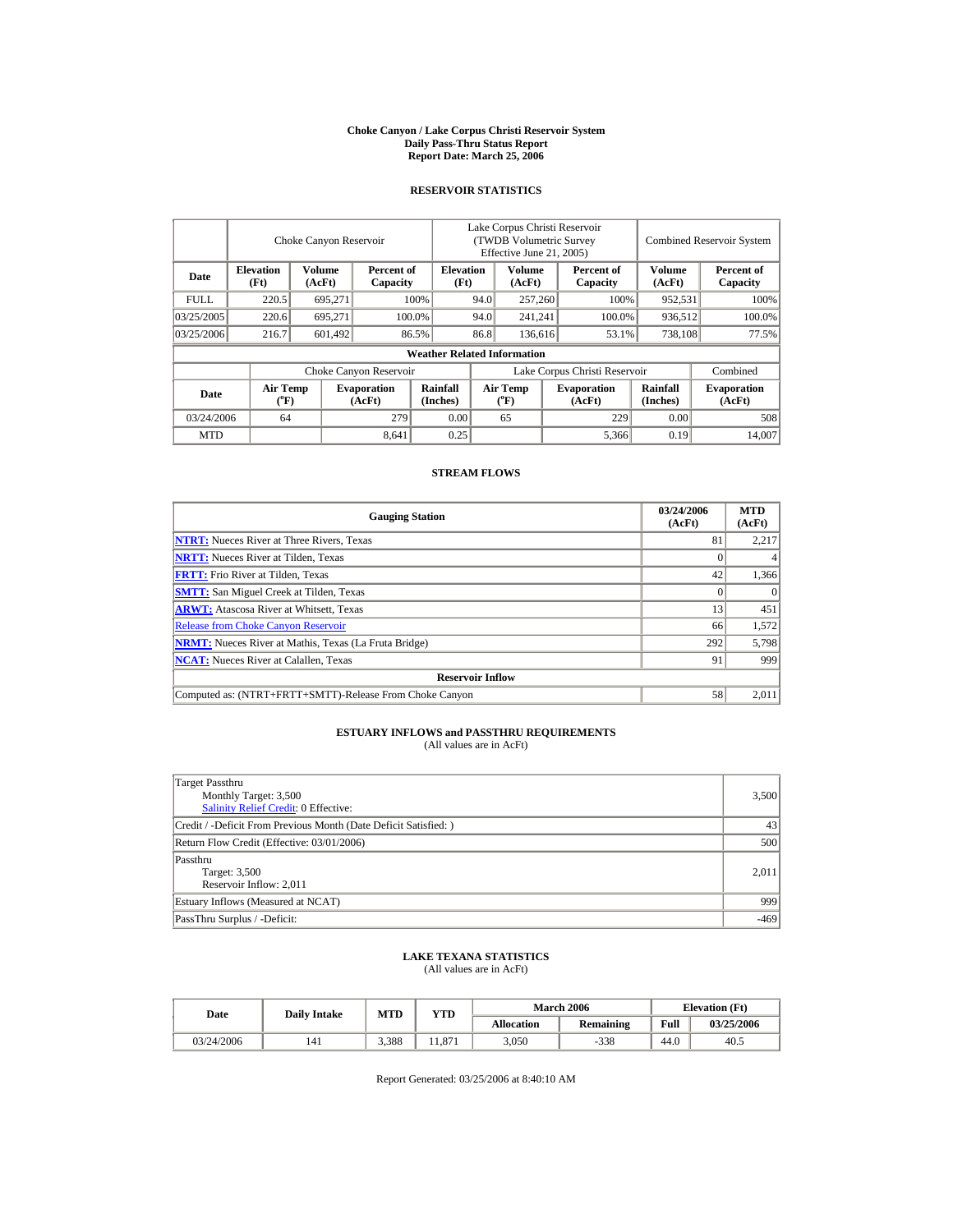#### **Choke Canyon / Lake Corpus Christi Reservoir System Daily Pass-Thru Status Report Report Date: March 26, 2006**

#### **RESERVOIR STATISTICS**

|             |                                             | Choke Canyon Reservoir |                              |                                    |                               | Lake Corpus Christi Reservoir<br>(TWDB Volumetric Survey<br>Effective June 21, 2005) |         |                              |                             | <b>Combined Reservoir System</b> |  |  |
|-------------|---------------------------------------------|------------------------|------------------------------|------------------------------------|-------------------------------|--------------------------------------------------------------------------------------|---------|------------------------------|-----------------------------|----------------------------------|--|--|
| Date        | <b>Elevation</b><br>(Ft)                    | Volume<br>(AcFt)       | Percent of<br>Capacity       | <b>Elevation</b><br>(Ft)           |                               | Volume<br>(AcFt)                                                                     |         | Percent of<br>Capacity       | Volume<br>(AcFt)            | Percent of<br>Capacity           |  |  |
| <b>FULL</b> | 220.5                                       | 695,271                |                              | 100%                               | 94.0                          | 257,260                                                                              |         | 100%                         | 952,531                     | 100%                             |  |  |
| 03/26/2005  | 220.6                                       | 695,271                |                              | 100.0%                             | 94.0                          | 241,241                                                                              |         | 100.0%                       | 936,512                     | 100.0%                           |  |  |
| 03/26/2006  | 216.7                                       | 601,010                |                              | 86.4%                              | 86.7                          |                                                                                      | 136.196 | 52.9%                        | 737,206                     | 77.4%                            |  |  |
|             |                                             |                        |                              | <b>Weather Related Information</b> |                               |                                                                                      |         |                              |                             |                                  |  |  |
|             |                                             |                        | Choke Canyon Reservoir       |                                    | Lake Corpus Christi Reservoir |                                                                                      |         |                              |                             | Combined                         |  |  |
| Date        | <b>Air Temp</b><br>$({}^{\circ}\mathrm{F})$ |                        | <b>Evaporation</b><br>(AcFt) | Rainfall<br>(Inches)               |                               | <b>Air Temp</b><br>$({}^{\circ}\mathbf{F})$                                          |         | <b>Evaporation</b><br>(AcFt) | <b>Rainfall</b><br>(Inches) | <b>Evaporation</b><br>(AcFt)     |  |  |
| 03/25/2006  | 74                                          |                        | 391                          | 0.00                               |                               | 72                                                                                   |         | 204                          | 0.00                        | 595                              |  |  |
| <b>MTD</b>  |                                             |                        | 9,032                        | 0.25                               |                               |                                                                                      |         | 5,570                        | 0.19                        | 14.602                           |  |  |

#### **STREAM FLOWS**

| <b>Gauging Station</b>                                       | 03/25/2006<br>(AcFt) | <b>MTD</b><br>(AcFt) |
|--------------------------------------------------------------|----------------------|----------------------|
| <b>NTRT:</b> Nueces River at Three Rivers, Texas             | 89                   | 2,307                |
| <b>NRTT:</b> Nueces River at Tilden, Texas                   |                      |                      |
| <b>FRTT:</b> Frio River at Tilden, Texas                     | 38                   | 1,403                |
| <b>SMTT:</b> San Miguel Creek at Tilden, Texas               |                      | $\Omega$             |
| <b>ARWT:</b> Atascosa River at Whitsett, Texas               | 15                   | 466                  |
| <b>Release from Choke Canyon Reservoir</b>                   | 66                   | 1,638                |
| <b>NRMT:</b> Nueces River at Mathis, Texas (La Fruta Bridge) | 292                  | 6,090                |
| <b>NCAT:</b> Nueces River at Calallen, Texas                 | 121                  | 1,120                |
| <b>Reservoir Inflow</b>                                      |                      |                      |
| Computed as: (NTRT+FRTT+SMTT)-Release From Choke Canyon      | 62                   | 2.072                |

# **ESTUARY INFLOWS and PASSTHRU REQUIREMENTS**<br>(All values are in AcFt)

| Target Passthru<br>Monthly Target: 3,500<br><b>Salinity Relief Credit: 0 Effective:</b> | 3,500  |
|-----------------------------------------------------------------------------------------|--------|
| Credit / -Deficit From Previous Month (Date Deficit Satisfied:)                         | 43     |
| Return Flow Credit (Effective: 03/01/2006)                                              | 500    |
| Passthru<br>Target: 3,500<br>Reservoir Inflow: 2,072                                    | 2.072  |
| Estuary Inflows (Measured at NCAT)                                                      | 1,120  |
| PassThru Surplus / -Deficit:                                                            | $-409$ |

## **LAKE TEXANA STATISTICS**

(All values are in AcFt)

| Date       | <b>Daily Intake</b> | MTD   | VTD    |                   | <b>March 2006</b> | <b>Elevation</b> (Ft) |            |
|------------|---------------------|-------|--------|-------------------|-------------------|-----------------------|------------|
|            |                     |       |        | <b>Allocation</b> | <b>Remaining</b>  | Full                  | 03/26/2006 |
| 03/25/2006 | 142                 | 3,530 | 12.013 | 3,050             | $-480$            | 44.0                  | 40.5       |

Report Generated: 03/26/2006 at 7:51:31 AM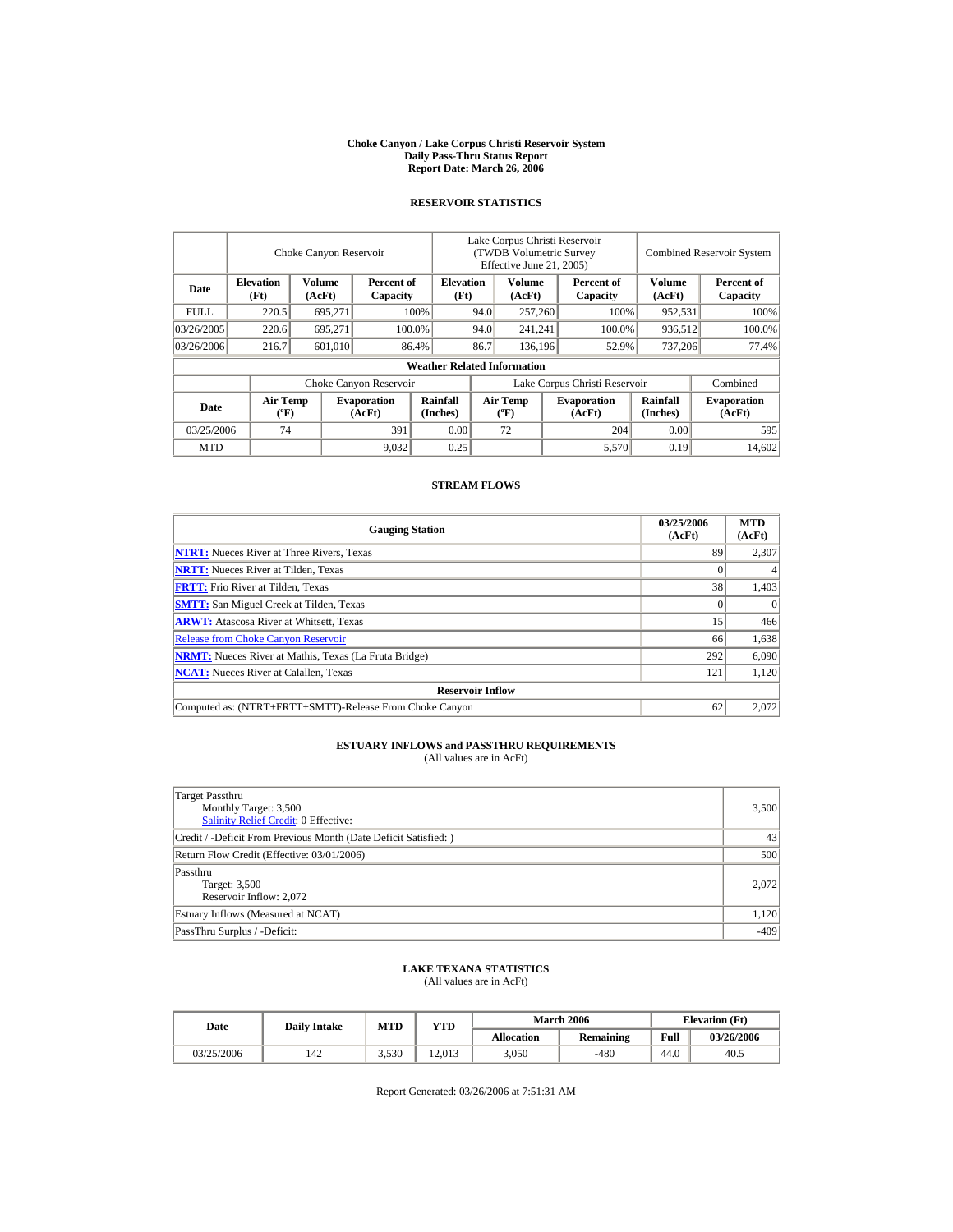#### **Choke Canyon / Lake Corpus Christi Reservoir System Daily Pass-Thru Status Report Report Date: March 27, 2006**

#### **RESERVOIR STATISTICS**

|             |                                             | Choke Canyon Reservoir |                              |                                    | Lake Corpus Christi Reservoir<br>(TWDB Volumetric Survey<br>Effective June 21, 2005) |                                             |  |                              |                             | <b>Combined Reservoir System</b> |
|-------------|---------------------------------------------|------------------------|------------------------------|------------------------------------|--------------------------------------------------------------------------------------|---------------------------------------------|--|------------------------------|-----------------------------|----------------------------------|
| Date        | <b>Elevation</b><br>(Ft)                    | Volume<br>(AcFt)       | Percent of<br>Capacity       | <b>Elevation</b><br>(Ft)           |                                                                                      | Volume<br>(AcFt)                            |  | Percent of<br>Capacity       | Volume<br>(AcFt)            | Percent of<br>Capacity           |
| <b>FULL</b> | 220.5                                       | 695,271                |                              | 100%                               | 94.0                                                                                 | 257,260                                     |  | 100%                         | 952,531                     | 100%                             |
| 03/27/2005  | 220.6                                       | 695,271                |                              | 100.0%                             | 94.0                                                                                 | 241,241                                     |  | 100.0%                       | 936,512                     | 100.0%                           |
| 03/27/2006  | 216.7                                       | 600,528                |                              | 86.4%                              | 86.7                                                                                 | 135.219                                     |  | 52.6%                        | 735,747                     | 77.2%                            |
|             |                                             |                        |                              | <b>Weather Related Information</b> |                                                                                      |                                             |  |                              |                             |                                  |
|             |                                             |                        | Choke Canyon Reservoir       |                                    | Lake Corpus Christi Reservoir                                                        |                                             |  |                              |                             | Combined                         |
| Date        | <b>Air Temp</b><br>$({}^{\circ}\mathrm{F})$ |                        | <b>Evaporation</b><br>(AcFt) | Rainfall<br>(Inches)               |                                                                                      | <b>Air Temp</b><br>$({}^{\circ}\mathbf{F})$ |  | <b>Evaporation</b><br>(AcFt) | <b>Rainfall</b><br>(Inches) | <b>Evaporation</b><br>(AcFt)     |
| 03/26/2006  | 75                                          |                        | 279                          | 0.00                               |                                                                                      | 75                                          |  | 105                          | 0.00                        | 384                              |
| <b>MTD</b>  |                                             |                        | 9,311                        | 0.25                               |                                                                                      |                                             |  | 5,675                        | 0.19                        | 14.986                           |

#### **STREAM FLOWS**

| <b>Gauging Station</b>                                       | 03/26/2006<br>(AcFt) | <b>MTD</b><br>(AcFt) |  |  |  |  |  |
|--------------------------------------------------------------|----------------------|----------------------|--|--|--|--|--|
| <b>NTRT:</b> Nueces River at Three Rivers, Texas             | 85                   | 2.392                |  |  |  |  |  |
| <b>NRTT:</b> Nueces River at Tilden, Texas                   |                      |                      |  |  |  |  |  |
| <b>FRTT:</b> Frio River at Tilden, Texas                     | 36                   | 1,439                |  |  |  |  |  |
| <b>SMTT:</b> San Miguel Creek at Tilden, Texas               |                      | $\theta$             |  |  |  |  |  |
| <b>ARWT:</b> Atascosa River at Whitsett, Texas               | 15                   | 482                  |  |  |  |  |  |
| <b>Release from Choke Canyon Reservoir</b>                   | 66                   | 1,703                |  |  |  |  |  |
| <b>NRMT:</b> Nueces River at Mathis, Texas (La Fruta Bridge) | 292                  | 6,382                |  |  |  |  |  |
| <b>NCAT:</b> Nueces River at Calallen. Texas                 | 62                   | 1,182                |  |  |  |  |  |
| <b>Reservoir Inflow</b>                                      |                      |                      |  |  |  |  |  |
| Computed as: (NTRT+FRTT+SMTT)-Release From Choke Canyon      | 56                   | 2.128                |  |  |  |  |  |

# **ESTUARY INFLOWS and PASSTHRU REQUIREMENTS**<br>(All values are in AcFt)

| Target Passthru<br>Monthly Target: 3,500<br><b>Salinity Relief Credit: 0 Effective:</b> | 3,500  |
|-----------------------------------------------------------------------------------------|--------|
| Credit / -Deficit From Previous Month (Date Deficit Satisfied:)                         | 43     |
| Return Flow Credit (Effective: 03/01/2006)                                              | 500    |
| Passthru<br>Target: 3,500<br>Reservoir Inflow: 2,128                                    | 2,128  |
| Estuary Inflows (Measured at NCAT)                                                      | 1,182  |
| PassThru Surplus / -Deficit:                                                            | $-403$ |

## **LAKE TEXANA STATISTICS**

(All values are in AcFt)

| Date       | <b>Daily Intake</b> | MTD   | VTD    |                   | <b>March 2006</b> | <b>Elevation</b> (Ft) |            |
|------------|---------------------|-------|--------|-------------------|-------------------|-----------------------|------------|
|            |                     |       |        | <b>Allocation</b> | <b>Remaining</b>  | Full                  | 03/27/2006 |
| 03/26/2006 | 141                 | 3.671 | .2,154 | 3,050             | $-621$            | 44.0                  | 40.5       |

Report Generated: 03/27/2006 at 8:41:37 AM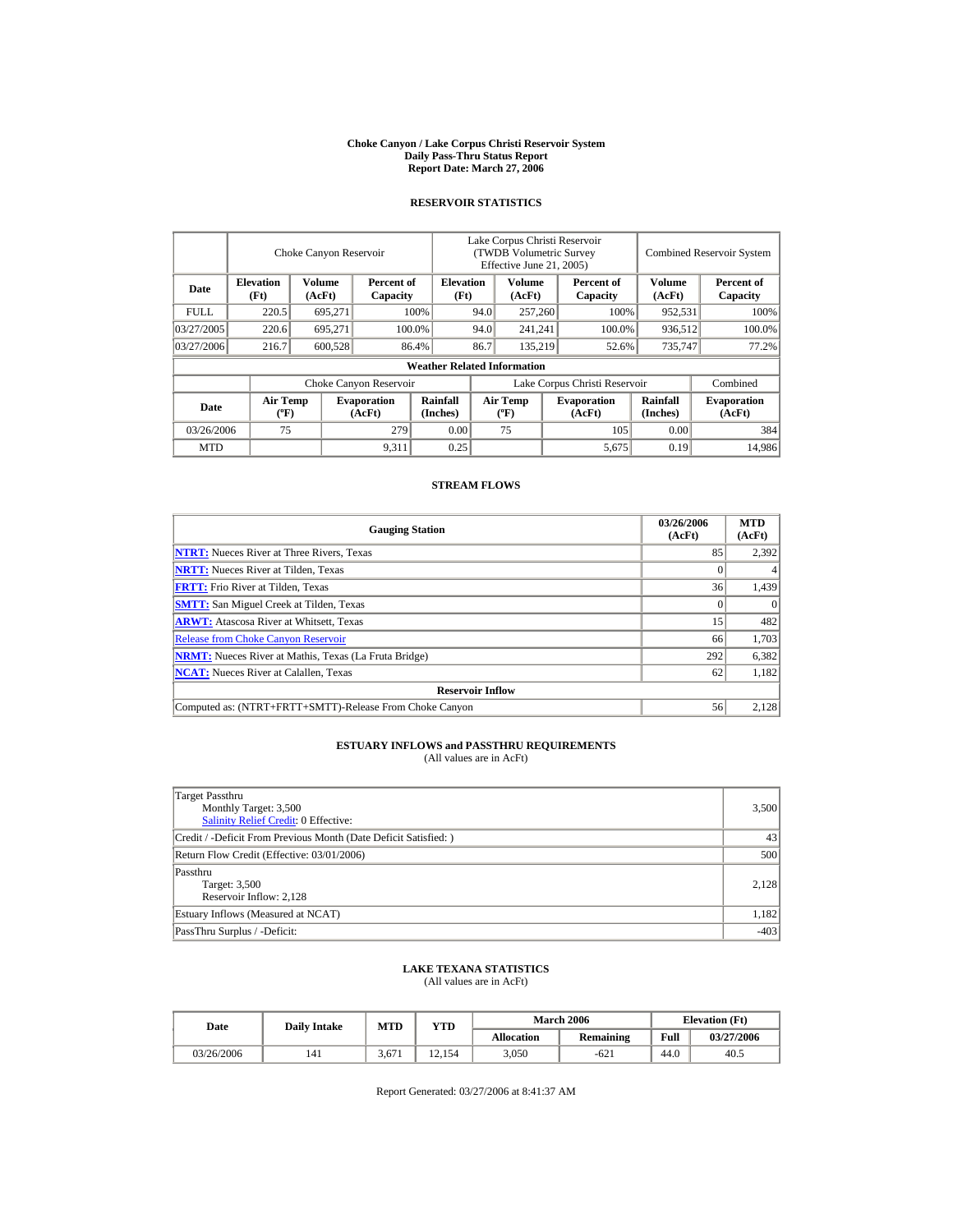#### **Choke Canyon / Lake Corpus Christi Reservoir System Daily Pass-Thru Status Report Report Date: March 28, 2006**

#### **RESERVOIR STATISTICS**

|             |                                             | Choke Canyon Reservoir |                              |                                    | Lake Corpus Christi Reservoir<br>(TWDB Volumetric Survey<br>Effective June 21, 2005) |                                             |         |                              | <b>Combined Reservoir System</b> |                              |
|-------------|---------------------------------------------|------------------------|------------------------------|------------------------------------|--------------------------------------------------------------------------------------|---------------------------------------------|---------|------------------------------|----------------------------------|------------------------------|
| Date        | <b>Elevation</b><br>(Ft)                    | Volume<br>(AcFt)       | Percent of<br>Capacity       | <b>Elevation</b><br>(Ft)           |                                                                                      | Volume<br>(AcFt)                            |         | Percent of<br>Capacity       | Volume<br>(AcFt)                 | Percent of<br>Capacity       |
| <b>FULL</b> | 220.5                                       | 695,271                |                              | 100%                               | 94.0                                                                                 | 257,260                                     |         | 100%                         | 952,531                          | 100%                         |
| 03/28/2005  | 220.5                                       | 695.271                |                              | 100.0%                             | 94.0                                                                                 | 241,241                                     |         | 100.0%                       | 936,512                          | 100.0%                       |
| 03/28/2006  | 216.7                                       | 600,289                |                              | 86.3%                              | 86.7                                                                                 |                                             | 135,637 | 52.7%                        | 735,926                          | 77.3%                        |
|             |                                             |                        |                              | <b>Weather Related Information</b> |                                                                                      |                                             |         |                              |                                  |                              |
|             |                                             |                        | Choke Canyon Reservoir       |                                    | Lake Corpus Christi Reservoir                                                        |                                             |         |                              |                                  | Combined                     |
| Date        | <b>Air Temp</b><br>$({}^{\circ}\mathrm{F})$ |                        | <b>Evaporation</b><br>(AcFt) | Rainfall<br>(Inches)               |                                                                                      | <b>Air Temp</b><br>$({}^{\circ}\mathbf{F})$ |         | <b>Evaporation</b><br>(AcFt) | <b>Rainfall</b><br>(Inches)      | <b>Evaporation</b><br>(AcFt) |
| 03/27/2006  | 75                                          |                        | 126                          | 0.00                               |                                                                                      | 74                                          |         | 106                          | 0.02                             | 232                          |
| <b>MTD</b>  |                                             |                        | 9,437                        | 0.25                               |                                                                                      |                                             |         | 5,781                        | 0.21                             | 15.218                       |

#### **STREAM FLOWS**

| <b>Gauging Station</b>                                       | 03/27/2006<br>(AcFt) | <b>MTD</b><br>(AcFt) |
|--------------------------------------------------------------|----------------------|----------------------|
| <b>NTRT:</b> Nueces River at Three Rivers, Texas             | 81                   | 2,473                |
| <b>NRTT:</b> Nueces River at Tilden, Texas                   |                      |                      |
| <b>FRTT:</b> Frio River at Tilden, Texas                     | 44                   | 1,483                |
| <b>SMTT:</b> San Miguel Creek at Tilden, Texas               |                      | $\theta$             |
| <b>ARWT:</b> Atascosa River at Whitsett, Texas               | 17                   | 499                  |
| <b>Release from Choke Canyon Reservoir</b>                   | 66                   | 1,769                |
| <b>NRMT:</b> Nueces River at Mathis, Texas (La Fruta Bridge) | 290                  | 6,672                |
| <b>NCAT:</b> Nueces River at Calallen, Texas                 | 81                   | 1,263                |
| <b>Reservoir Inflow</b>                                      |                      |                      |
| Computed as: (NTRT+FRTT+SMTT)-Release From Choke Canyon      | 60                   | 2,187                |

# **ESTUARY INFLOWS and PASSTHRU REQUIREMENTS**<br>(All values are in AcFt)

| Target Passthru<br>Monthly Target: 3,500<br><b>Salinity Relief Credit: 0 Effective:</b> | 3,500  |
|-----------------------------------------------------------------------------------------|--------|
| Credit / -Deficit From Previous Month (Date Deficit Satisfied:)                         | 43     |
| Return Flow Credit (Effective: 03/01/2006)                                              | 500    |
| Passthru<br>Target: 3,500<br>Reservoir Inflow: 2,187                                    | 2.187  |
| Estuary Inflows (Measured at NCAT)                                                      | 1,263  |
| PassThru Surplus / -Deficit:                                                            | $-382$ |

## **LAKE TEXANA STATISTICS**

(All values are in AcFt)

| Date       | <b>Daily Intake</b> | MTD   | YTD    |                   | <b>March 2006</b> | <b>Elevation</b> (Ft) |            |
|------------|---------------------|-------|--------|-------------------|-------------------|-----------------------|------------|
|            |                     |       |        | <b>Allocation</b> | Remaining         | Full                  | 03/28/2006 |
| 03/27/2006 | 141                 | 3.813 | 12.295 | 3,050             | $-763$            | 44.0                  | 40.4       |

Report Generated: 03/28/2006 at 9:13:11 AM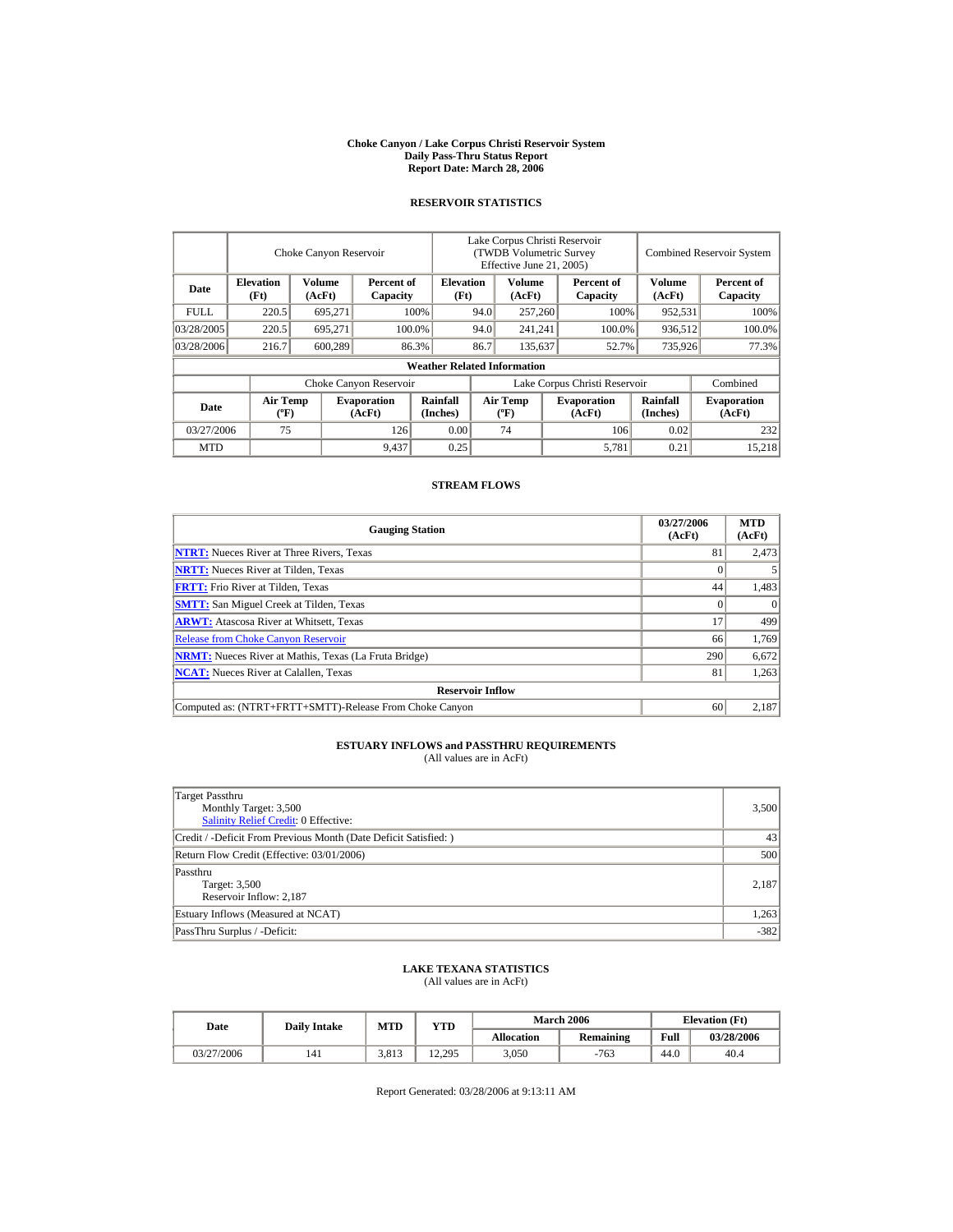#### **Choke Canyon / Lake Corpus Christi Reservoir System Daily Pass-Thru Status Report Report Date: March 29, 2006**

#### **RESERVOIR STATISTICS**

|             | Choke Canyon Reservoir                      |                  |                              |                                    | Lake Corpus Christi Reservoir<br>(TWDB Volumetric Survey<br>Effective June 21, 2005) |                                             |         |                              | <b>Combined Reservoir System</b> |                              |  |
|-------------|---------------------------------------------|------------------|------------------------------|------------------------------------|--------------------------------------------------------------------------------------|---------------------------------------------|---------|------------------------------|----------------------------------|------------------------------|--|
| Date        | <b>Elevation</b><br>(Ft)                    | Volume<br>(AcFt) | Percent of<br>Capacity       | <b>Elevation</b><br>(Ft)           |                                                                                      | Volume<br>(AcFt)                            |         | Percent of<br>Capacity       | Volume<br>(AcFt)                 | Percent of<br>Capacity       |  |
| <b>FULL</b> | 220.5                                       | 695,271          |                              | 100%                               | 94.0<br>257,260                                                                      |                                             |         | 100%                         | 952,531                          | 100%                         |  |
| 03/29/2005  | 220.5                                       | 695.271          |                              | 100.0%                             | 94.0                                                                                 |                                             | 241,241 | 100.0%                       | 936,512                          | 100.0%                       |  |
| 03/29/2006  | 216.7                                       | 600,528          |                              | 86.4%                              | 86.7                                                                                 | 135,637                                     |         | 52.7%                        | 736,165                          | 77.3%                        |  |
|             |                                             |                  |                              | <b>Weather Related Information</b> |                                                                                      |                                             |         |                              |                                  |                              |  |
|             |                                             |                  | Choke Canyon Reservoir       |                                    | Lake Corpus Christi Reservoir                                                        |                                             |         |                              |                                  | Combined                     |  |
| Date        | <b>Air Temp</b><br>$({}^{\circ}\mathrm{F})$ |                  | <b>Evaporation</b><br>(AcFt) | Rainfall<br>(Inches)               |                                                                                      | <b>Air Temp</b><br>$({}^{\circ}\mathbf{F})$ |         | <b>Evaporation</b><br>(AcFt) | Rainfall<br>(Inches)             | <b>Evaporation</b><br>(AcFt) |  |
| 03/28/2006  | 83                                          |                  | 223                          | 0.05                               |                                                                                      | 82                                          |         | 154                          | 0.35                             | 377                          |  |
| <b>MTD</b>  |                                             |                  | 9,660                        | 0.30                               |                                                                                      |                                             |         | 5,935                        | 0.56                             | 15.595                       |  |

#### **STREAM FLOWS**

| <b>Gauging Station</b>                                       | 03/28/2006<br>(AcFt) | <b>MTD</b><br>(AcFt) |
|--------------------------------------------------------------|----------------------|----------------------|
| <b>NTRT:</b> Nueces River at Three Rivers, Texas             | 81                   | 2,555                |
| <b>NRTT:</b> Nueces River at Tilden, Texas                   |                      |                      |
| <b>FRTT:</b> Frio River at Tilden, Texas                     | 52                   | 1,534                |
| <b>SMTT:</b> San Miguel Creek at Tilden, Texas               |                      | $\theta$             |
| <b>ARWT:</b> Atascosa River at Whitsett, Texas               | 18                   | 516                  |
| <b>Release from Choke Canyon Reservoir</b>                   | 66                   | 1,834                |
| <b>NRMT:</b> Nueces River at Mathis, Texas (La Fruta Bridge) | 290                  | 6,961                |
| <b>NCAT:</b> Nueces River at Calallen, Texas                 | 97                   | 1,360                |
| <b>Reservoir Inflow</b>                                      |                      |                      |
| Computed as: (NTRT+FRTT+SMTT)-Release From Choke Canyon      | 67                   | 2,255                |

# **ESTUARY INFLOWS and PASSTHRU REQUIREMENTS**<br>(All values are in AcFt)

| Target Passthru<br>Monthly Target: 3,500<br><b>Salinity Relief Credit: 0 Effective:</b> | 3,500  |
|-----------------------------------------------------------------------------------------|--------|
| Credit / -Deficit From Previous Month (Date Deficit Satisfied:)                         | 43     |
| Return Flow Credit (Effective: 03/01/2006)                                              | 500    |
| Passthru<br>Target: 3,500<br>Reservoir Inflow: 2,255                                    | 2,255  |
| Estuary Inflows (Measured at NCAT)                                                      | 1,360  |
| PassThru Surplus / -Deficit:                                                            | $-352$ |

## **LAKE TEXANA STATISTICS**

(All values are in AcFt)

| Date       | <b>Daily Intake</b> | <b>MTD</b> | YTD    |                   | <b>March 2006</b> | <b>Elevation</b> (Ft) |            |
|------------|---------------------|------------|--------|-------------------|-------------------|-----------------------|------------|
|            |                     |            |        | <b>Allocation</b> | <b>Remaining</b>  | Full                  | 03/29/2006 |
| 03/28/2006 | 141                 | 3.954      | 12.436 | 3.050             | $-904$            | 44.0                  | 40.3       |

Report Generated: 03/29/2006 at 8:44:29 AM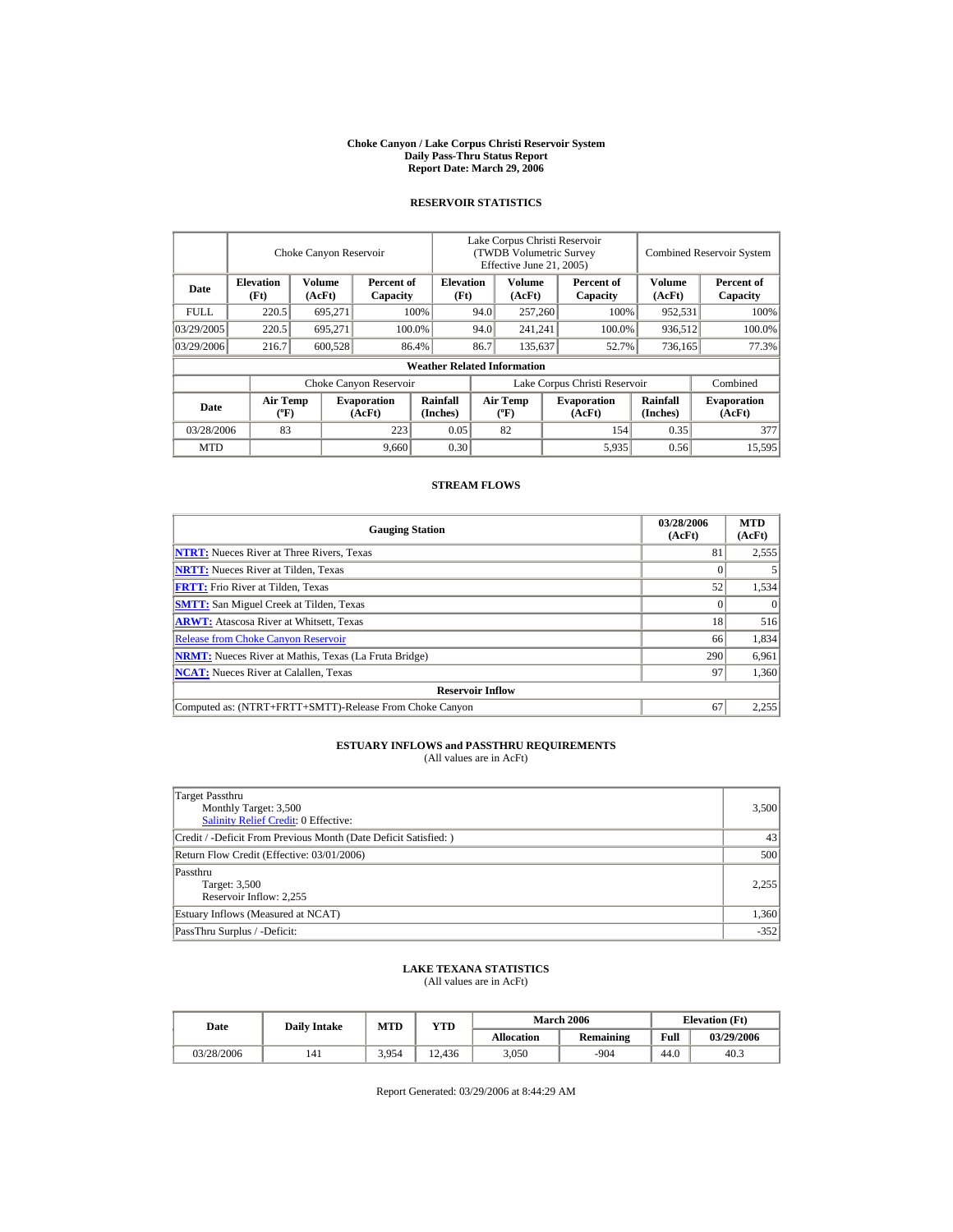#### **Choke Canyon / Lake Corpus Christi Reservoir System Daily Pass-Thru Status Report Report Date: March 30, 2006**

#### **RESERVOIR STATISTICS**

|             |                                             | Choke Canyon Reservoir  |                              |                                    | Lake Corpus Christi Reservoir<br><b>(TWDB Volumetric Survey)</b><br>Effective June 21, 2005) |                                          |  |                              |                             | <b>Combined Reservoir System</b> |  |  |
|-------------|---------------------------------------------|-------------------------|------------------------------|------------------------------------|----------------------------------------------------------------------------------------------|------------------------------------------|--|------------------------------|-----------------------------|----------------------------------|--|--|
| Date        | <b>Elevation</b><br>(Ft)                    | <b>Volume</b><br>(AcFt) | Percent of<br>Capacity       | <b>Elevation</b><br>(Ft)           |                                                                                              | <b>Volume</b><br>(AcFt)                  |  | Percent of<br>Capacity       | <b>Volume</b><br>(AcFt)     | Percent of<br>Capacity           |  |  |
| <b>FULL</b> | 220.5                                       | 695,271                 |                              | 100%                               | 94.0                                                                                         | 257,260                                  |  | 100%                         | 952,531                     | 100%                             |  |  |
| 03/30/2005  | 220.6                                       | 695.271                 |                              | 100.0%                             | 94.0                                                                                         | 241,241                                  |  | 100.0%                       | 936,512                     | 100.0%                           |  |  |
| 03/30/2006  | 216.7                                       | 600,289                 |                              | 86.3%                              | 86.6                                                                                         | 135,080                                  |  | 52.5%                        | 735,369                     | 77.2%                            |  |  |
|             |                                             |                         |                              | <b>Weather Related Information</b> |                                                                                              |                                          |  |                              |                             |                                  |  |  |
|             |                                             |                         | Choke Canyon Reservoir       |                                    | Lake Corpus Christi Reservoir                                                                |                                          |  |                              |                             | Combined                         |  |  |
| Date        | <b>Air Temp</b><br>$({}^{\circ}\mathrm{F})$ |                         | <b>Evaporation</b><br>(AcFt) | <b>Rainfall</b><br>(Inches)        |                                                                                              | <b>Air Temp</b><br>$({}^{\circ}{\rm F})$ |  | <b>Evaporation</b><br>(AcFt) | <b>Rainfall</b><br>(Inches) | <b>Evaporation</b><br>(AcFt)     |  |  |
| 03/29/2006  | 86                                          |                         | 321                          | 0.00                               |                                                                                              | 84                                       |  | 154                          | 0.01                        | 475                              |  |  |
| <b>MTD</b>  |                                             |                         | 9,981                        | 0.30                               |                                                                                              |                                          |  | 6.089                        | 0.57                        | 16.070                           |  |  |

#### **STREAM FLOWS**

| <b>Gauging Station</b>                                       | 03/29/2006<br>(AcFt) | <b>MTD</b><br>(AcFt) |
|--------------------------------------------------------------|----------------------|----------------------|
| <b>NTRT:</b> Nueces River at Three Rivers, Texas             | 81                   | 2,636                |
| <b>NRTT:</b> Nueces River at Tilden, Texas                   |                      |                      |
| <b>FRTT:</b> Frio River at Tilden, Texas                     | 50                   | 1,584                |
| <b>SMTT:</b> San Miguel Creek at Tilden, Texas               |                      | $\Omega$             |
| <b>ARWT:</b> Atascosa River at Whitsett, Texas               | 13                   | 530                  |
| <b>Release from Choke Canyon Reservoir</b>                   | 66                   | 1.900                |
| <b>NRMT:</b> Nueces River at Mathis, Texas (La Fruta Bridge) | 292                  | 7,253                |
| <b>NCAT:</b> Nueces River at Calallen. Texas                 | 115                  | 1,475                |
| <b>Reservoir Inflow</b>                                      |                      |                      |
| Computed as: (NTRT+FRTT+SMTT)-Release From Choke Canyon      | 66                   | 2.320                |

# **ESTUARY INFLOWS and PASSTHRU REQUIREMENTS**<br>(All values are in AcFt)

| Target Passthru<br>Monthly Target: 3,500<br><b>Salinity Relief Credit: 0 Effective:</b> | 3,500  |
|-----------------------------------------------------------------------------------------|--------|
| Credit / -Deficit From Previous Month (Date Deficit Satisfied:)                         | 43     |
| Return Flow Credit (Effective: 03/01/2006)                                              | 500    |
| Passthru<br>Target: 3,500<br>Reservoir Inflow: 2,320                                    | 2.320  |
| Estuary Inflows (Measured at NCAT)                                                      | 1,475  |
| PassThru Surplus / -Deficit:                                                            | $-302$ |

## **LAKE TEXANA STATISTICS**

(All values are in AcFt)

| <b>Date</b> | <b>Daily Intake</b> | MTD   | VTD                |                   | <b>March 2006</b> | <b>Elevation</b> (Ft) |            |
|-------------|---------------------|-------|--------------------|-------------------|-------------------|-----------------------|------------|
|             |                     |       |                    | <b>Allocation</b> | <b>Remaining</b>  | Full                  | 03/30/2006 |
| 03/29/2006  | 141                 | 4.095 | 577<br>າາ<br>12.71 | 3,050             | $-1.045$          | 44.0                  | 40.4       |

Report Generated: 03/30/2006 at 8:38:17 AM